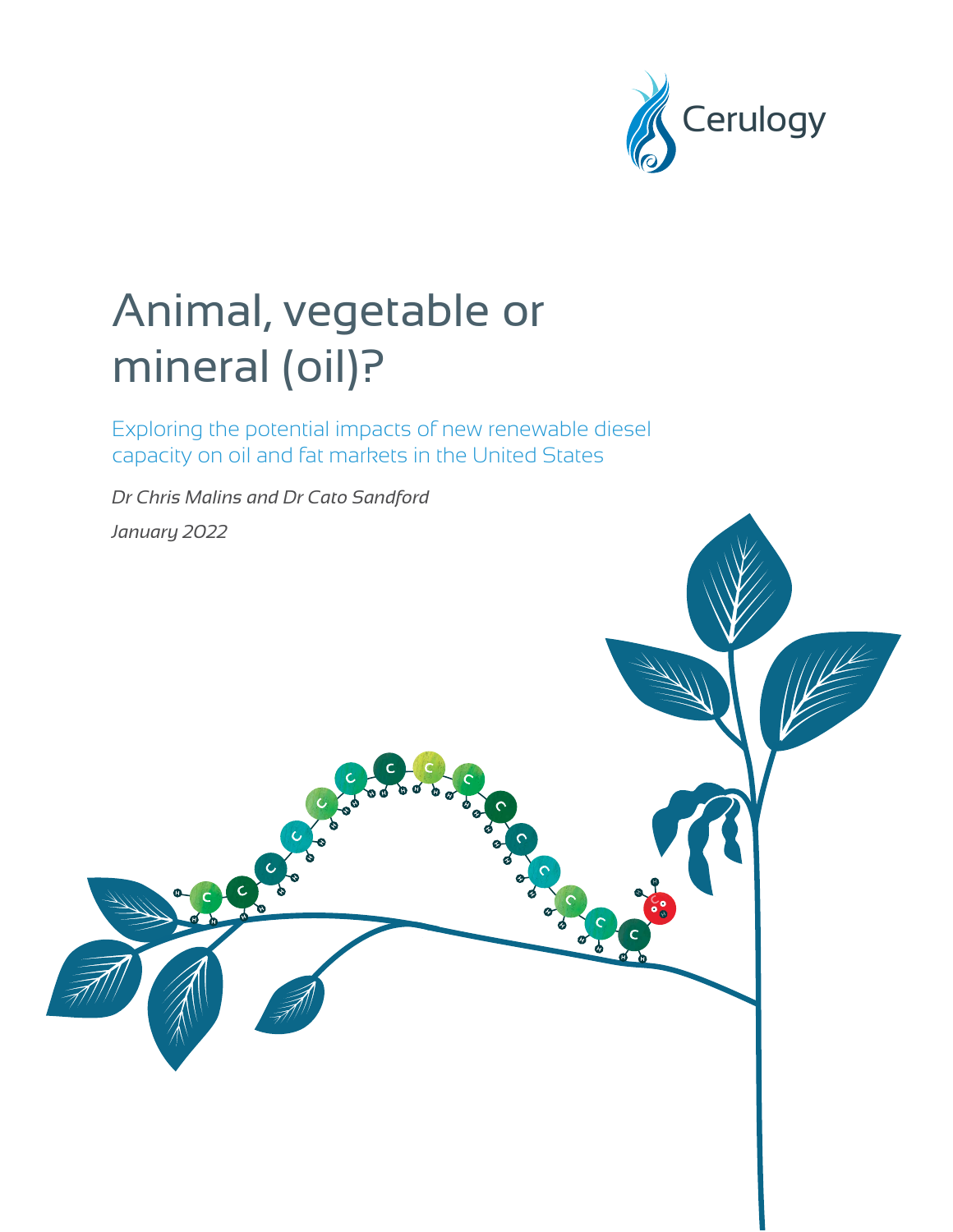Animal, vegetable or mineral (oil)?



### *Acknowledgements*

This work was supported by the International Council on Clean Transportation and the Norwegian Agency for Development Cooperation. Cover image by Jane Robertson Design.

### *Disclaimer*

Any opinions expressed in this report are those of the author alone. Cerulogy accepts no liability for any loss arising in any circumstance whatsoever from the use of or any inaccuracy in the information presented in this report.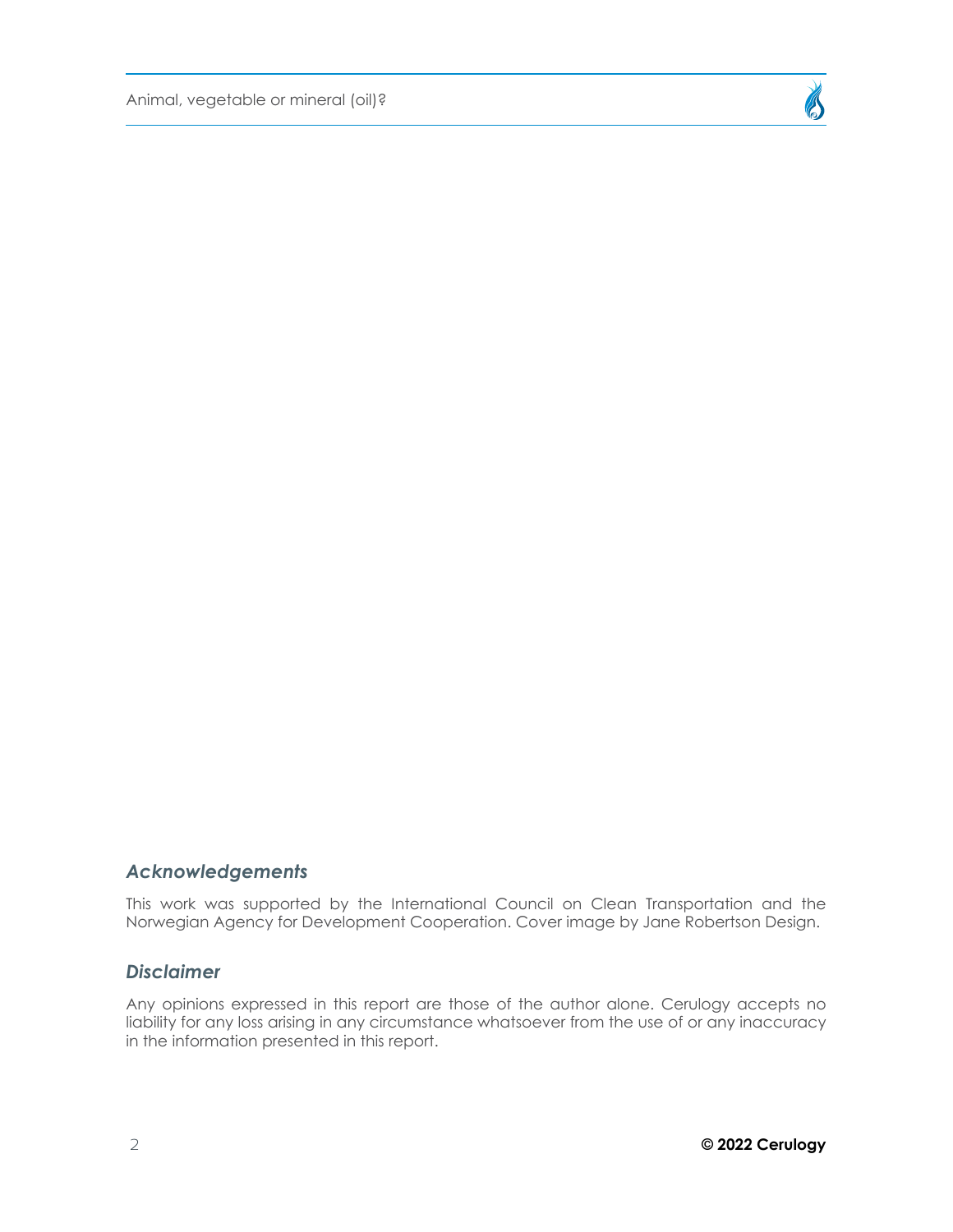## <span id="page-2-0"></span>**Summary**

The production of renewable diesel by hydrotreating oils and fats has expanded rapidly around the world over the past decade. Unlike conventional biodiesel, renewable diesel is chemically similar enough to fossil diesel that it can be used in existing diesel engines with no blend limit. The process can produce renewable jet fuel as a co-product with minor modifications. The United States currently supports renewable diesel supply through the federal Renewable Fuel Standard, a biomass-based diesel blenders tax credit, and state level policies such as the California Low Carbon Fuel Standard and Oregon Clean Fuels Program. Based on recent credit values under these programs, this stack of policy support could be worth \$4 per gallon for waste-oil-based renewable diesel supplied in California. The U.S. currently has about 800 million gallons of renewable diesel production capacity, and in 2020 produced about 500 million gallons.

The generous policy environment for renewable diesel has inspired a cascade of announcements of new projects, including new standalone facilities, conversions of existing refinery units and co-processing with fossil fuels at existing refineries. The Energy Information Administration reports that if all of these announced plans come to fruition renewable diesel production capacity in the U.S. would increase fivefold by 2024, from just under 1 billion gallon a year to more than 5 billion gallons per year (Figure 1). Running all of those potential facilities at full capacity would create 17 million metric tons of additional demand for oils and fats.



#### **Figure 1. Announced renewable diesel production capacity expansion**

*Source: U.S. EIA (2021h)*

If this capacity expansion could be delivered, it would represent a massive shift in the U.S. biofuel industry. Already the growth of renewable diesel production is impacting feedstock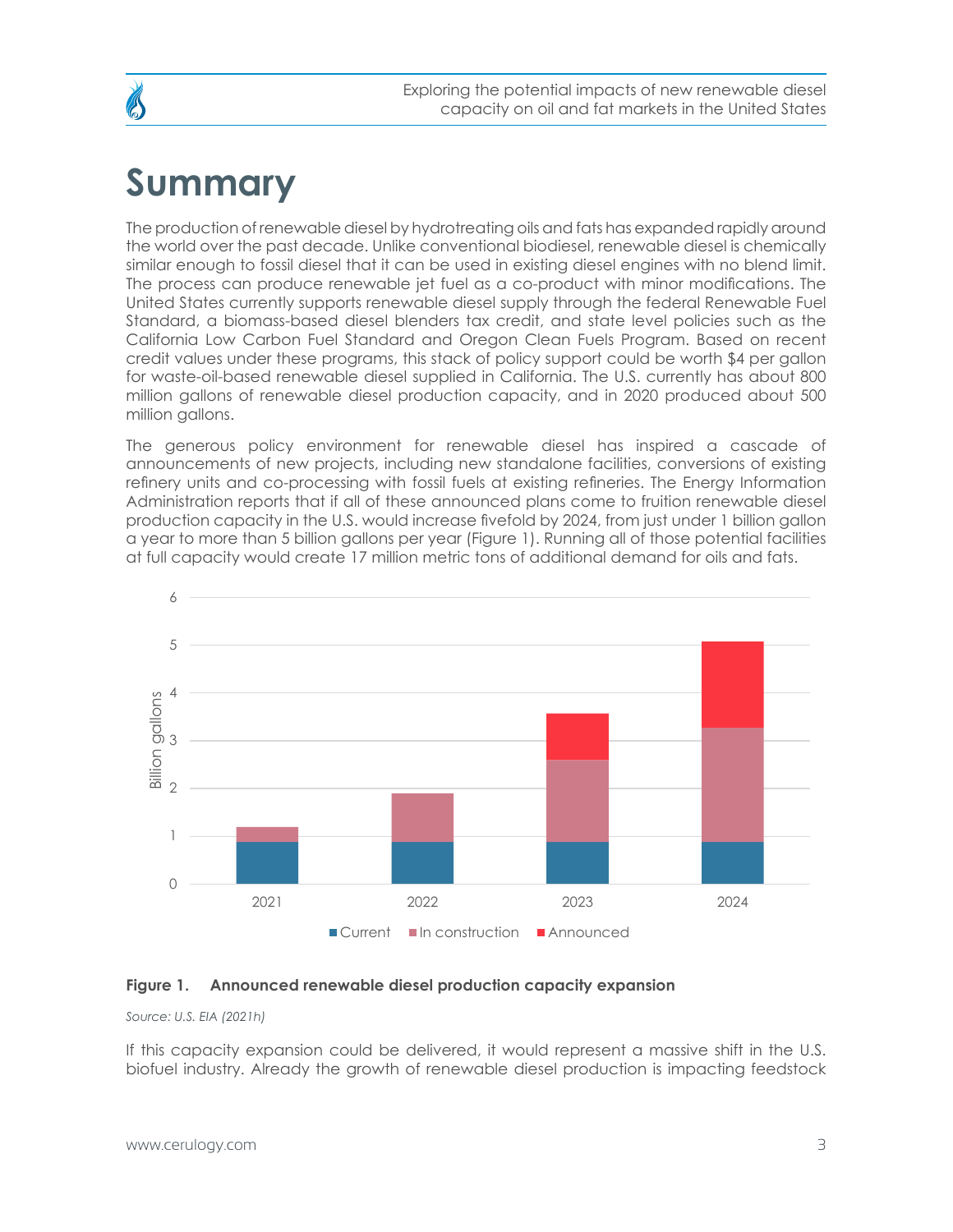markets, with many analysts identifying growth in renewable diesel as a factor contributing to recent record soy oil prices. It is difficult to see how the millions of metric tons of vegetable oil that would be needed to supply a 5 billion gallons a year industry could be delivered. Predicted increases in domestic soy oil production could support perhaps another 300 million gallons of production, and increased utilization of waste and residual oils another 150 million gallons. Beyond this, increasing production would mean either dramatic unforeseen expansion of domestic soy and canola area, dramatic increases in canola and palm oil imports, or massive displacement of feedstock from other uses (or a combination of the three). Domestic biodiesel production is likely to be strongly impacted, with waste oils and fats in particular diverted to renewable diesel production for supply to the West Coast.

In practice, it seems highly unlikely that the full announced capacity expansion will be delivered. Limits on feedstock availability and limits on the support available for renewable diesel production from the RFS and other policies mean that the market will not support a 5 billion gallons industry as soon as 2024 (if ever). We expect that the next five years will see some projects delayed or cancelled, and some running far below nameplate capacity.

Even if only a half or a third of the announced capacity is delivered it still represents a massive increase in feedstock demand. There is a high risk that increased U.S. renewable diesel production will indirectly drive expansion of palm oil in Southeast Asia, where the palm oil industry is still endemically associated with deforestation and peat destruction. Consuming millions of metric tons of additional vegetable oil could cause tens of thousands of hectares of deforestation.

In setting recent volume mandates for the RFS, the EPA has stated that it is reluctant to mandate excessive growth in advanced biofuel requirements because of the risk that delivering more and more biomass-based diesel could cause market distortions and lead to CO $_{\textrm{\tiny{2}}}$  emissions from land use change. The current ramping up of the renewable diesel industry is an attempt to deliver that excessive growth, and there seems to be a very great risk that those undesirable market distortions will be realized. For states with low carbon fuel standards and similar programs, there is a question to be answered about whether unlimited growth in local renewable diesel supply is the best way to deliver on climate goals. If a major outcome of these policies is to suck in resources that would otherwise be supplied as biodiesel elsewhere, and thereby undermine the existing biodiesel business, that has little net climate benefit. Similarly, if the rapidity of vegetable oil demand increases leads to social damage through high food prices and to ILUC emissions as oil palm expands to compensate, that also will have little net climate benefit. It may be appropriate for state programs to consider limiting the contribution from renewable diesel.

More generally, the growth in vegetable oil hydrotreating as a biofuel pathway risks distracting investment from cellulosic biofuel technologies that are still not in wide operation at commercial scale, but that in the long-term could be more scalable, more sustainable, and cheaper.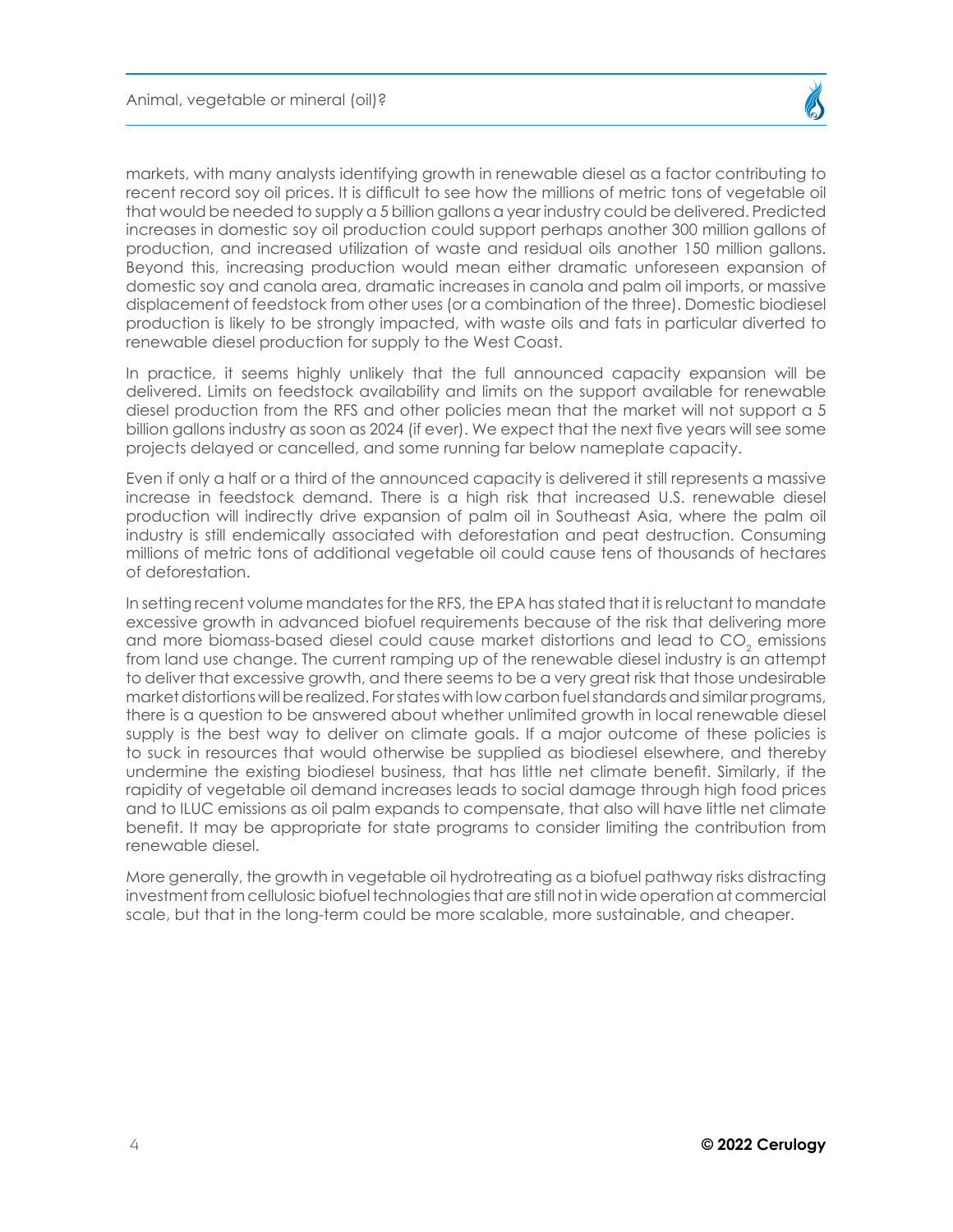## **Contents**

B

|    | <b>Summary</b> |        |                                                                                                                                                         | $\mathbf{3}$   |
|----|----------------|--------|---------------------------------------------------------------------------------------------------------------------------------------------------------|----------------|
| 1. |                |        | Introduction                                                                                                                                            | $\overline{7}$ |
| 2. |                |        | Policy support for renewable diesel                                                                                                                     | 9              |
|    | 2.1.           |        | Renewable Fuel Standard (RFS)                                                                                                                           | 9              |
|    | 2.2.           |        | The biomass-based diesel tax credit                                                                                                                     | 12             |
|    | 2.3.           |        | California Low Carbon Fuel Standard                                                                                                                     | 12             |
|    | 2.4.           |        | Oregon Clean Fuels Program                                                                                                                              | 14             |
|    | 2.5.           |        | Overall value of support                                                                                                                                | 15             |
| 3. |                |        | <b>Renewable diesel production and capacity</b>                                                                                                         | 17             |
|    | 3.1.           |        | Renewable diesel (and renewable jet) production                                                                                                         | 17             |
|    | 3.2.           |        | Renewable diesel imports                                                                                                                                | 18             |
|    | 3.3.           |        | Renewable diesel exports                                                                                                                                | 19             |
|    | 3.4.           |        | Renewable diesel supply by region                                                                                                                       | 20             |
|    | 3.5.           |        | Current renewable diesel capacity                                                                                                                       | 21             |
|    |                | 3.5.1. | East Kansas Agri-Energy                                                                                                                                 | 21             |
|    |                | 3.5.2. | Dakota Prairie Refining                                                                                                                                 | 22             |
|    |                | 3.5.3. | <b>Diamond Green Diesel</b>                                                                                                                             | 22             |
|    |                | 3.5.4. | <b>REG-Geismar</b>                                                                                                                                      | 22             |
|    |                | 3.5.5. | <b>Wyoming Renewable Diesel</b>                                                                                                                         | 22             |
|    |                | 3.5.6. | Altair Paramount                                                                                                                                        | 22             |
|    |                | 3.5.7. | Capacity utilization                                                                                                                                    | 23             |
|    | 3.6.           |        | Co-processed renewable diesel capacity                                                                                                                  | 23             |
|    | 3.7.           |        | Expansions to renewable diesel capacity                                                                                                                 | 23             |
| 4. |                |        | Impacts of increased renewable diesel capacity on the oils and fats market                                                                              | 26             |
|    | 4.1.           |        | Feedstock availability                                                                                                                                  | 29             |
|    | 4.2.           |        | Imports of waste oils and fats                                                                                                                          | 32             |
|    | 4.3.           |        | Increasing vegetable oil production                                                                                                                     | 34             |
|    | 4.4.           |        | Impacts on vegetable oil prices                                                                                                                         | 36             |
| 5. |                |        | <b>Market implications of capacity expansion</b>                                                                                                        | 37             |
|    | 5.1.           |        | Supply more U.S. produced renewable diesel to meet the RFS advanced and<br>biomass-based diesel mandates at the expense of reduced biodiesel production | 37             |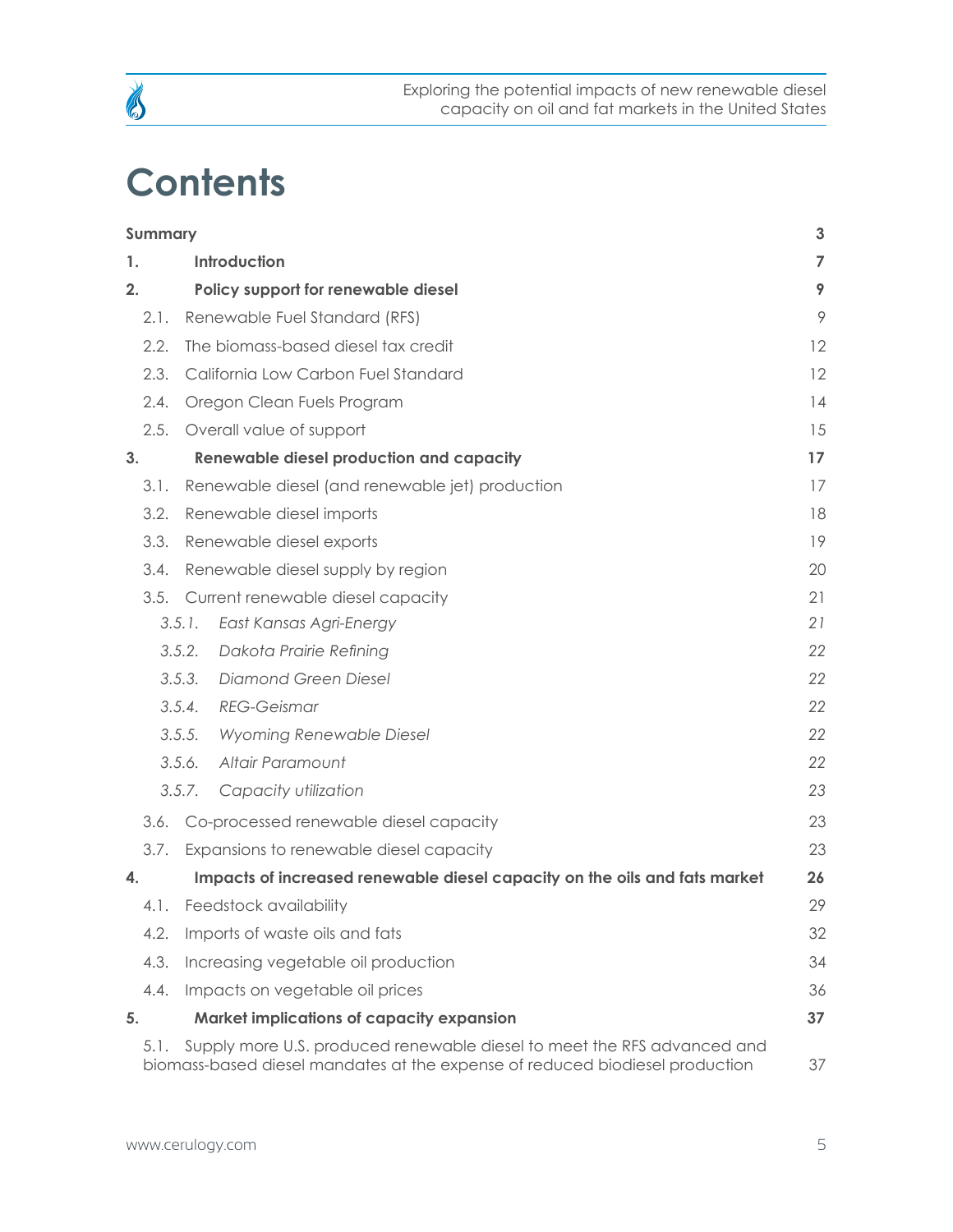Animal, vegetable or mineral (oil)?

| 8. |                 | <b>References</b>                                                                                                                                     | 46 |
|----|-----------------|-------------------------------------------------------------------------------------------------------------------------------------------------------|----|
| 7. |                 | <b>Discussion</b>                                                                                                                                     | 45 |
| 6. |                 | <b>Environmental and climate impacts of HVO production</b>                                                                                            | 43 |
|    | 5.5.            | Rationalization of capacity through capacity cancellations, delays or closures                                                                        | 41 |
|    | 5.4.<br>exports | Dispose of increased renewable diesel production by increasing renewable diesel                                                                       | 40 |
|    |                 | 5.3. Supply more U.S. produced renewable diesel to meet the RFS biomass-based diesel<br>mandate at the expense of reduced imports of renewable diesel | 40 |
|    |                 | 5.2. Supply more U.S. produced renewable diesel to meet the RFS renewable fuel<br>mandate at the expense of reduced corn ethanol production           | 38 |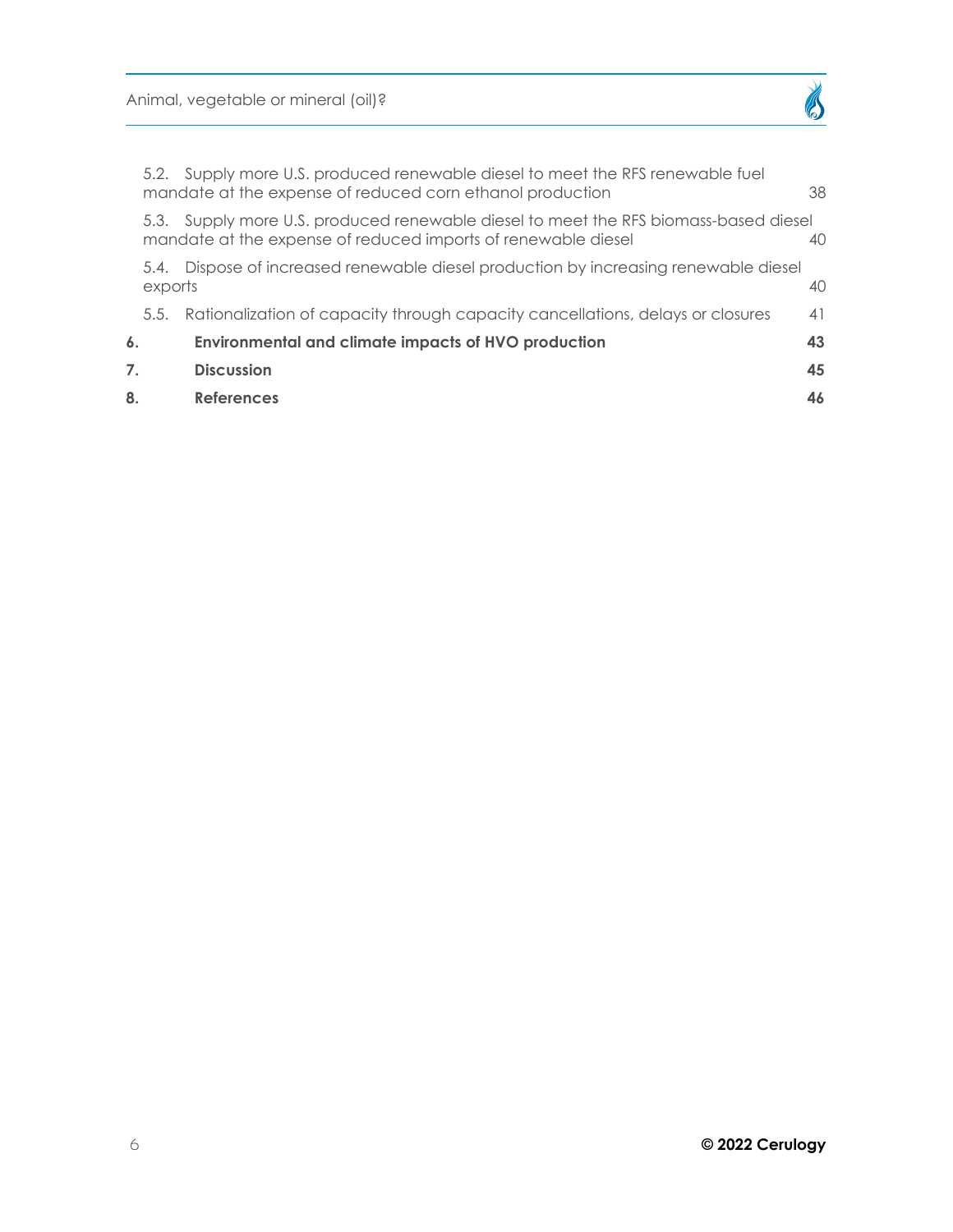## <span id="page-6-0"></span>**1. Introduction**

When the Renewable Fuel Standard (RFS) was first introduced in 2010, two types of biofuel dominated the U.S. and global markets – ethanol (used in gasoline engines) and fatty acid methyl ester (FAME) biodiesel (used in diesel engines). Both of these fuels are subject to blend limits, generally up to 10% ethanol by volume in gasoline and up to 5% biodiesel by volume in diesel. More recently a third technological pathway has been commercialized, with global production of 'renewable diesel', also referred to as hydrotreated vegetable oil (HVO), reaching about 7.5 billion liters in 2020 REN 21 (2021). Like biodiesel, renewable diesel substitutes fossil diesel fuel in the transport fuel supply, but unlike biodiesel renewable diesel is chemically similar enough to fossil diesel that there is no limit on the amount that may be blended without damaging vehicles. Renewable diesel relies on the same feedstock base as biodiesel – vegetable oils, including waste oils, and animal fats(henceforth "oils and fats"). It is therefore associated with the same sustainability challenges as biodiesel, such as the risks of driving indirect land use change (Malins et al., 2014) and putting upward pressure on food prices (Malins, 2017a). The main oils and fats used as feedstocks for biomass-based diesel supplied to the U.S. are soy oil, canola oil, distillers' corn oil (DCO)<sup>1</sup>, used cooking oil (UCO)<sup>2</sup> and animal fats<sup>3</sup>.

Renewable diesel is produced by treating oils and fats with hydrogen to remove oxygen and output hydrocarbon molecules. Renewable diesel may be produced at two types of facility. It can be produced at standalone oil and fat hydrotreating facilities, or it can be co-processed with petroleum at existing oil refineries. In the first case, the output is an entirely renewable fuel. In the second case, only some fraction of the output fuel may be treated as renewable.

To date, the vast majority of oil and fat hydrotreating capacity has been directed towards production of on-road diesel substitutes. In the coming decade, however, there is likely to be an increasing focus on alternative aviation fuel production. The International Civil Aviation Organisation is introducing the CORSIA emission offsetting system, under which alternative fuels use may contribute to airline obligations (ICCT, 2017); the Biden administration in the U.S. has declared a "Sustainable Aviation Fuel Grand Challenge" (The White House, 2021) to support the deployment of increased volumes of alternative aviation fuel; and the European Commission has proposed a mandate for aviation alternative fuel use in its ReFuelEU policy (European Commission, 2021). Hydrotreated oils and fats for aviation applications are often referred to as 'HEFA' (hydroprocessed esters and fatty acids). The process for renewable jet fuel production from oil and fat feedstocks is essentially the same process as for renewable diesel production (in practice, renewable jet fuel production generally requires fractionating and where necessary upgrading the output from hydrotreating facilities so that renewable jet fuel may be produced alongside renewable diesel).

This report provides an overview of the state of the renewable diesel market in the United States. It reviews the support available for renewable diesel under alternative fuel support policies and current and planned renewable diesel production capacity. It considers the

2 Also referred to as yellow grease.

Distillers' corn oil is oil recovered from corn after fermentation for ethanol production and is not considered fit for human consumption.

<sup>3</sup> Including tallow from cattle, white grease from hogs and poultry oil.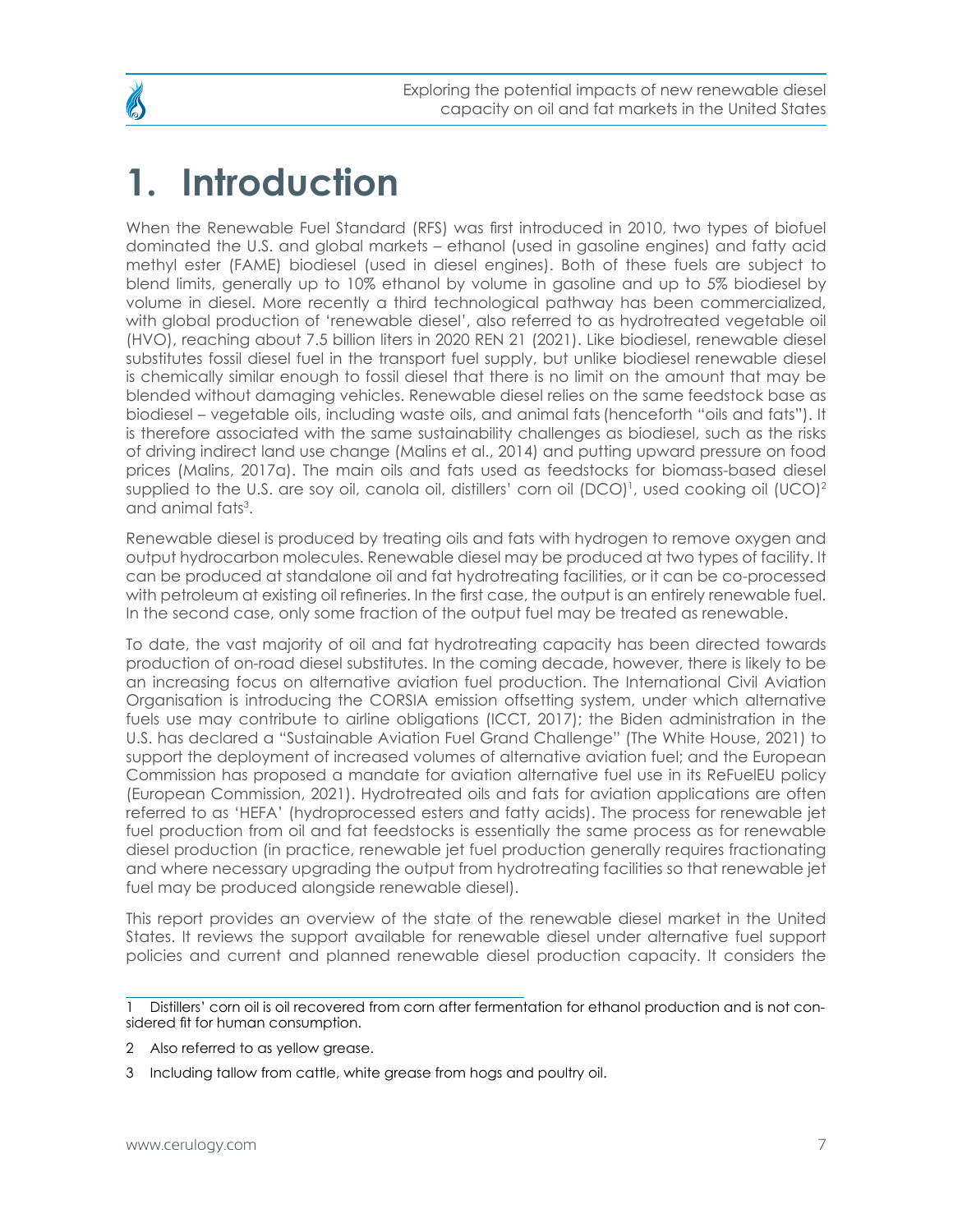Animal, vegetable or mineral (oil)?



implications of renewable diesel capacity growth for oil and fat markets and for the existing biodiesel industry, and it reviews the potential environmental impacts of increased renewable diesel production.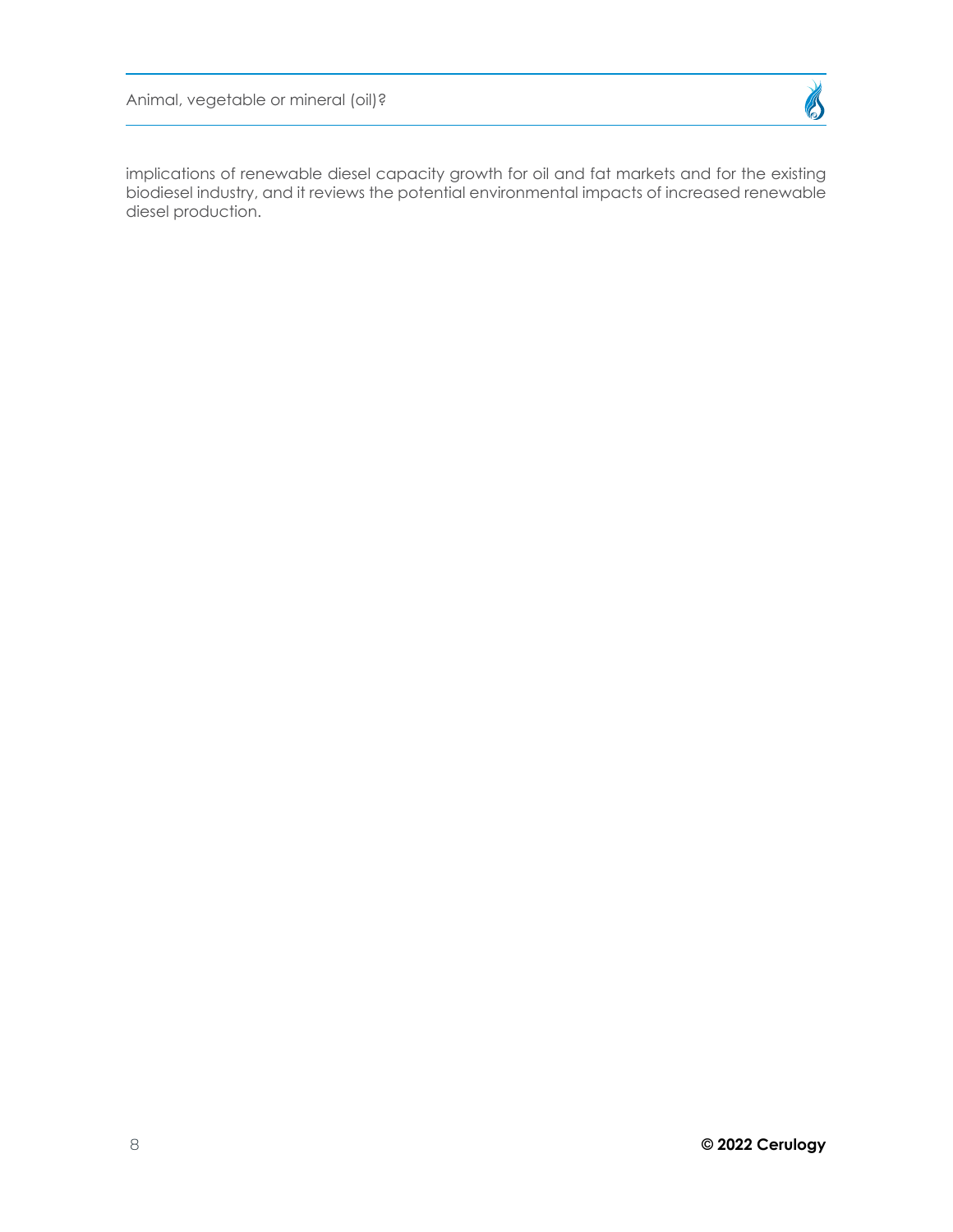# <span id="page-8-0"></span>**2. Policy support for renewable diesel**

Renewable diesel costs more to produce than conventional fossil diesel, and therefore policy support is necessary to make renewable diesel production commercially viable. The most important U.S. policy instruments for renewable diesel producers are the Renewable Fuel Standard, the biomass-based diesel blenders tax credit, and state level incentives for decarbonizing transportation fuel such as the California Low Carbon Fuel Standard and the Oregon Clean Fuels Program. Even if renewable diesel production capacity grows very rapidly, the actual quantity of renewable diesel or jet fuel that gets supplied will be determined in large part by the level of regulatory support available.

## **2.1. Renewable Fuel Standard (RFS)**

The RFS mandates fuel suppliers in the U.S. to supply minimum quantities of renewable fuels alongside the supply of petroleum fuels. The RFS is divided into several tiers with their own mandated supply levels. The mandates which are relevant to hydrotreated renewable diesel are:

- 1. The biomass-based diesel mandate, which is a mandate for supplying diesel-substitute fuels that deliver a reportable GHG emission saving of at least 50%. It is met by supplying biodiesel and renewable diesel, and is a sub-category of the advanced fuel mandate.
- 2. Advanced fuel mandate, which is a mandate for supplying fuels that are not produced from corn and that deliver a reportable GHG emission saving of at least 50%. It is met mainly with biomass-based diesel, renewable natural gas, and non-corn ethanol, and is a sub-category of the renewable fuel mandate.
- 3. Renewable fuel mandate, which is a mandate for any renewable fuels that can deliver a reportable GHG emission saving of at least 20% or are produced in facilities that had started construction by the end of 2007 ("grandfathering"). It is met by the supply of fuels covered by the advanced mandate plus corn ethanol and any other biofuels (such as biomass-based diesel from palm oil) that do not qualify as advanced but meet the standard to be counted as renewable.

The RFS works through the award of renewable identification numbers (RINs) for the production or import of biofuels, and different types of RIN are awarded to different types of biofuel. The relevant RIN codes for renewable diesel are D4, D5 and D6. D4 biomass-based diesel RINs are awarded to renewable diesel that meets the minimum GHG reduction requirement for advanced biofuels and is not co-processed with fossil petroleum. D5 advanced RINs are awarded to renewable diesel that meets the minimum GHG reduction requirement for advanced biofuels but is co-processed with fossil petroleum. D6 renewable RINs are awarded to renewable diesel that does not meet the minimum GHG requirement for advanced biofuels but that either meets a 20% GHG reduction or can be supplied under the grandfathering provision.

The supply of biomass-based diesel in the U.S. has historically been primarily driven by the advanced biofuel mandate. This is illustrated in Figure 2, where it can be seen that in general the generation of RINs for biomass-based diesel fuels has closely tracked the advanced fuel mandate. The above-mandate generation of biomass-based diesel RINs in 2016 may reflect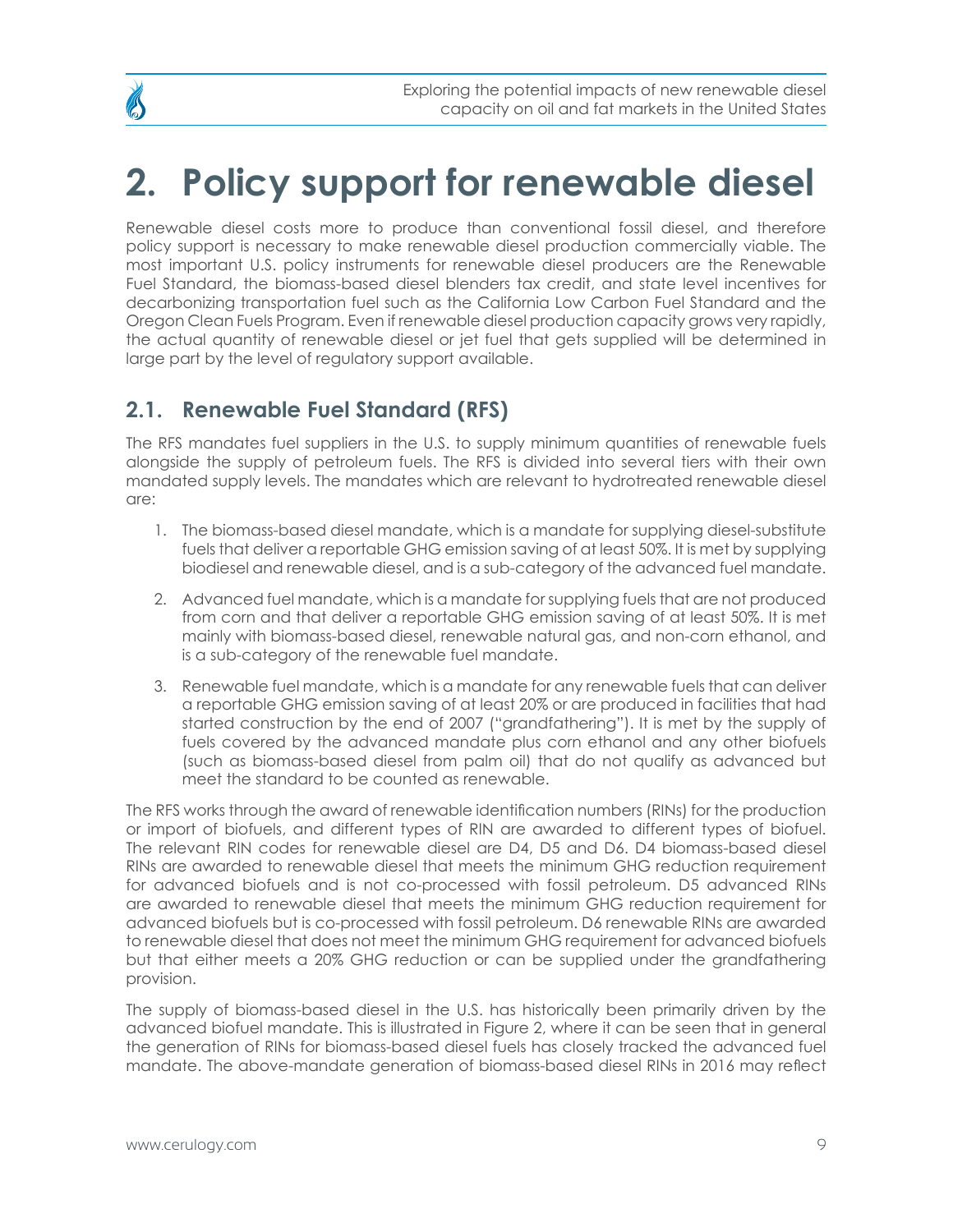

the fact that the biomass-based diesel blender tax credit was approved in advance for that year, whereas in most other years it has only been activated retrospectively (see next section).

#### **Figure 2. Renewable volume obligations and net\* RIN generation for biomass-based diesel and for non-cellulosic non-biomass-based-diesel advanced fuels\*\***

*Source: U.S. EPA (2021b), U.S. EIA (2021e)*

*\*Here net RIN generation is the number of D4 and D5 RINs generated by biomass-based diesel and all advanced fuels, minus the number of RINs presumed retired for the volume of biomass-based diesel exported from the U.S. in each year according to U.S. EIA (2021e).*

*\*\*The biomass-based diesel and cellulosic fuel mandates are nested within the advanced fuels mandate; here we show the remnant obligation that may be met with other advanced fuels or with additional cellulosic fuel or biomassbased diesel.* 

If the advanced biofuel mandate of the RFS remains the main determinant of biomass-based diesel supply in future years, then the prospects for utilization of new renewable diesel capacity will depend on the level of future mandates. A proposed rule setting the 2022 biomass-based diesel standard and the 2020, 2021 and 2022 advanced biofuel standard was released by the EPA in December 2021 (U.S. EPA, 2021a). The proposed mandates are shown in Table 1. The non-cellulosic advanced fuel mandate for 2022 is set at the statutory minimum level of 2.9 billion gallons renewable diesel equivalent (RDE; 5 billion gallons ethanol equivalent), of which at least 2.4 billion gallons RDE must be biomass-based diesel.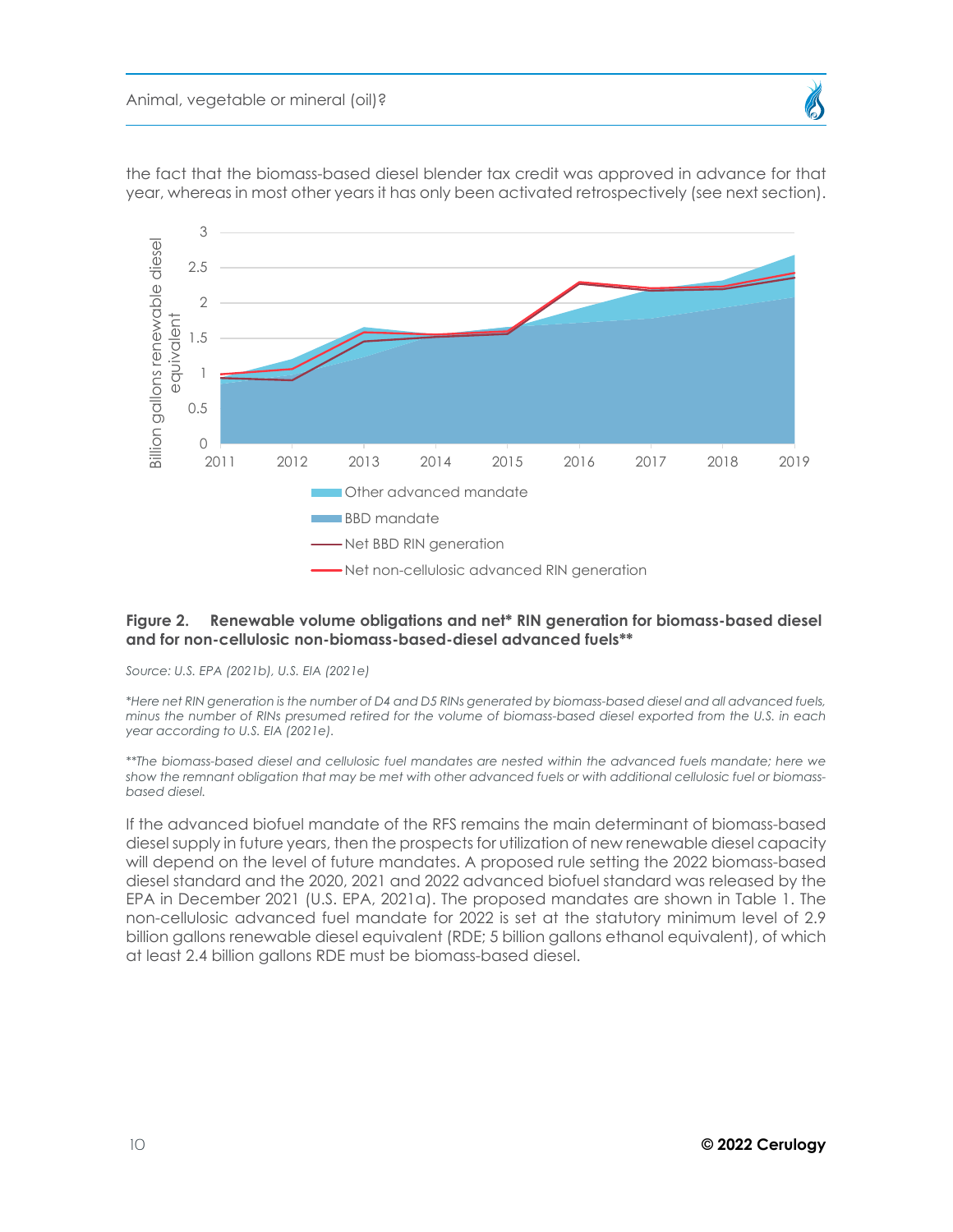|                                            | 2020 | 2021 | 2022 |
|--------------------------------------------|------|------|------|
| Non-cellulosic advanced<br><b>biofuels</b> | 2.4  | 2.7  | 2.9  |
| <b>Biomass-based diesel*</b>               | 2.1  | 2.1  | 24   |
| Other advanced fuel                        | 0.3  | 0 K  |      |

#### **Table 1. Proposed RFS volume mandates to 2022, billion gallons RDE**

*Source: U.S. EPA (2021a)*

*\*Biomass based diesel mandates for 2020 and 2021 were already set* 

Given that biomass-based diesel has historically made a large contribution to the remnant of the advanced fuel obligation and that the U.S. Congress has extended the biomass-based diesel tax credit to 2022, it is reasonable to assume that most or all of the 500-million-gallon RDE increase in mandated advanced fuel volume from 2020 to 2022 will be biomass-based diesel – but how much of this could be supplied as renewable diesel?

As shown in Figure 3, since 2016 increases in the overall biomass-based diesel supply have been delivered by increasing the supply of renewable diesel, with a downward trend in biodiesel supply volumes. Given this existing trend and the ongoing capacity expansions discussed later in this report, it seems likely that most or all growth in advanced biofuel supply to 2022 will be renewable diesel.



#### **Figure 3. Supply of biodiesel and renewable diesel under the RFS (RDE)**

*Source: U.S. EPA (2021a)*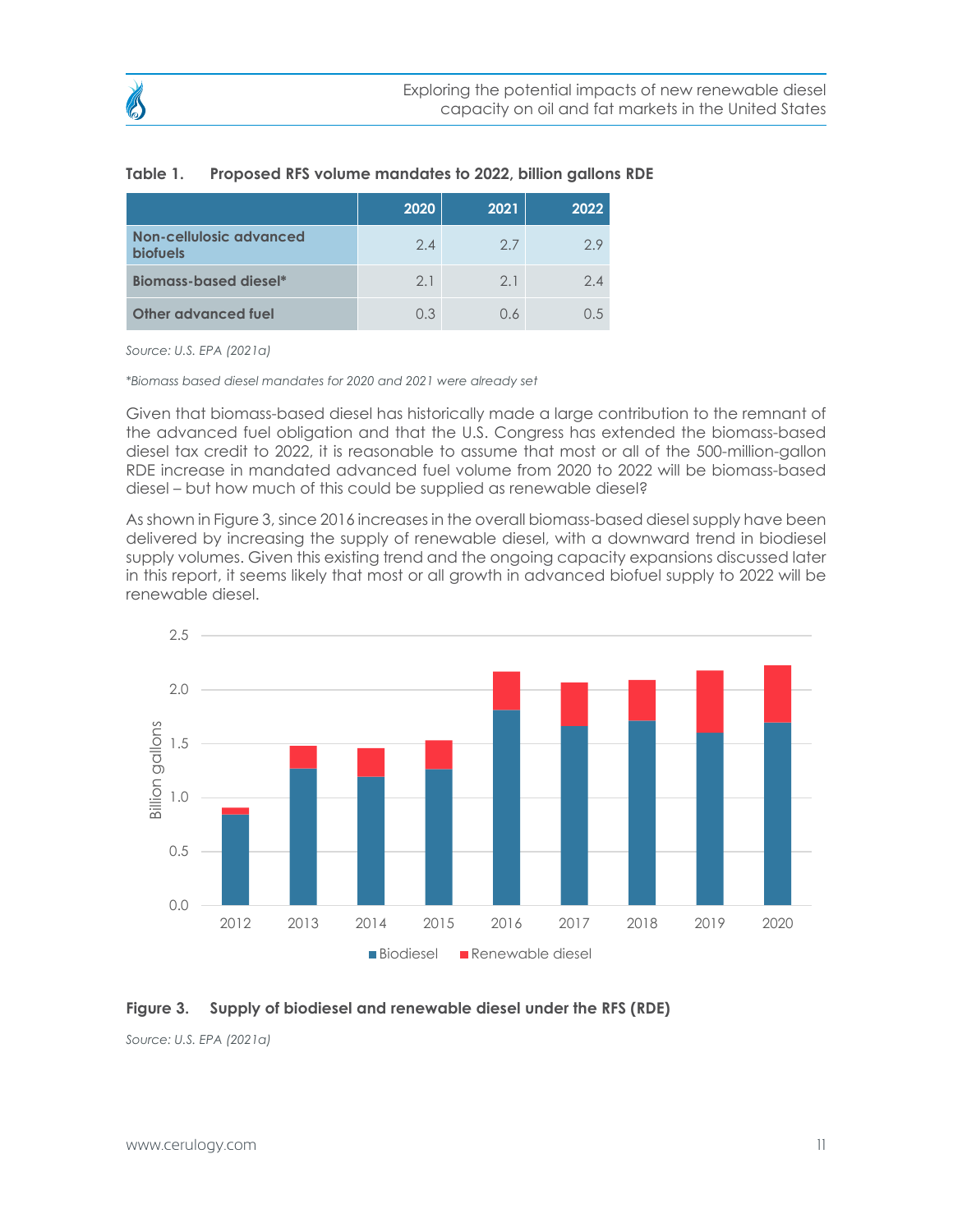## <span id="page-11-0"></span>**2.2. The biomass-based diesel tax credit**

The U.S. Government provides a tax credit of \$1 for every gallon (\$0.26 per liter) of biodiesel or renewable diesel blended with petroleum diesel and supplied to the U.S. market (AFDC, 2021a). The tax credit is available to suppliers of both domestically produced and imported fuels. The tax credit is currently in place through 2022. Unlike the RFS, which is discussed in the next section, the tax credit does not identify any specific target for volume of biomass-based diesel supplied, and therefore it may be considered a secondary driver in terms of determining supplied volumes.

The role of the tax credit as a supply driver is further complicated by the fact that it has a history of lapsing and then being retrospectively reinstated (U.S. EIA, 2020b), so that for most of the past decade biomass-based diesel suppliers could not guarantee that they would receive the credit at the time at which fuel was supplied.

## **2.3. California Low Carbon Fuel Standard**

As well as receiving considerable support from federal incentives, renewable diesel supplied in California can generate credits under the Low Carbon Fuel Standard (LCFS). The LCFS is a state-level complement to the RFS, under which suppliers of lower carbon intensity energy to transport receive tradable credits which are used by fossil fuel suppliers to meet carbon intensity reduction targets. When renewable diesel is supplied to California it therefore becomes eligible to generate LCFS credits in addition to receiving RINs and the tax credit. Renewable diesel is particularly appealing as a compliance option under the LCFS due to the lack of a blend limit, as company obligations may be challenging or impossible to meet solely by blending conventional ethanol and biodiesel at current blend limits (cf. Malins, 2018b). Renewable diesel is the only compliance option under the LCFS for which fuel supply can be readily increased without requiring specialist vehicles or changes to blend limits, and increasing the supply of renewable diesel has proved to be one of the simplest ways for fuel suppliers to generate additional LCFS credits. In 2019 the supply of renewable diesel to the California market reached 600 million gallons (Figure 4).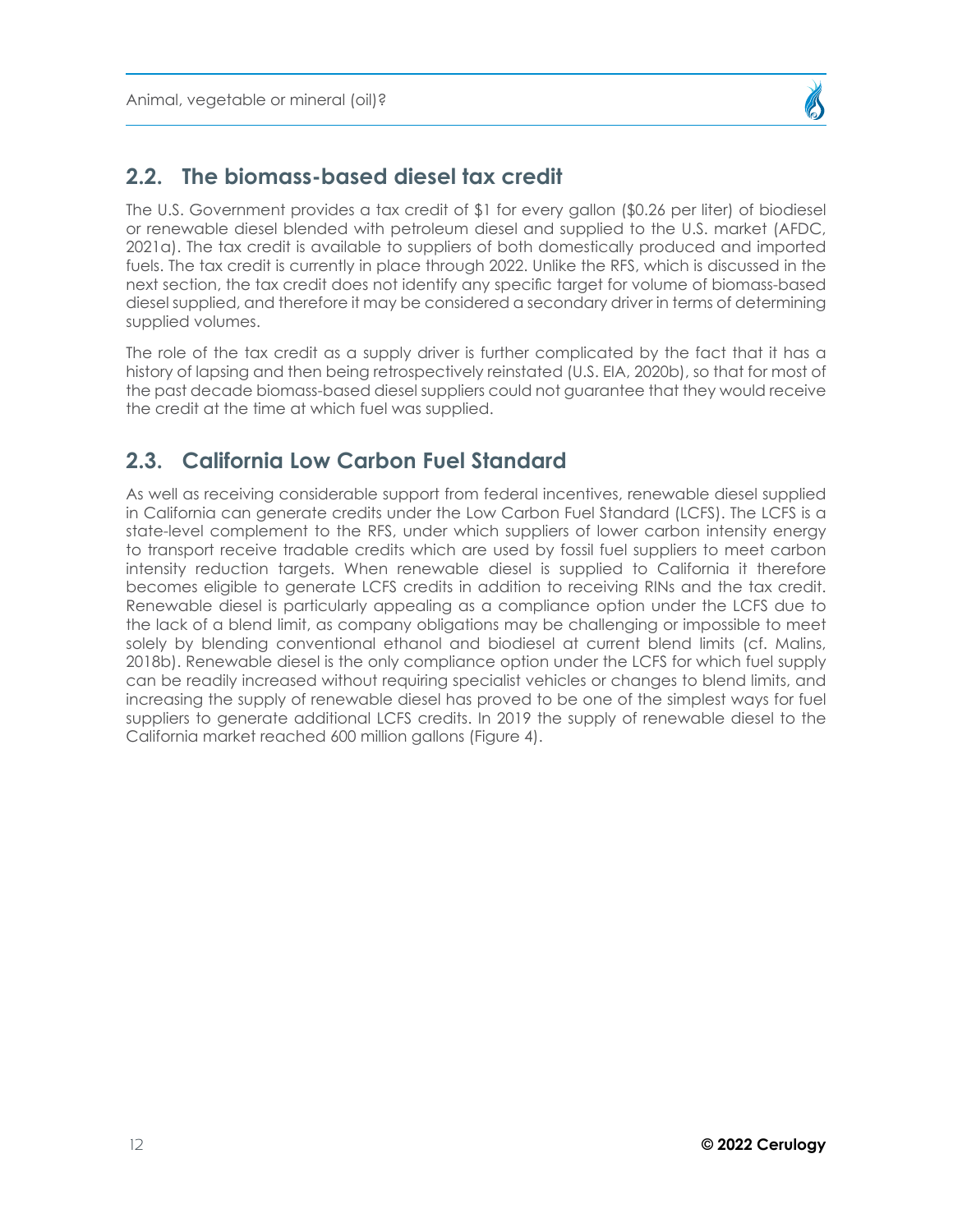

### **Figure 4. Renewable diesel supply by feedstock under the LCFS**

*Source: CARB (2021a), volumes inferred from credit generation and assumed carbon intensities.*

Since the start of 2020, the average price reported for LCFS credit trades is 194 \$/tCO<sub>2</sub>e (CARB, 2021c). At that credit price, the LCFS could be worth between \$0.70 and \$1.70 per gallon of renewable diesel supplied, depending on feedstock and carbon intensity. The lower value, \$0.70 per gallon, is consistent with a soy oil based renewable diesel with a carbon intensity of 60 gCO $_{\rm 2}$ e/MJ. The higher value, \$1.70 per gallon, is consistent with a used cooking oil based renewable diesel with a carbon intensity of 20 gCO<sub>2</sub>e/MJ. The extra value available to waste-oilbased renewable diesel under the LCFS system means that the renewable diesel supplied to California overwhelmingly uses waste-oil feedstocks, and no use of soy oil is reported.4

This added value for renewable diesel suppliers makes California the most attractive market in the U.S. – for example Fuels Institute (2020) estimates that 80%-85% of renewable diesel consumption in 2017 and 2018 was by the California market, while the Department of Energy's Alternative Fuels Data Center notes that, "Nearly all domestically produced and imported renewable diesel is used in California due to economic benefits under the Low Carbon Fuel Standard" (AFDC, 2020).

The LCFS continues to increase in stringency, with a 20% carbon intensity reduction from the baseline required by 2030. A significant part of this will be delivered by electric vehicles (cf. Malins, 2018a), but there is also a considerable opportunity to further increase renewable diesel supply. For example, California Advanced Biofuel Alliance (2019) present an aggressive vision for diesel substitution in California, suggesting that fossil diesel could be eliminated by the supply of 2.8 billion gallons of renewable diesel (quadrupling the current rate of supply)

No soy oil renewable diesel is identified in the California statistics, but some fuel is identified with feedstock 'other'. Feedstocks are further discussed in chapter [5.](#page-25-1)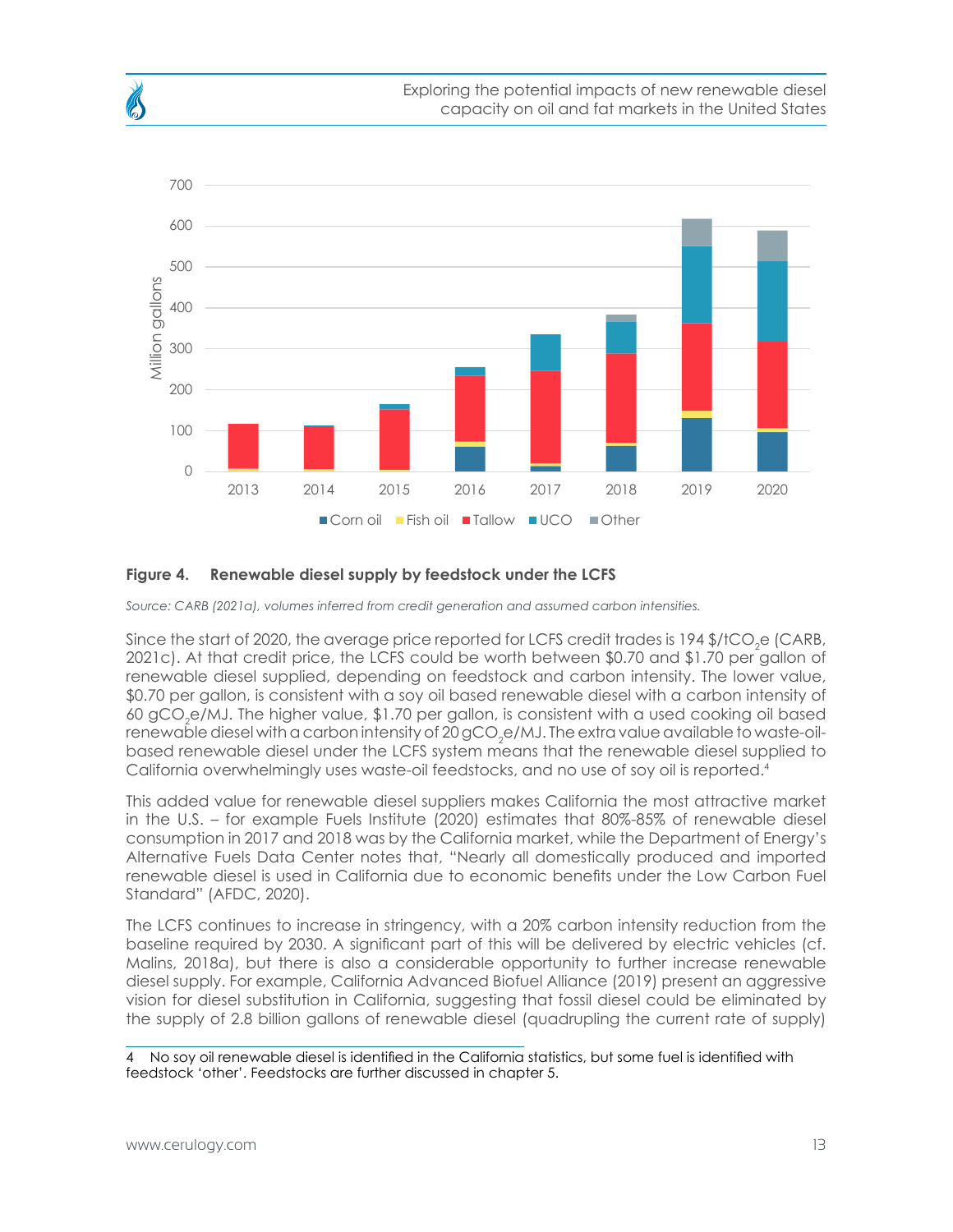

<span id="page-13-0"></span>plus 700 million gallons of biodiesel. The California Air Resources Board itself is more moderate. In 'illustrative compliance scenarios' published in 2018 (CARB, 2018), CARB considers scenarios with up to 1.8 billion gallons of renewable diesel and jet fuel being supplied.

## **2.4. Oregon Clean Fuels Program**

Oregon has a Clean Fuels Program (CFP) that is similar to the California LCFS, and therefore is another attractive market for renewable diesel supply. Since the start of 2020, the average price for CFP credits has been 127  $\frac{\epsilon}{2}$ , which is equivalent to a value of  $\frac{\epsilon}{2}$ 0.50 per gallon of renewable diesel supplied at a carbon intensity of 65 gCO $_{\textrm{\tiny{2}}}$ e/MJ and \$1.24 per gallon of renewable diesel supplied at a carbon intensity of 20 gCO<sub>2</sub>e/MJ.

Oregon data (Oregon DEQ, 2021b) shows that renewable diesel consumption in the state reached 18 million gallons in 2020 (Figure 5). This is still only a fraction of consumption in California, but shows that the CFP is starting to make Oregon a market of interest for renewable diesel supply.



#### **Figure 5. Renewable diesel consumption in Oregon**

*Source: Oregon DEQ (2021b)*

The only renewable diesel producer with pathways registered under the Oregon CFP is REG-Geismar, with pathways for UCO, DCO and animal fats. There are also generic temporary pathways for waste based and virgin vegetable-oil-based fuels. Data released through UC Davis (see Figure 6) shows that the feedstock mix for renewable diesel in Oregon is dominated by tallow.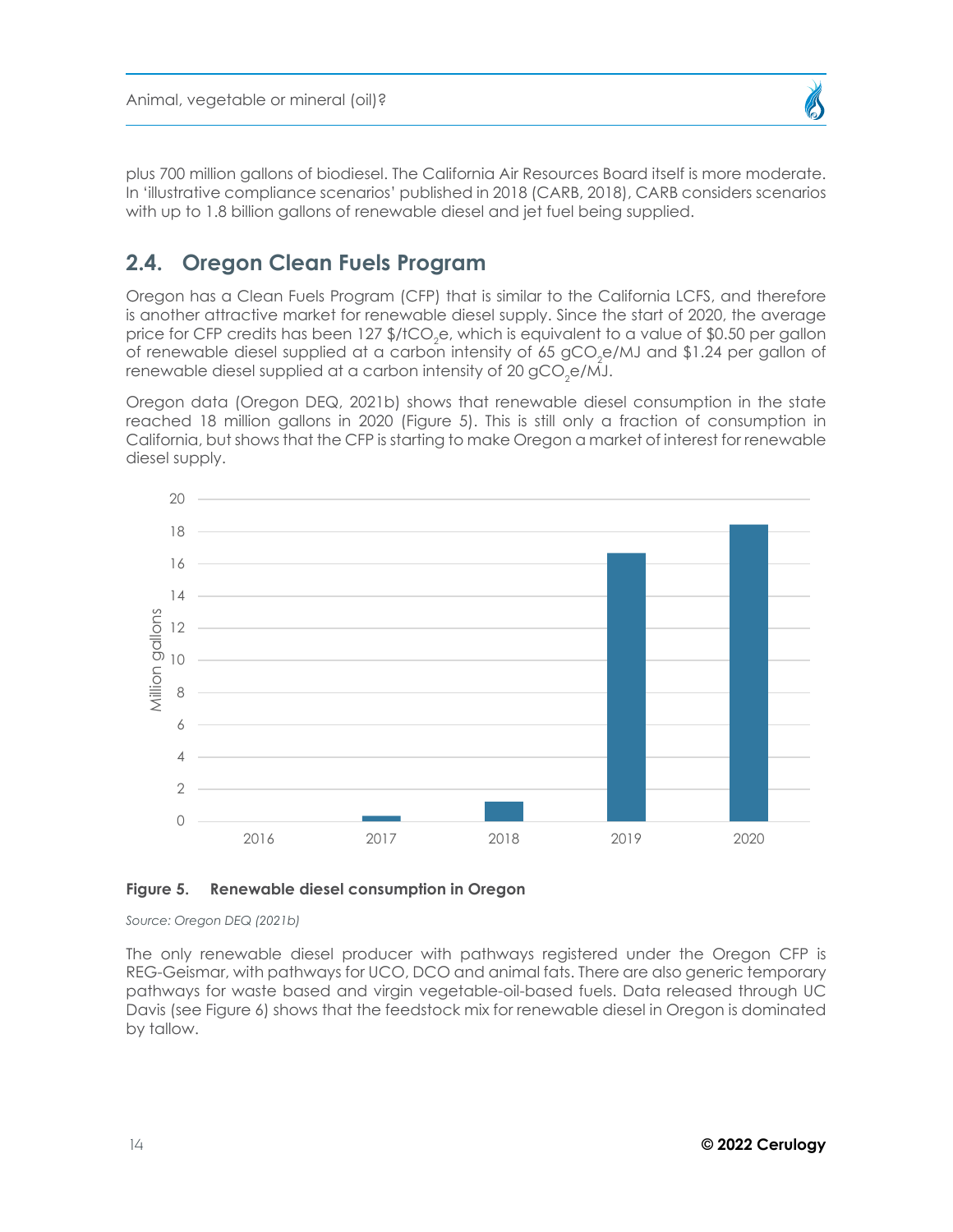<span id="page-14-0"></span>



*Source: Smith (2020)*

## **2.5. Overall value of support**

The combination of federal support through the RFS and tax credit with state support through LCFS-like programs represents a compelling value proposition for renewable diesel producers.

Figure 7 compares the cost of renewable diesel production as reported by Brown et al. (2020) to the value proposition for renewable diesel. The cost range reflects variation in feedstock cost and different business models (co-processing, refinery conversion, standalone facility). The value proposition is based on an indication of the 'energy value' of the fuel based on the price of a gallon of fossil diesel fuel (Lane, 2021), the value of the biomass -based diesel blender tax credit, and the potential value of the D4 RIN and of state credits (see note to table for explanation of ranges illustrated). Renewable diesel production is potentially profitable when the value proposition including regulatory incentives is greater than the production costs.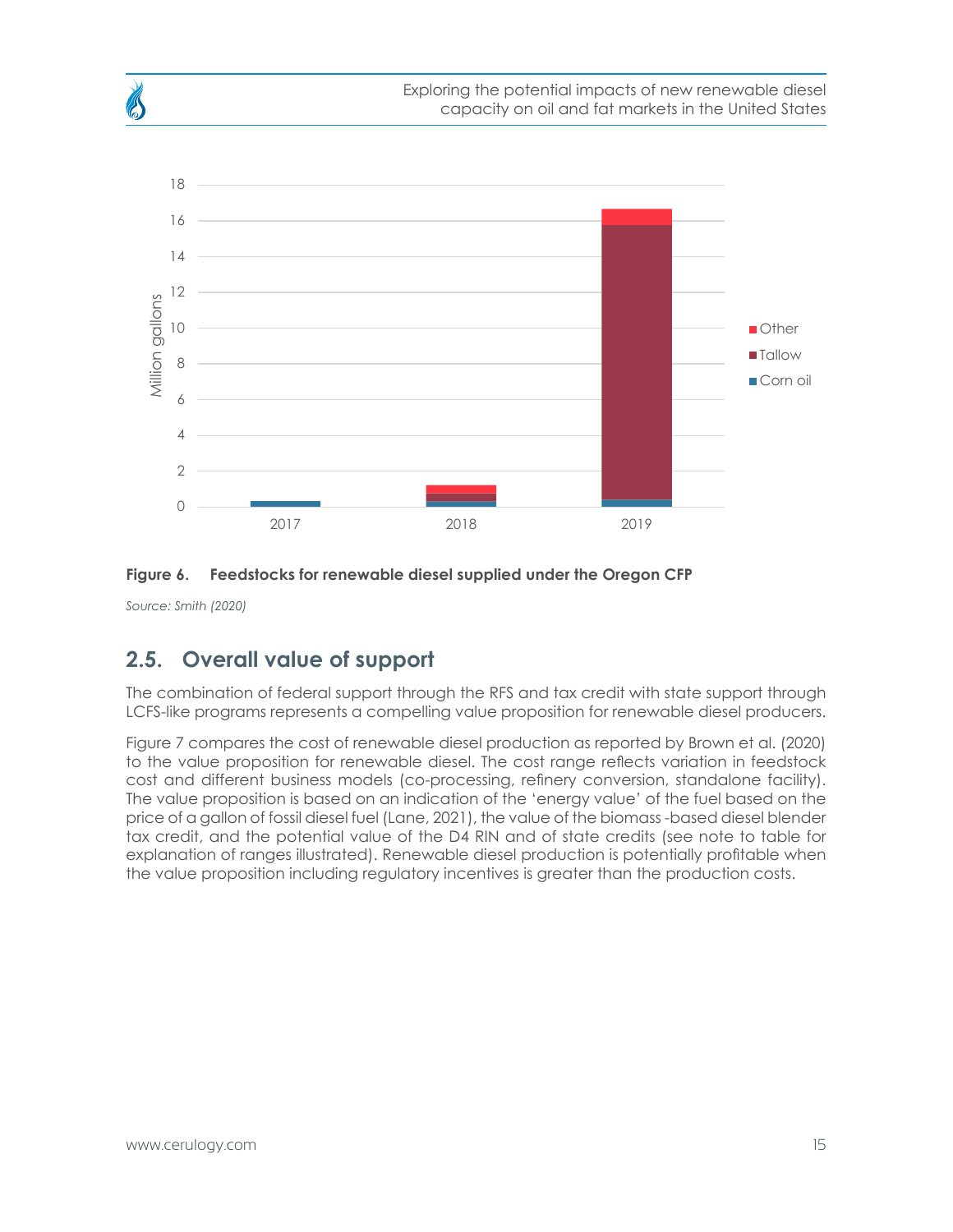



#### **Figure 7. Indicative cost and value for renewable diesel sold into the California market**

*Source: Brown et al. (2020), Lane (2021), CARB (2021c), Oregon DEQ (2021a), U.S. EPA (2021d)*

*Production cost range as reported by Brown et al. (2020), energy value as reported by Lane (2021). RFS credit value*  ranges show value given minimum reported price since start of 2020 (solid part of bar) and then range to highest reported price since start of 2020 (shown as gradient, with average price since 2020 indicated by darker color). Range for state credits is based on average reported credit price since start of 2020 and ranges for renewable diesel carbon *intensity from 20 to 60 gCO2e/MJ for California and from 20 to 65 gCO2e/MJ for Oregon (see sections 3.3 & 3.4). State credit value is shown as if added on top of average D4 RIN value since the start of 2020.* 

It is apparent from Figure 7 that the combination of the tax credit and the value of the RIN is currently likely to be enough to make renewable diesel supply profitable even without the value of state incentives. The state incentives represent a significant boost to the profit margin, however, and thus it is hardly surprising that California and Oregon account for a significant fraction of the national renewable diesel supply (see section 4.3). The Energy Information Administration (EIA) anticipates that the majority of the renewable diesel produced in the U.S. will continue to be supplied to the West Coast for the foreseeable future (U.S. EIA, 2021h). This potentially includes supply to Washington State with the introduction of its own Clean Fuel Standard, scheduled to enter into force no later than 2023 (Washington State Department of Ecology, 2021).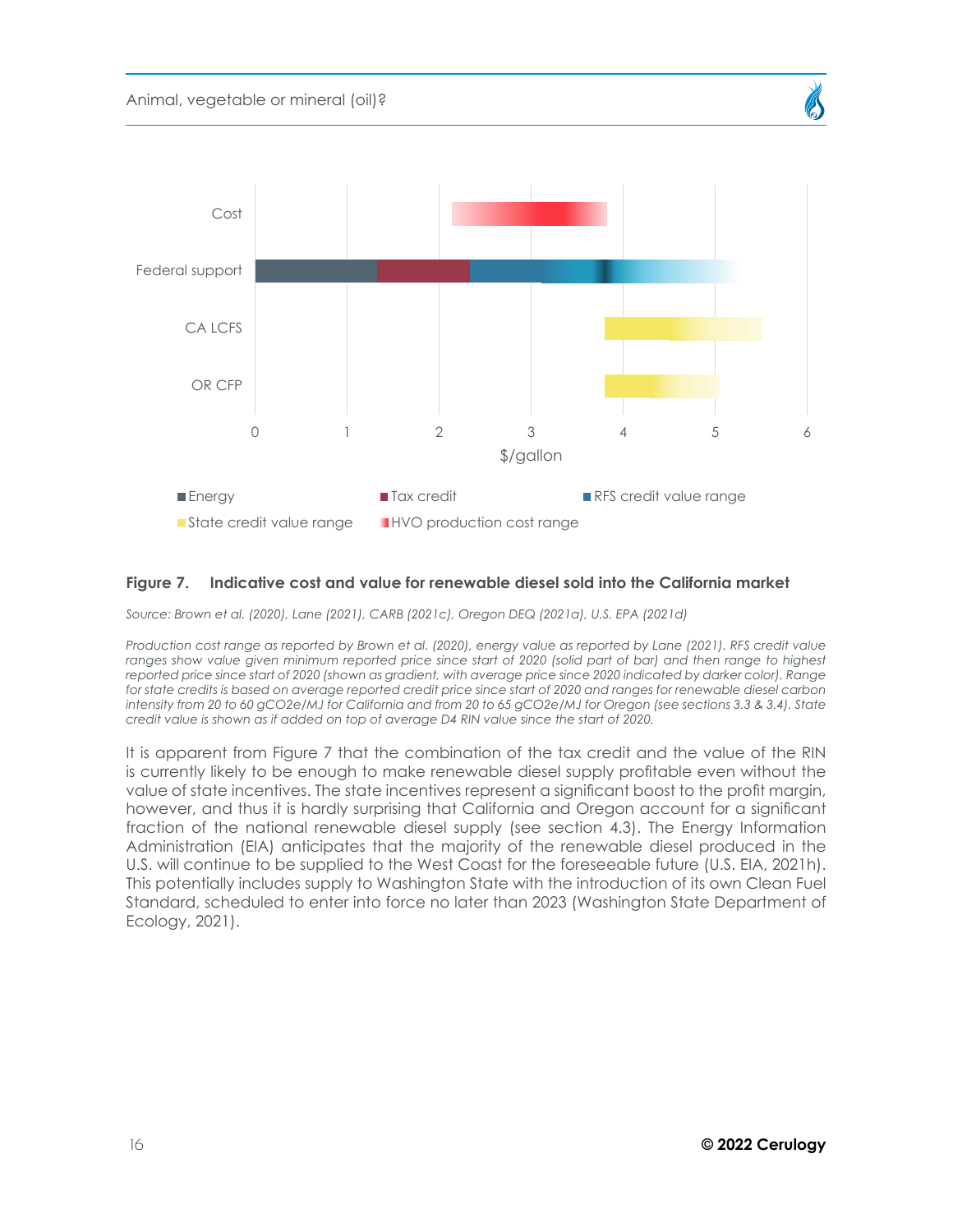## <span id="page-16-0"></span>**3. Renewable diesel production and capacity**

Capacity to hydrotreat oils and fats and produce renewable diesel has increased rapidly over the past decade, supported by the policies mentioned in the previous chapter. This chapter first reviews the production, imports and supply of renewable diesel, and then reviews existing and planned hydrotreated renewable diesel capacity in the United States. It is thereby shown that planned capacity may be outpacing the rate of increase of renewable diesel demand under the RFS and state policies. The following chapter discusses the market implications of this rapid capacity growth.



## **3.1. Renewable diesel (and renewable jet) production**

### <span id="page-16-1"></span>**Figure 8. RIN generation by different classes of U.S. produced renewable diesel and jet fuel, 2010 to 2021\***

*Source: U.S. EPA (2021b)*

*\*Data for 2021 covers January to August only.* 

The EIA does not directly publish data on U.S. renewable diesel production, although it does publish estimates of capacity as detailed below in section 4.5. U.S. renewable diesel production can be inferred, however, from reporting by the EPA of the number of RINs generated. Given the considerable value to renewable diesel suppliers from RINs (cf. section 3.5), any renewable diesel producer not receiving support from the RFS would be at a very significant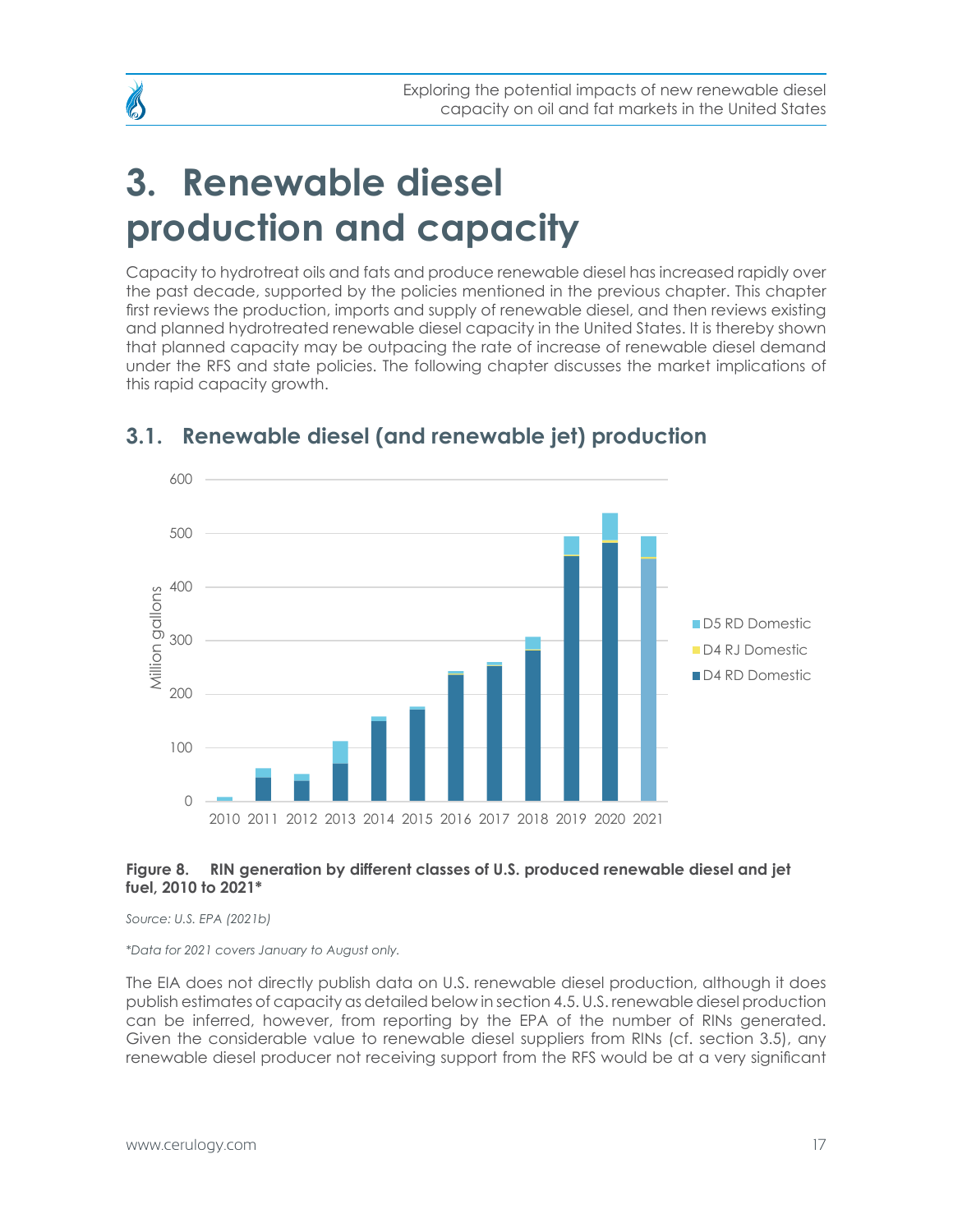<span id="page-17-0"></span>

Figure 8 shows that in 2020 RINs were generated on 540 million gallons of domestically produced hydrotreated renewable fuels<sup>5</sup>, of which 5 million gallons was jet fuel and the rest renewable diesel. Most of this fuel generated D4 RINs – this is domestically produced separately-processed renewable diesel. The fuel generating D5 RINs is co-processed renewable diesel, accounting for a relatively modest 50 million gallons in 2020.

## **3.2. Renewable diesel imports**

In addition to domestic renewable diesel production, the U.S. market is supplied with renewable diesel imports (Figure 9). In 2020 the only country from which the U.S. was identified as importing renewable diesel is Singapore. EIA company-level import data (U.S. EIA, 2021a) shows that all of these imports are reported by Neste Oil, and we therefore assume that all of this imported renewable diesel is produced at the 1.3 million metric ton per year Neste renewable diesel facility there (Neste, 2021).



**Figure 9. U.S. renewable diesel imports** 

Source: U.S. EIA (2019b); U.S. EPA (2021a). Note that the EIA and EPA values are not exactly aligned, especially in *earlier years. It is not clear to us what the reason for this discrepancy is.* 

Note that not all fuel for which RINs are generated ends up being supplied to the U.S. transportation fuel market. RINs on biofuel supplied to non-RFS markets must be retired, and there is therefore a discrepancy between volumes of fuel on which RINs are generated as shown in [Figure 8](#page-16-1) and volumes of fuel reported by EPA as supplied to transportation.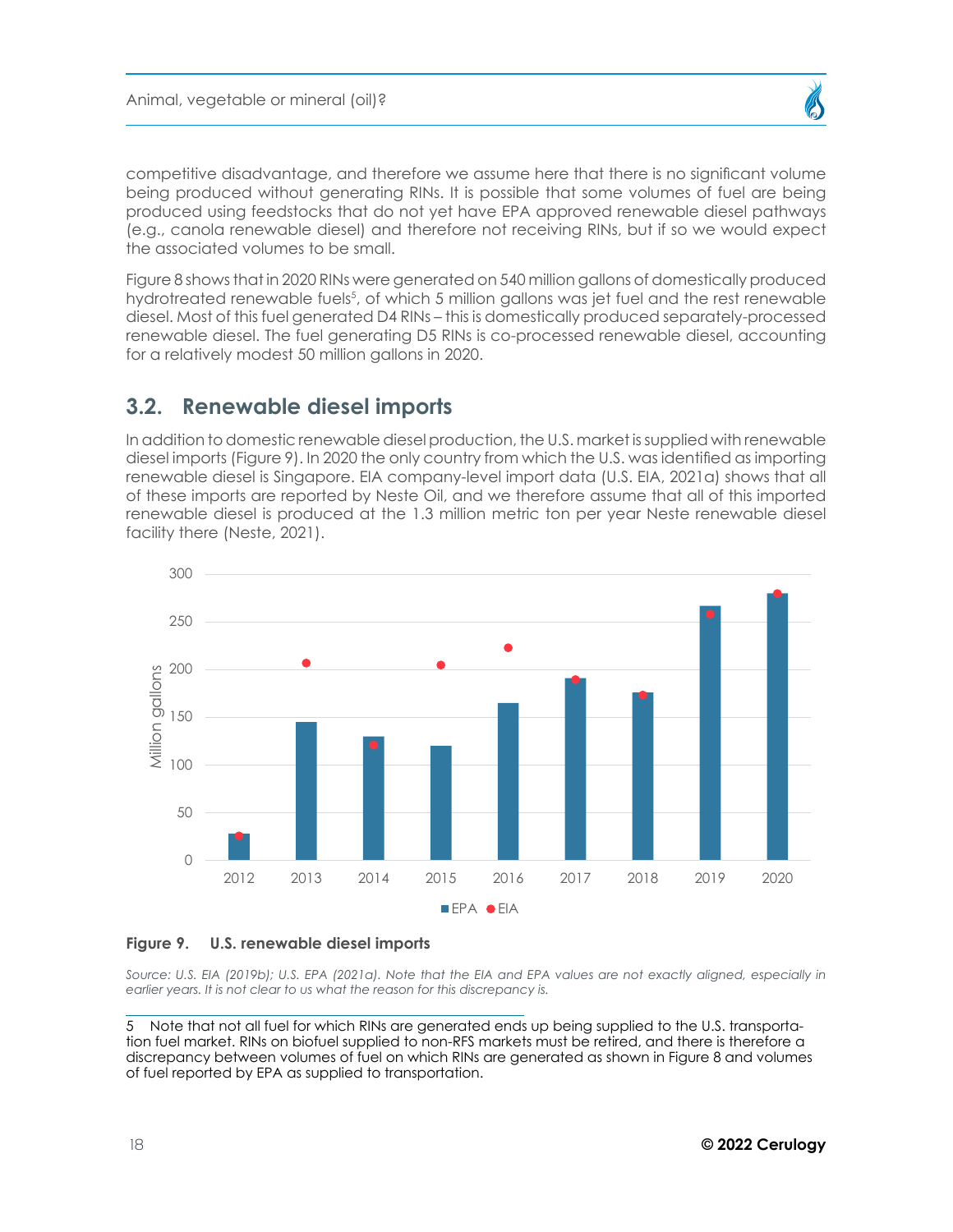

<span id="page-18-0"></span>Almost all of this material is imported by Neste through California, with the other 15 million liters coming to Oregon (U.S. EIA, 2021a, 2021f). Given that the value signal for renewable diesel is stronger under the California LCFS market than elsewhere in the country (as discussed in more detail in section 3.3), it can be assumed that this imported material is also supplied to the California market. On this basis the current renewable diesel supply to California is about half imports from Neste and half from other sources.

## **3.3. Renewable diesel exports**

U.S. EPA (2021a) identifies a significant increase since 2017 in the volume of renewable diesel being exported from the United States (Figure 10). To the best of our knowledge EIA does not report on renewable diesel exports, and the lack of trade codes to clearly distinguish renewable diesel from other fuels/products makes it difficult to identify the destination for these exports. The only likely markets for renewable diesel exports are Europe and Canada (Bradford & Hayes, 2019), but it is unclear what volumes of renewable diesel has been exported to each.



#### **Figure 10. U.S. exports of renewable diesel**

#### *Source: U.S. EPA (2021a)*

In 2019, for example, Canada is reported to have consumed about 100 million gallons of renewable diesel (ICF Canada, 2020). This is less than the 145 million gallons reported as exported from the U.S. and is likely to include some renewable diesel imported from Singapore and Europe (Bradford & Hayes, 2019). On this basis one could conclude that the U.S. must also be exporting a significant quantity of renewable diesel to Europe – however the USDA Foreign Agricultural Service do not identify the U.S. as a source of exports to Europe (Flach et al., 2021), and we have not found other independent evidence of a significant export flow to the EU. We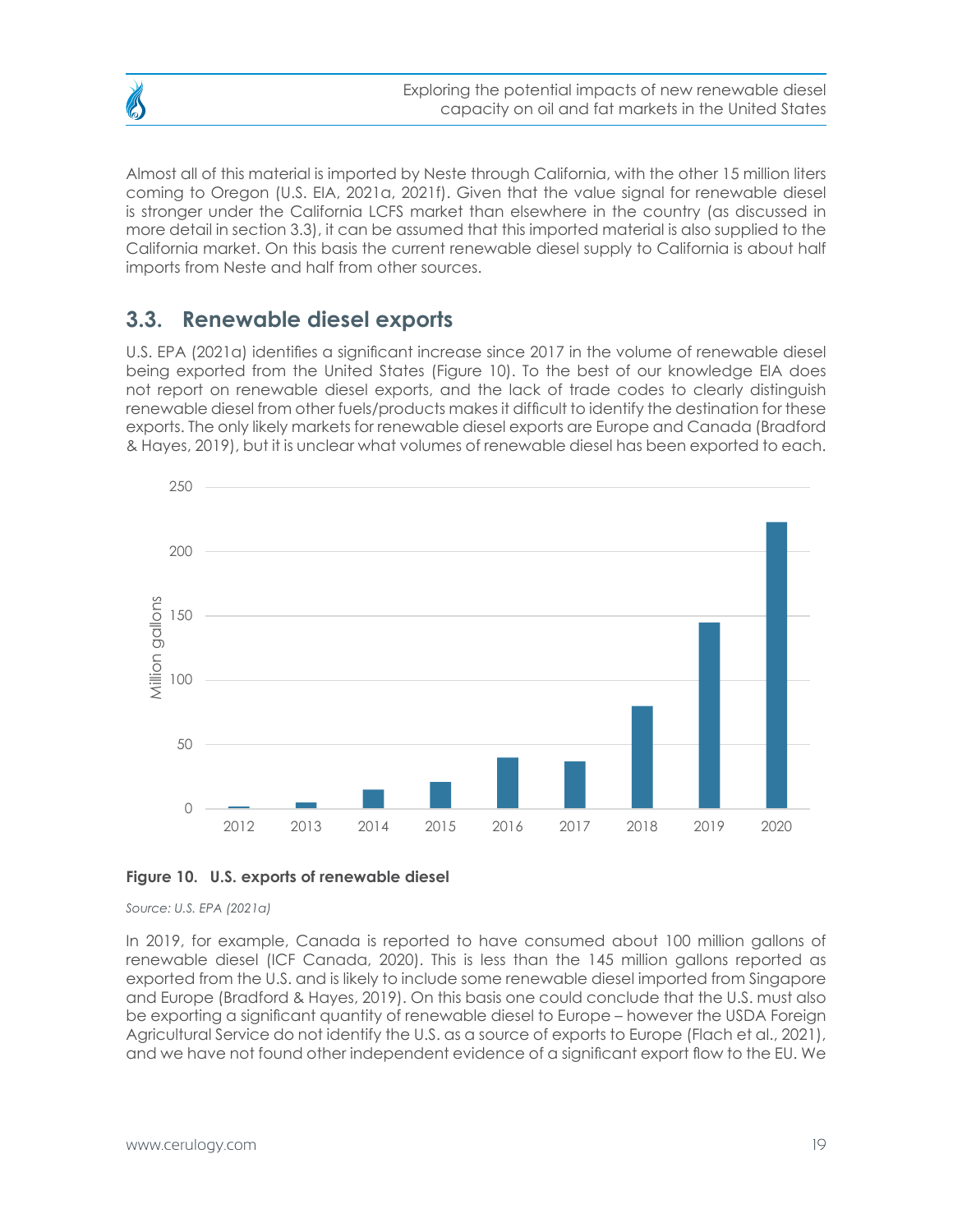

<span id="page-19-0"></span>are therefore unable to draw a firm conclusion about the destination of U.S. renewable diesel exports without access to additional data.

## **3.4. Renewable diesel supply by region**

Data from EPA provides a basis to identify the level of renewable diesel production in the U.S., but there is no national dataset identifying where renewable is being supplied. The volumes of this fuel that are supplied in California and Oregon are reported under the LCFS and CFP respectively, and since 2018 the data suggests that these markets have accounted for 100% of U.S. renewable diesel supply, as shown in Figure 11.



### **Figure 11. U.S. renewable diesel supply by region**

*Source: Own estimation based on consideration of CARB (2021a); Fuels Institute (2020); Oregon DEQ (2021b); U.S. EPA (2021a).* 

It is not trivial to reconcile the various sources of official data on renewable diesel supply, which has resulted in some confusion in the literature about total volumes supplied and whether there is still a significant volume supplied outside of California and Oregon. For example, Fuels Institute (2020) provides detailed estimates of renewable diesel supply by refining region ("PADD", standing for Petroleum Administration for Defense Districts) based on cross referencing data on renewable diesel production and imports and renewable diesel transfers between PADDs which are reported by EIA. In that analysis, the Gulf Coast region (PADD 3) is identified as still consuming a significant amount (over 200 million gallons) of renewable diesel in 2018. This is contradicted, however, by CARB and EPA reporting. Since 2018 CARB has actually been reporting a slightly larger volume of renewable diesel supplied for transportation in California than U.S. EPA (2021a) report as being supplied to the whole country, which suggests that all renewable diesel produced in PADD 3 is now either being shipped to California or Oregon or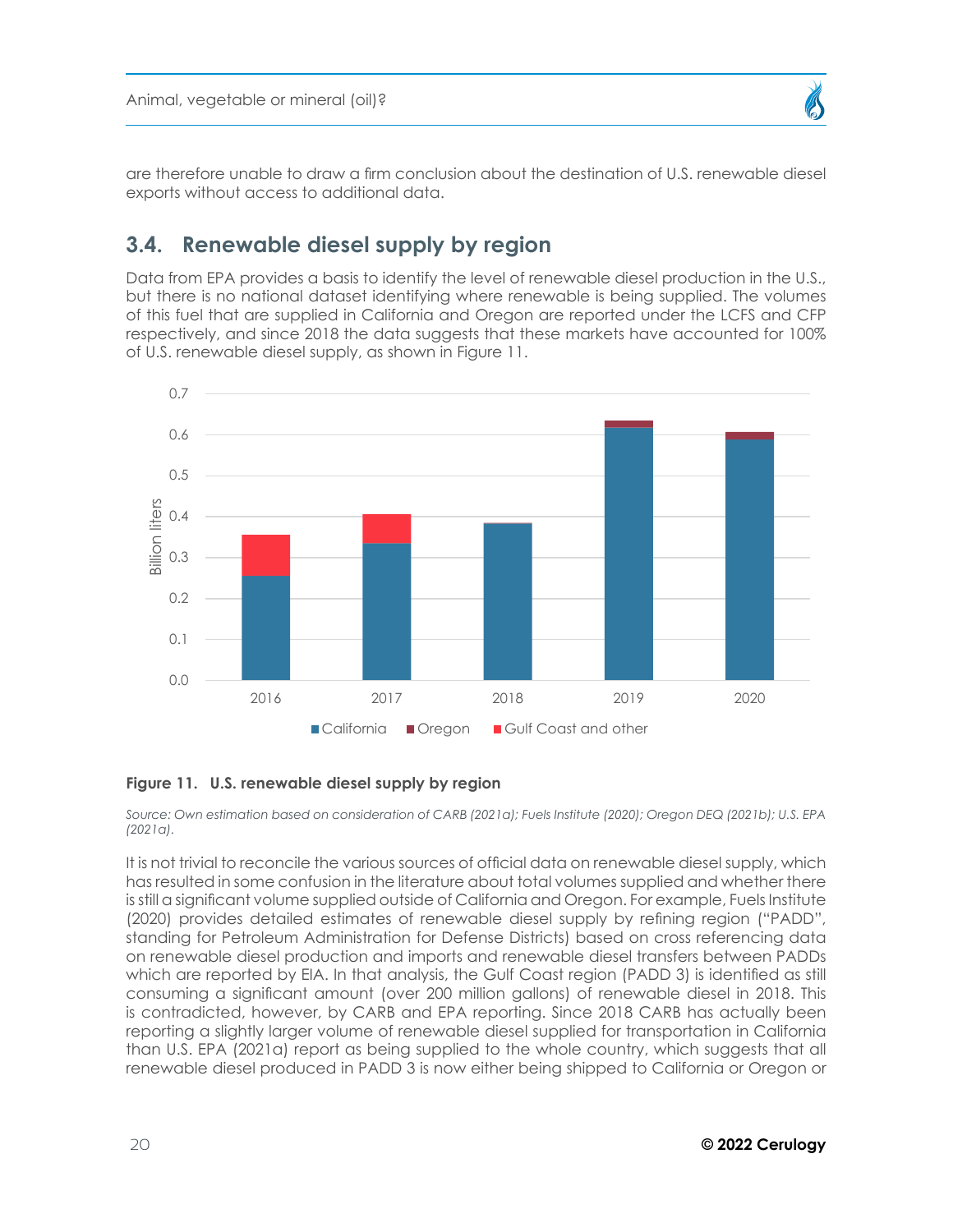<span id="page-20-0"></span>

being exported. We believe that it is likely that the EIA dataset used by Fuels Institute (2020) to identify fuel movements is incomplete – however it is possible that our own analysis has missed something and understates supply of renewable diesel in regions other than from the West Coast.

## **3.5. Current renewable diesel capacity**

The U.S. Energy Information Administration reports that as of the start of 2021 the U.S. had about 800 million gallons of renewable diesel production capacity across 6 plants (Table 2). This does not include co-processing capacity.

| <b>State</b>        | <b>Name</b>                                 | <b>Capacity (million</b><br>gallons) |
|---------------------|---------------------------------------------|--------------------------------------|
| <b>Kansas</b>       | East Kansas Agri-Energy<br>Renewable Diesel | 3                                    |
| <b>North Dakota</b> | Dakota Prairie Refining<br><b>LLC</b>       | 192                                  |
|                     | Diamond Green Diesel<br><b>LLC</b>          | 337                                  |
| Louisiana           | <b>REG-Geismar LLC</b>                      | 100                                  |
| Wyoming             | Wyoming Renewable<br>Diesel CO              | 117                                  |
| <b>California</b>   | Altair Paramount LLC                        | 42                                   |
| <b>Total</b>        | 791                                         |                                      |

**Table 2. Capacity of renewable diesel facilities in the U.S.** 

*Source: (U.S. EIA, 2021i)*

The total capacity has increased during the year and by July had reached about 900 million gallons (U.S. EIA, 2021d).

## *3.5.1. East Kansas Agri-Energy*

The smallest of the listed currently operational facilities, East Kansas Agri-Energy's facility is co-located with an ethanol distillery. East Kansas Agri-Energy state that the facility processes DCO from the ethanol plant along with "other feedstocks processed on the market" (East Kansas Agri-Energy, 2015). They report the corn oil output from the ethanol plant as about 5.5 thousand metric tons; this would cover about half their feedstock demand if operating at full capacity. The only renewable diesel pathway registered for East Kansas Agri-Energy under the LCFS is for DCO (CARB, 2021b).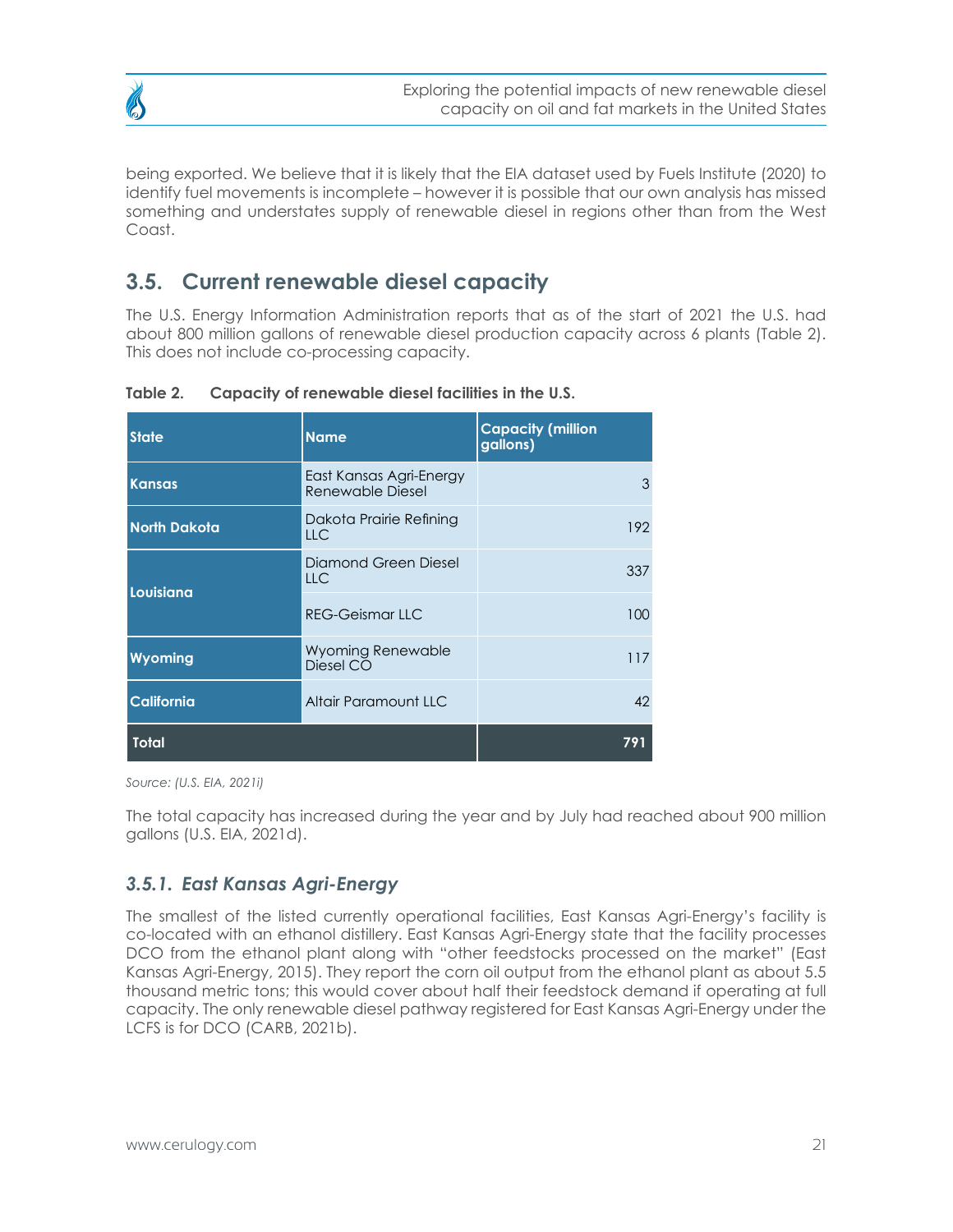### <span id="page-21-0"></span>*3.5.2. Dakota Prairie Refining*

Dakota Prairie Refining is a converted oil refinery at Dickinson, North Dakota, run by Marathon (Marathon, 2021). Production started at the end of 2020 and the facility is due to reach full capacity by the end of 2021. Dakota Prairie Refining has LCFS pathways for fuel production from soy oil and CDO (CARB, 2021b), and reporting in the business press similarly identify CDO and soy oils as feedstocks<sup>6</sup>.

### *3.5.3. Diamond Green Diesel*

Diamon Green Diesel's plant at Norco Louisiana is the largest operational facility in the U.S., and has approved LCFS pathways for UCO, DCO and tallow (CARB, 2021b). The plant produced its first fuel in 2013 and was scheduled for a further capacity expansion during 2021 (Diamond Green Diesel, 2021) – this is likely to be part of the national capacity expansion identified in the EIA statistics between January and July.

### *3.5.4. REG-Geismar*

REG Geismar's plant has LCFS pathway for renewable diesel from UCO, tallow, DCO and soy oil (CARB, 2021b). REG report production of 75 million gallons of renewable hydrocarbons from the plant annually (REG, 2021), which suggests about 75% capacity utilization. For 2018, REG's annual report (REG, 2019) shows soy oil consumption of 160 thousand metric tons, canola oil consumption of 240 thousand metric tons and 'lower-cost' feedstock consumption of 1.4 million metric tons, which is 77% of total feedstock consumption. These feedstock quantities cover both renewable diesel and biodiesel production.

### *3.5.5. Wyoming Renewable Diesel*

The Wyoming Renewable Diesel plant was developed by The Sinclair Companies but was recently sold to HollyFrontier, becoming part of the HF Sinclair Corporation<sup>7</sup> . The plant has only a soy oil pathway registered under LCFS (CARB, 2021b), but HollyFrontier's website states that it supplies both soy and tallow biodiesel to California<sup>8</sup>.

## *3.5.6. Altair Paramount*

The Altair Paramount facility, now owned by World Energy, has LCFS pathways for renewable diesel from soy oil, and for tallow from the U.S., Canada, and Australia (CARB, 2021b). It is notable for having been one of the first producers of hydrotreated aviation fuels.

<sup>6</sup> E.g. [https://www.ogj.com/refining-processing/refining/article/14208184/marathon-completes-start](https://www.ogj.com/refining-processing/refining/article/14208184/marathon-completes-startup-of-north-dakota-renewable-diesel-refinery)[up-of-north-dakota-renewable-diesel-refinery;](https://www.ogj.com/refining-processing/refining/article/14208184/marathon-completes-startup-of-north-dakota-renewable-diesel-refinery) [https://www.nsenergybusiness.com/projects/dickinson](https://www.nsenergybusiness.com/projects/dickinson-renewable-diesel-facility/)[renewable-diesel-facility/](https://www.nsenergybusiness.com/projects/dickinson-renewable-diesel-facility/)

<sup>7</sup> <https://uk.finance.yahoo.com/news/hollyfrontier-corporation-holly-energy-partners-100000254.html>

<sup>8</sup> [https://hollyfrontier.com/investor-relations/press-releases/Press-Release-Details/2021/HollyFrontier-](https://hollyfrontier.com/investor-relations/press-releases/Press-Release-Details/2021/HollyFrontier-Corporation-and-Holly-Energy-Partners-Announce-Combination-with-Sinclair-Oil-and-Formation-of-HF-Sinclair-Corporation/default.aspx)[Corporation-and-Holly-Energy-Partners-Announce-Combination-with-Sinclair-Oil-and-Formation-of-HF-](https://hollyfrontier.com/investor-relations/press-releases/Press-Release-Details/2021/HollyFrontier-Corporation-and-Holly-Energy-Partners-Announce-Combination-with-Sinclair-Oil-and-Formation-of-HF-Sinclair-Corporation/default.aspx)[Sinclair-Corporation/default.aspx](https://hollyfrontier.com/investor-relations/press-releases/Press-Release-Details/2021/HollyFrontier-Corporation-and-Holly-Energy-Partners-Announce-Combination-with-Sinclair-Oil-and-Formation-of-HF-Sinclair-Corporation/default.aspx)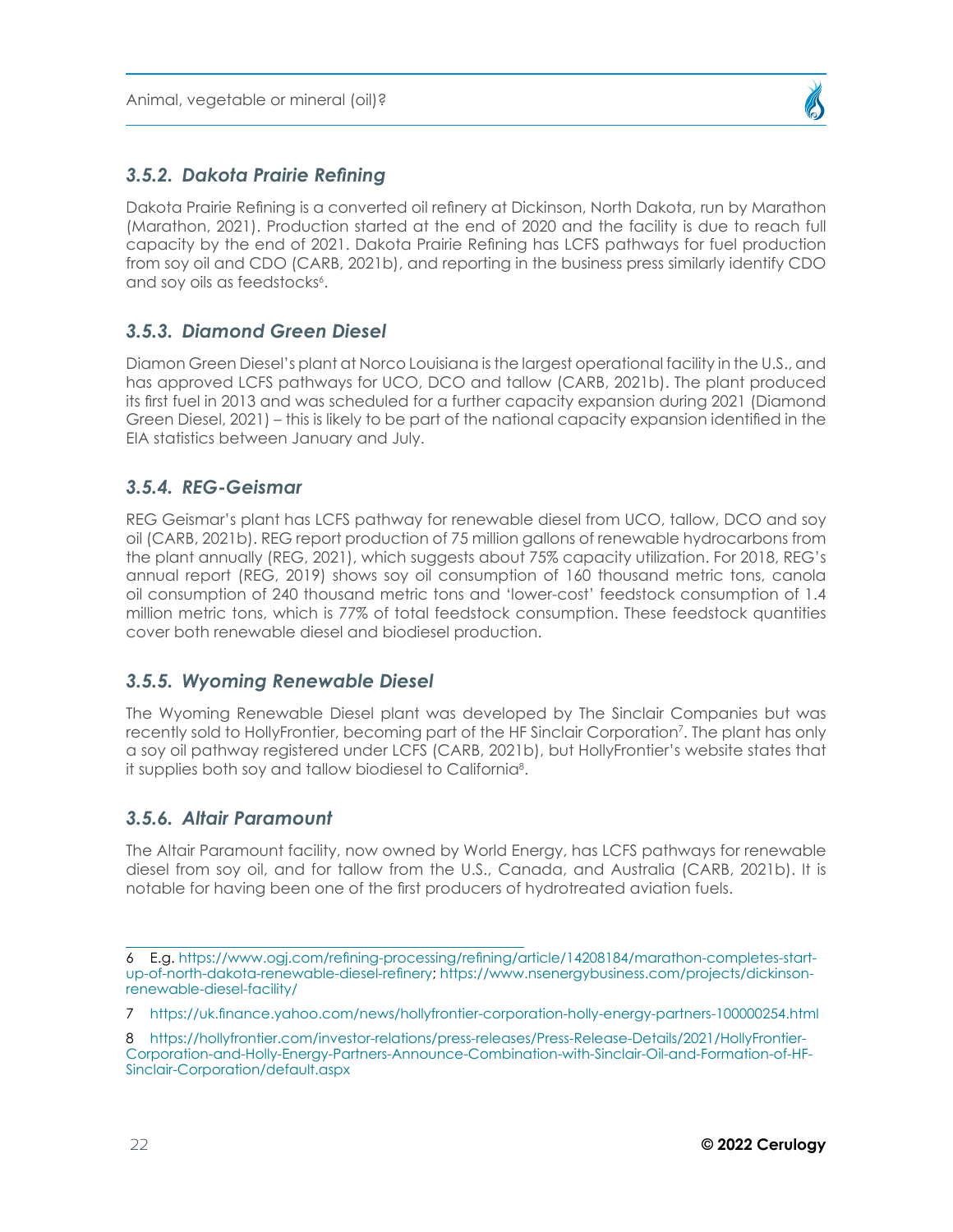## <span id="page-22-0"></span>*3.5.7. Capacity utilization*

Comparing the domestic RIN generation recorded in December 2020 (cf. section 4.1) to EIA's estimate of operational capacity on 1 January 2021 gives a 68% rate of capacity utilization for these facilities in that month. RIN generation fell slightly in January 2021 suggesting capacity utilization in that month of 57%.

## **3.6. Co-processed renewable diesel capacity**

Two facilities have pathways to supply co-processed renewable diesel to the California LCFS market. Co-processing refers to the practice of adding some fraction of oils and fats to the petroleum feed of appropriate refinery units, for example the distillate hydrotreaters that are used to reduce the sulfur content of diesel fuel for on-road use. Co-processed renewable diesel is eligible to generate D5 advanced biofuels RINs rather than D4 biomass-based diesel RINs (see section 3.1). As shown in Figure 8 below, this co-processed renewable diesel is a small fraction of the overall renewable diesel supply.

Co-processing rates of up to 30% renewable content are reported in the literature (Johnson, 2019), and it is our understanding that rates of 10-15% may be typical in co-processing facilities. Kern Oil in California reports that they include up to 5% renewable content in their finished diesel (Kern Oil & Refining Co., 2020). The other renewable diesel co-processor is BP's Cherry Point refinery, which Lane (2021) identified as having capacity to produce up to 42 million gallons a year.

The 50 million gallons of renewable diesel generating D5 RINs in 2020 (cf. section 4.1) is consistent with BP's Cherry Point refinery running at or near its reported capacity with some modest additional production by Kern Oil (see section on co-processing capacity above).

## **3.7. Expansions to renewable diesel capacity**

Hydrotreated renewable diesel (and jet) production capacity is currently increasing rapidly, not just in the United States but around the world. Analysis by U.S. EIA (2021h) of capacity expansion announcements suggests that capacity could reach 5 billion gallons by 2024. This assessment from EIA is not a forecast, rather it is a summary of what would be delivered if all announced projects are built on schedule. In practice this is unlikely – it is normal for some projects to be cancelled or delayed due to changing circumstances, and any forecast for the amount of capacity growth that will be achieved in practice should take this into account. For example, one forecast by ADI Analytics (Singh & Turaga, 2021) suggests that capacity growth will occur more slowly, reaching 2.6 billion gallons per year in 2024, while S&P Global Platts (2021b) predict 4 billion gallons capacity in place by 2025.

There are several more projects that have already been announced but that are unlikely to become operational by 2025. Building on a list of announced projects published by the Biofuel Digest (Lane, 2021) we have identified a total of 6.4 billion gallons of capacity at some stage of project development. These capacity numbers are illustrated in Figure 12, and the identified projects are listed by status in Table 3.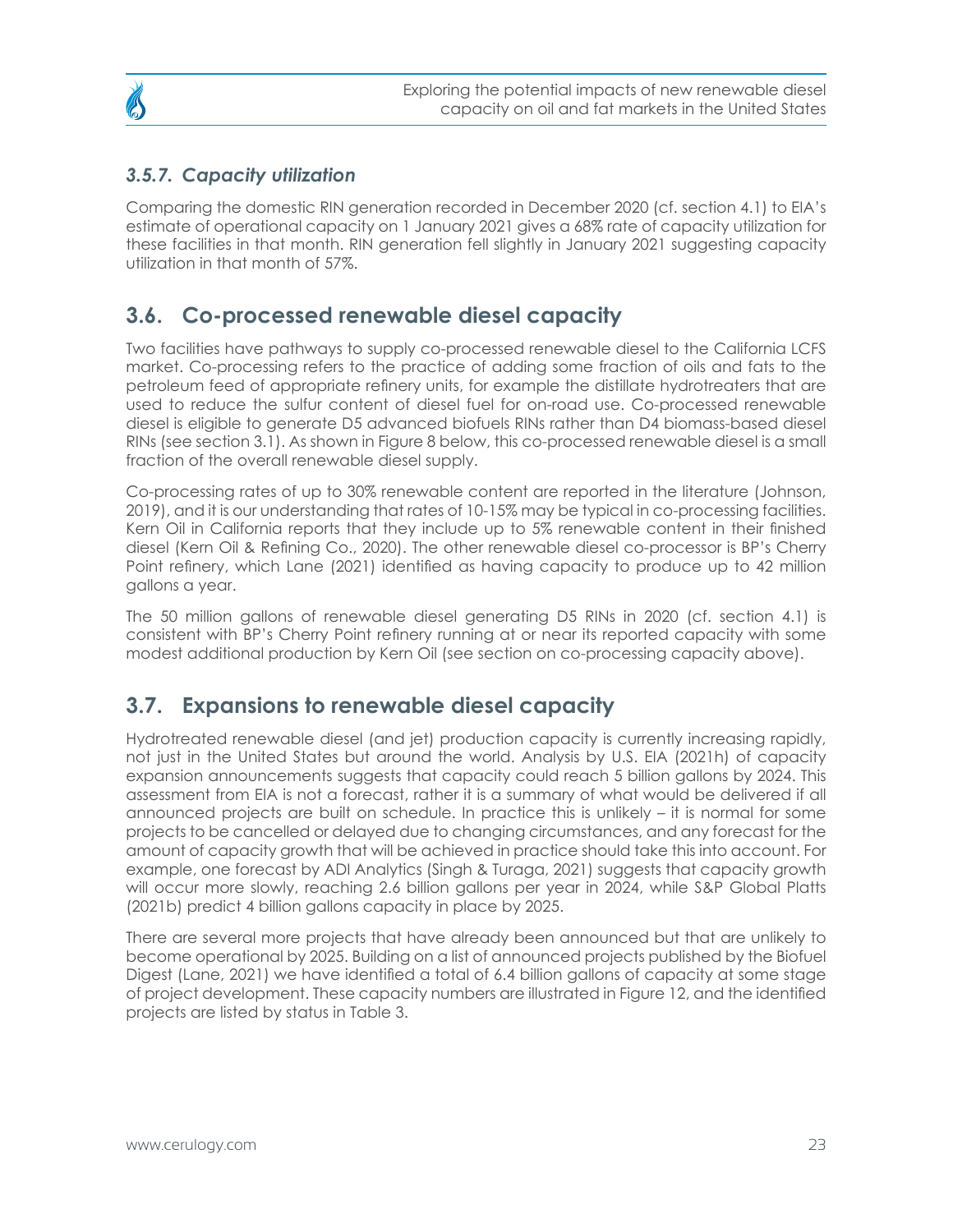

### **Figure 12. Potential growth in renewable diesel production capacity**

*Source: U.S. EIA (2021h), Lane (2021), S&P Global Platts (2021b), Singh & Turaga (2021)*

It is unclear what feedstocks will be processed by the new plants coming online. The Biofuel Digest identifies the feedstock for the vast majority (6.1 billion gallons of capacity) as some combination of waste oils and virgin vegetable oils, and only 130 million gallons is identified in their database as processing waste only. Many project plans are non-committal about the potential split between use of soy oil and other oils and fats. For example, the largest four planned facilities are Marathon's refinery conversion at Martinez, Phillips 66's refinery conversion at Rodeo, Grön Fuels in Louisiana and Next Renewables. Marathon intend to process, "renewable feedstock sources including rendered fats, soybean and corn oil, and potentially other cooking and vegetable oils, but excluding palm oil" (TRC Solutions, 2021). Phillips 66 similarly state that "renewable feedstocks processed at the facility would include, but not limited to, the following: UCO; FOG; tallow (animal fat); inedible corn oil; canola oil; soybean oil; other vegetable-based oils, and/or emerging and other next-generation feedstocks (Cardno, 2021). The Grön Fuels project in Louisiana will process "soybean oil, corn oil and animal fats" (Office of Governor John Bel Edwards, 2020). The Next Renewables facility in Oregon will process, "Used cooking oils; animal tallows; seed oil; and soy oil", but no palm oil (Next Renewable Fuels, 2021). In short, the renewable diesel industry will seek to use whichever mix of feedstocks is most profitable given the balance between feedstock price and availability and the value of regulatory support.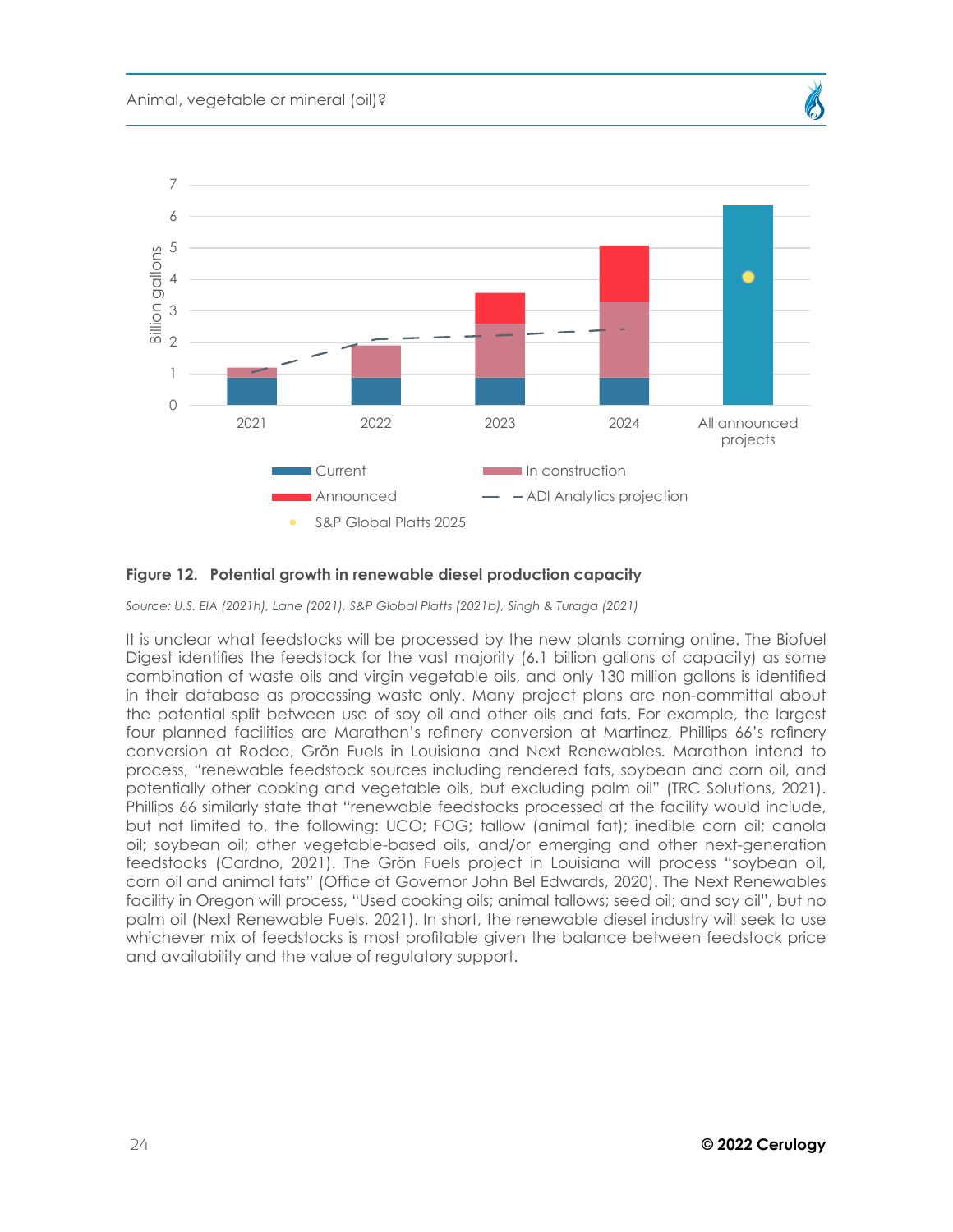| <b>Status</b>             | <b>Facility</b>                               | <b>Target capacity</b><br>(million gallons) |
|---------------------------|-----------------------------------------------|---------------------------------------------|
|                           | <b>BP Cherry Point</b>                        | 40                                          |
|                           | NextChem-Saola Energy-East Kansas Agri-Energy | 10                                          |
| <b>Operating</b>          | <b>Holly Frontier Sinclair</b>                | 120                                         |
|                           | <b>Total:</b>                                 | 160                                         |
|                           | <b>Diamond Green Diesel Norco</b>             | 680                                         |
|                           | <b>REG Geismar</b>                            | 340                                         |
| <b>Expanding</b>          | World Energy Paramount                        | 300                                         |
|                           | <b>Total:</b>                                 | 1,320                                       |
|                           | <b>Global Clean Energy Holdings</b>           | 130                                         |
| In conversion             | <b>Marathon Dickinson</b>                     | 180                                         |
|                           | <b>Total:</b>                                 | 310                                         |
|                           | <b>CVR Wynnewood</b>                          | 100                                         |
| <b>Under construction</b> | <b>Diamond Green Diesel Texas</b>             | 470                                         |
|                           | <b>Total:</b>                                 | 570                                         |
|                           | <b>ARA ReadiDiesel</b>                        | 30                                          |
|                           | <b>Emerald Biofuels</b>                       | 110                                         |
|                           | <b>Grön Fuels</b>                             | 900                                         |
|                           | <b>Holly Frontier Cheyenne</b>                | 200                                         |
|                           | <b>Marathon Martinez</b>                      | 780                                         |
| <b>Planning</b>           | <b>Next Renewables</b>                        | 770                                         |
|                           | Phillips 66 Rodeo                             | 800                                         |
|                           | Ryze Renewables Las Vegas                     | $170\,$                                     |
|                           | <b>Ryze Renewables Reno</b>                   | 170                                         |
|                           | St. Joseph Renewable Fuels                    | 90                                          |
|                           | Total:                                        | 4,010                                       |
| <b>Grand Total</b>        |                                               | 6,370                                       |

| Table 3. |  | Targeted production capacity for renewable diesel facilities in the U.S. |
|----------|--|--------------------------------------------------------------------------|
|          |  |                                                                          |

*Source: U.S. EIA (2021h), Lane (2021), Barber & Godwin (2021), Bomgardner (2020)*

B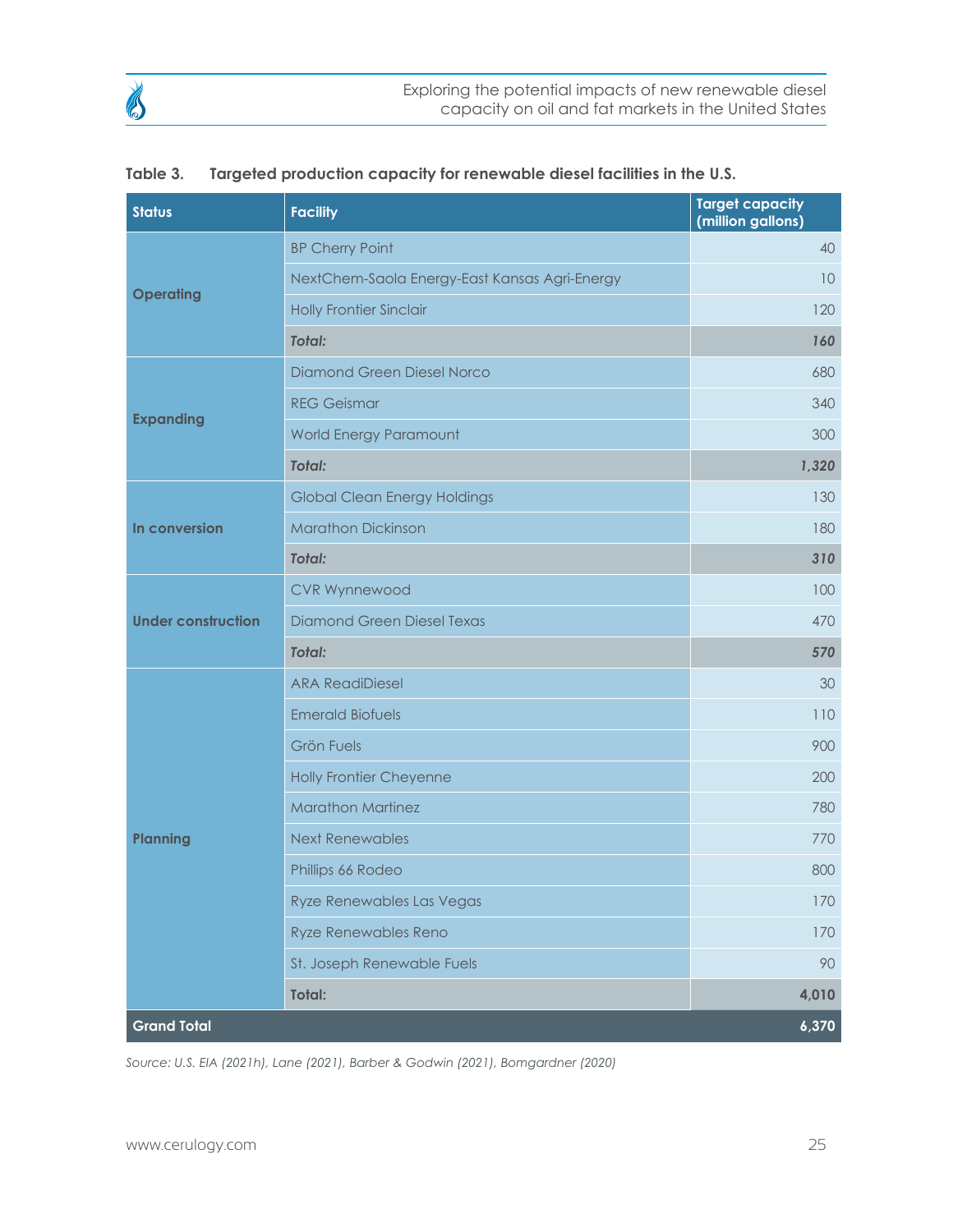

## <span id="page-25-1"></span><span id="page-25-0"></span>**4. Impacts of increased renewable diesel capacity on the oils and fats market**

The boom in biodiesel and renewable diesel has meant that biofuel production has become a major consumer of oils and fats. OECD-FAO (2021) reports that 14% of virgin vegetable oil consumption in the U.S. is now for biofuels (70% is for human consumption and the rest is for 'other' uses such as oleochemicals). The lower value waste and residual oils and fats that can be used as feedstock could also potentially find uses in other markets such as animal feed. Increasing renewable diesel production therefore has implications for other oil and fat markets. In this chapter, we consider the implications for feedstock markets if the levels of renewable diesel capacity expansion identified in section 4.7 were to be achieved as additional supply. Chapter 6 then discusses that in practice the expansion of renewable diesel might instead result in a displacement of feedstock away from the biodiesel sector.

We are not aware of any comprehensive federal level reporting on the feedstocks used for renewable diesel in the U.S., but as we believe that all or almost all renewable diesel in the U.S. is supplied to the California and Oregon market the feedstock mix can be inferred by cross referencing LCFS credit generation data from CARB and Oregon DEQ with carbon intensity pathways under the LCFS and CFP<sup>9</sup> and renewable diesel supply data from EPA (CARB, 2021a; Oregon DEQ, 2021b; U.S. EPA, 2021a). The national renewable diesel feedstock mix estimated on this basis is shown in Figure 13. As the EPA do not publish renewable-diesel-specific feedstock information, the additional fuel volumes supplied away from the West Coast are identified as 'other'. Waste and residual oils are the dominant feedstocks for the renewable diesel supplied to California, accounting for at least 500 million gallons of supply in 2020. There is also some material supplied to the California market listed as "other" – we understand that this 'other' category includes fuel supplied using temporary carbon intensity pathways and could also include some soy renewable diesel.

<sup>9</sup> Carbon intensity assumptions are required to estimate volumes from credit generation.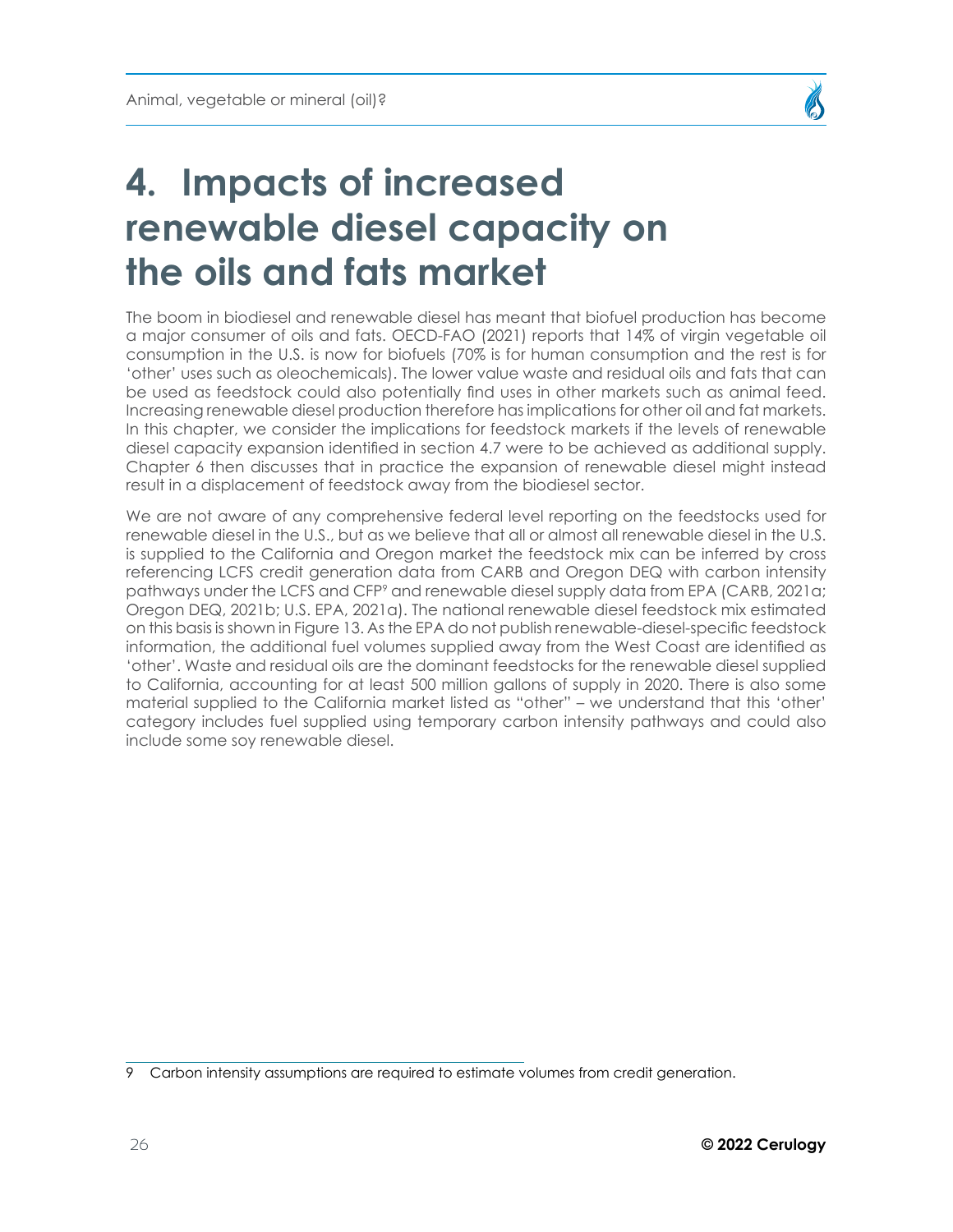

#### **Figure 13. Estimated feedstock breakdown for renewable diesel supplied in the U.S.**

*Source: Own estimation based on cross-referencing data from EPA, Oregon DEQ and CARB.* 

While Figure 13 shows an estimated feedstock breakdown for all renewable diesel supplied in the U.S., a recent change in the way that the EIA reports on biofuel feedstock use provides a basis to estimate the feedstock mix for renewable diesel produced in the U.S. The EIA has for some years published data identifying feedstocks for biodiesel production excluding renewable diesel, but since the start of 2021 this has been replaced by a new data product detailing the U.S. feedstock mix across all biofuels (U.S. EIA, 2021b), which groups biodiesel and renewable diesel together. For 2021 up to July the overall mix of oils and fats used as biomassbased-diesel feedstocks is shown in Figure 14.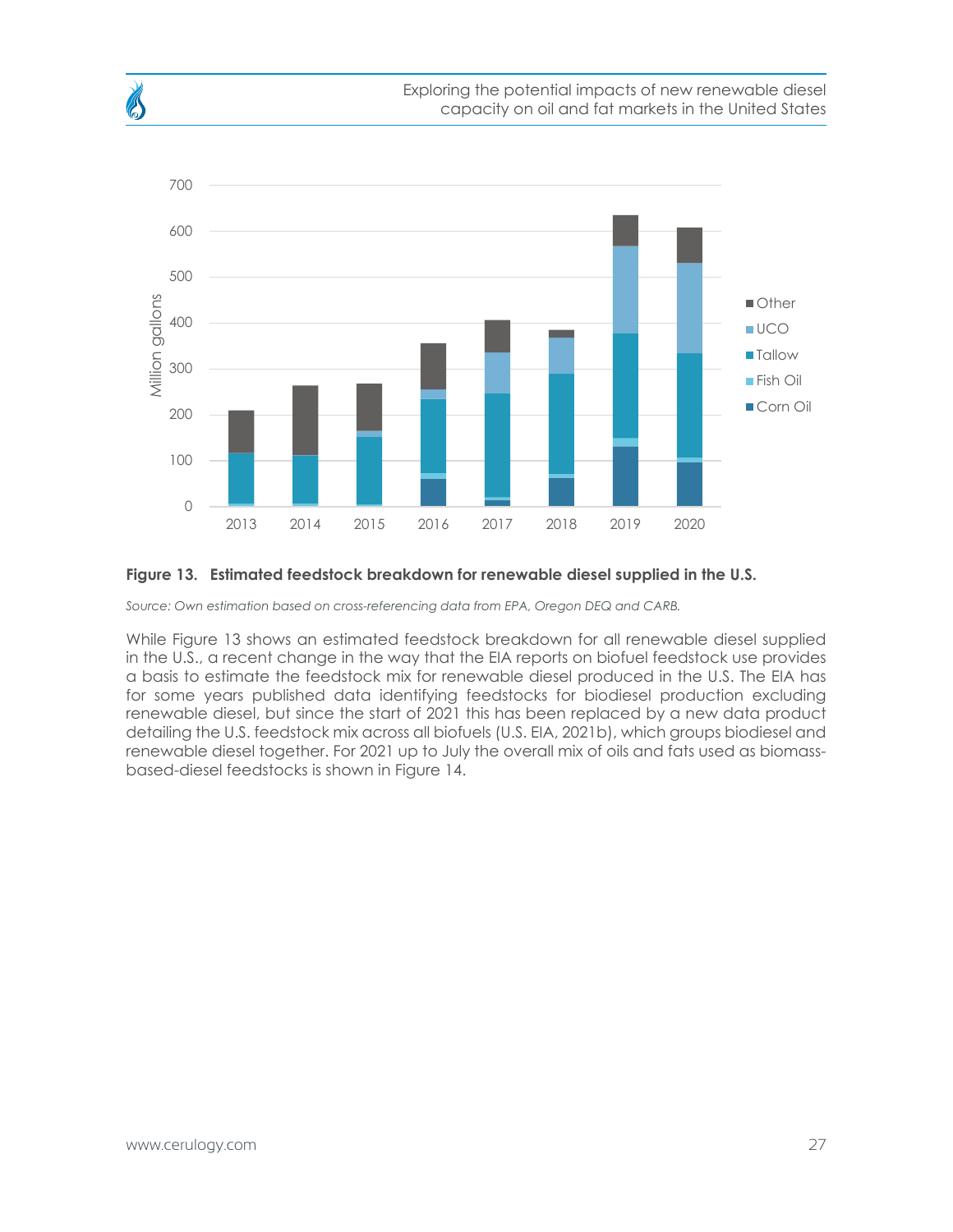



*Source: U.S. EIA (2021b)*

While the new EIA data does not explicitly distinguish renewable diesel feedstocks from biodiesel feedstocks, the change in the scope of the EIA data at the end of 2020 from biodiesel only to biodiesel plus renewable diesel makes it possible to draw inferences about the national feedstock mix for renewable diesel production. This can be done by looking at the difference between the biodiesel plus renewable diesel feedstock mix at the start of 2021 and the biodiesel-only feedstock mix at the end of 2020. Assuming that the feedstock composition for renewable diesel is somewhat stable, the change in reported feedstock use between the old and new data can be taken as indicative of the feedstock used for renewable diesel. Figure 15 shows the feedstock mix obtained by taking the difference between the reported feedstocks for biodiesel only in the second half of 2020 and the reported feedstocks for all biomass-based diesel in the first half of 2021. As we would expect, this analysis confirms that U.S. renewable diesel production is dominated by the feedstocks reported for renewable diesel supplied in California (UCO, animal fats, DCO). Comparing Figure 13 to Figure 15 we see that there appears to be a larger fraction of animal fats used for the renewable diesel supplied in the U.S. than for domestic production. This suggests that animal-fat-based fuels make up a large fraction of imports, but given that the data for both of these figures are derived based on making assumptions on related datasets we are cautious of drawing firm conclusions from the differences between them. Taken together, the California and EIA data suggest that there is at most a relatively limited use of soy oil as a feedstock for renewable diesel supplied in the U.S.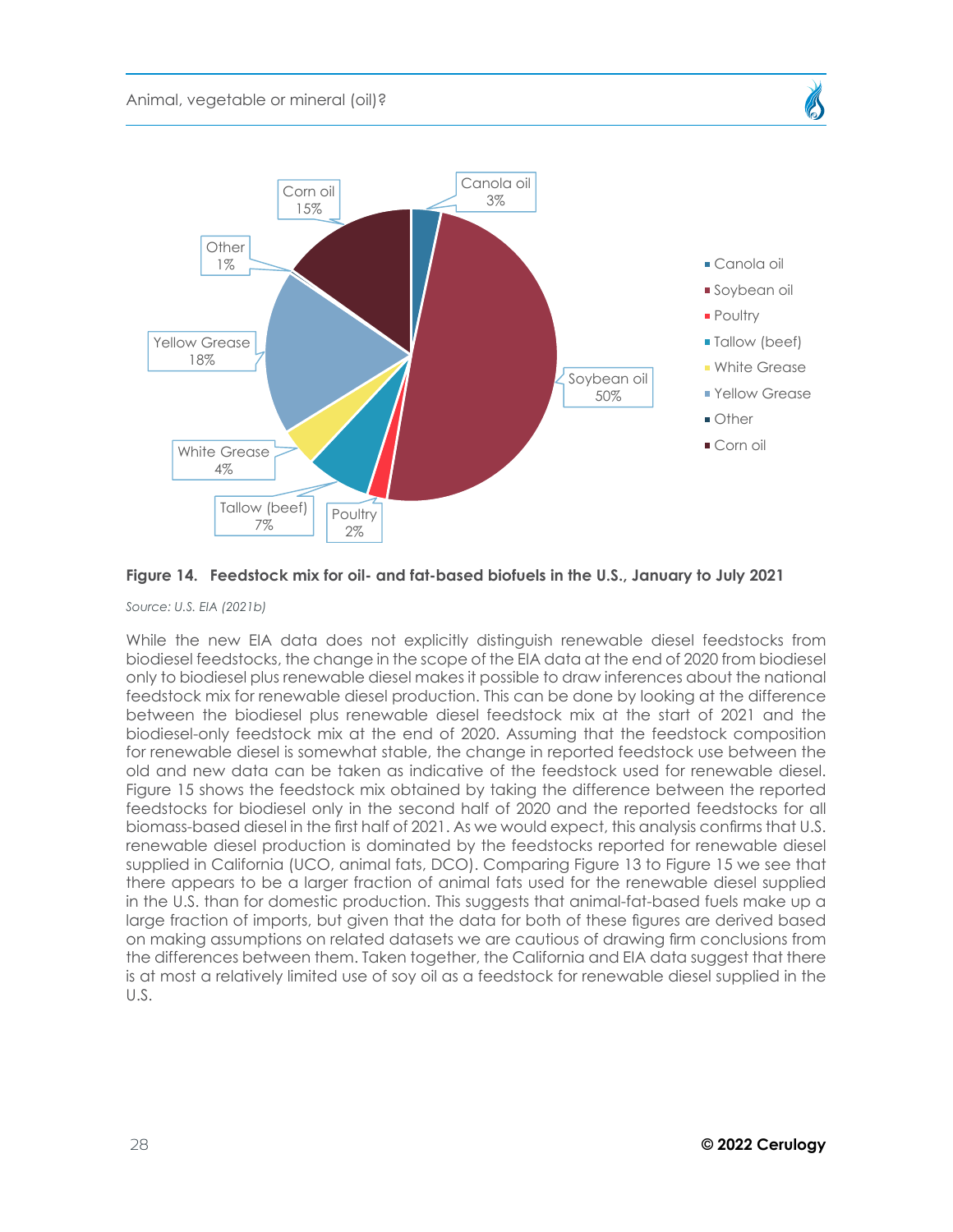<span id="page-28-0"></span>

#### **Figure 15. Renewable diesel feedstock mix implied by difference between EIA datasets**

*Source: Own calculation based on U.S. EIA (2021b) and U.S. EIA (2019a), see main text.* 

While virgin vegetable oils are not currently used (to any large extent) for renewable diesel production, they remain important for the biodiesel market as shown in Figure 14. As noted in section 4.7 most planned renewable diesel facilities in the U.S. identify virgin vegetable oils as potential feedstocks. Looking at all biomass-based diesel production in the U.S. (including biodiesel), soy oil and canola oil remain important. Extrapolating data up to September from U.S. EIA (2021b) for feedstocks used for all biomass-based diesel suggests that in 2021 the industry will consume around 3.9 million metric tons of soy oil and 600 million metric tons of canola oil, plus 1.1 million metric tons of DCO and 2.5 million metric tons of other waste and residual oils and fats. These numbers are similar to estimates of soy use for fuel for the 2020-21 marketing year from (USDA ERS, 2021) and from the World Agricultural Supply and Demand Estimates (USDA, 2021b).

## **4.1. Feedstock availability**

The rate of planned renewable diesel capacity expansions has caused some analysts to predict a squeeze on vegetable oil supplies. If all of the announced capacity identified by U.S. EIA (2021h) were to come online as announced and operate at 100% of capacity, total feedstock consumption for renewable diesel would increase by 17 million metric tons, a factor of 10 by 2024 (Figure 16). In April, Reuters reported<sup>10</sup> that BMO Capital Markets had predicted an incremental demand increase for soy oil of 3.6 million metric tons by 2023. This would be

<sup>10</sup> [https://www.reuters.com/business/energy/us-renewable-fuels-market-could-face-feedstock-defi](https://www.reuters.com/business/energy/us-renewable-fuels-market-could-face-feedstock-deficit-2021-04-09/)[cit-2021-04-09/](https://www.reuters.com/business/energy/us-renewable-fuels-market-could-face-feedstock-deficit-2021-04-09/)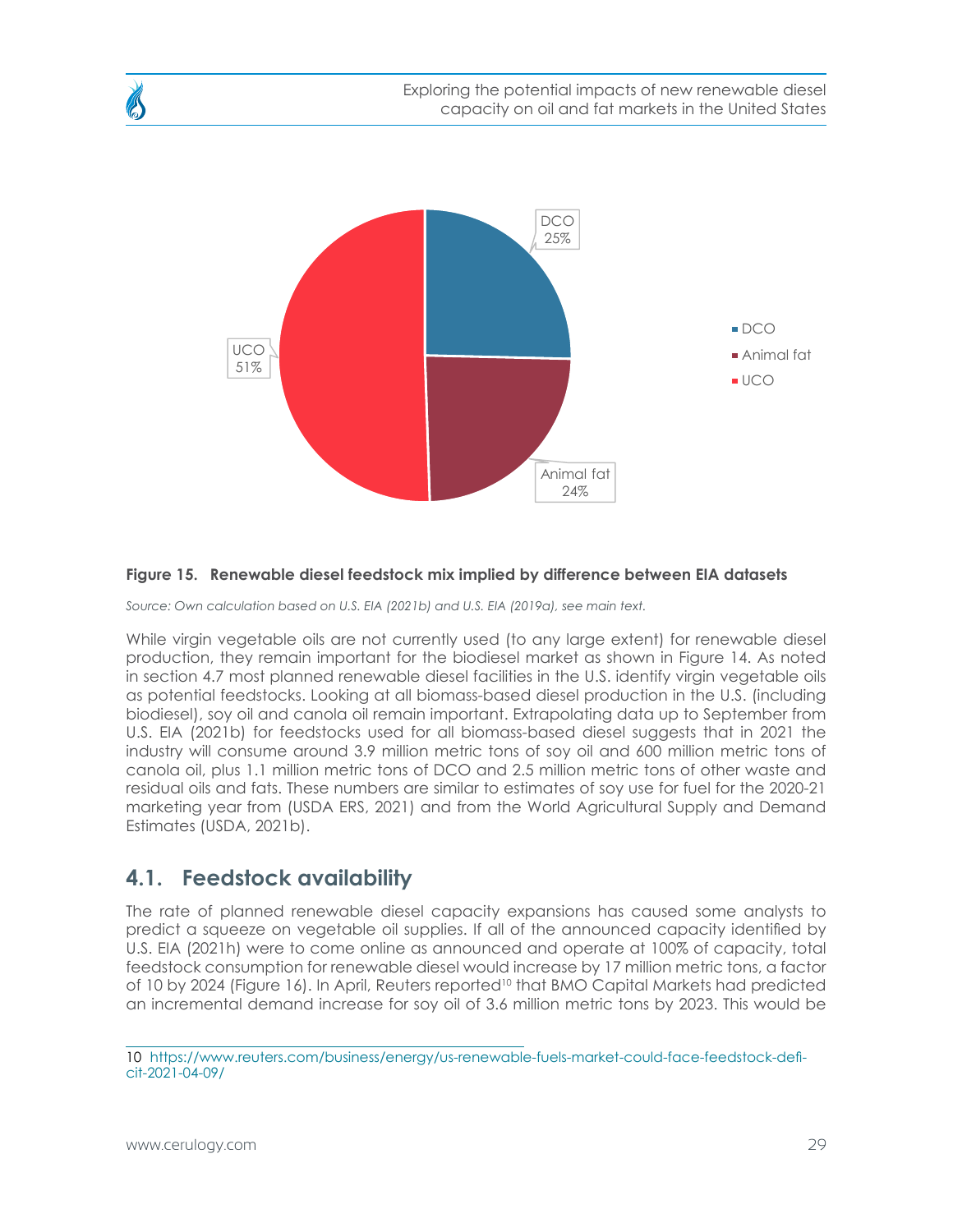

consistent with about a third of the additional capacity identified for 2023 by the EIA producing soy-oil-based fuel.

#### **Figure 16. Potential feedstock demand for renewable diesel if all announced projects produced at 100% of capacity**

*Source: calculated based on U.S. EIA (2021h)* 

This is not an insignificant increase in demand. The United States currently produces slightly less than this amount as virgin vegetable oil<sup>11</sup>, about 14 million metric tons of vegetable oils a year in total. It consumes roughly the same amount of vegetable oil in food applications (OECD-FAO, 2021). This shows that consumption of food-grade oils for biofuel production is supported by U.S. net vegetable oil imports. Indeed, historically increases in biomass-based diesel production in the U.S. have coincided with increases in vegetable oil imports (Figure 17), including in particular imports of palm oil and canola/rapeseed oil (cf. Searle, 2014).

<sup>11</sup> Not including waste vegetable oils and animal fats.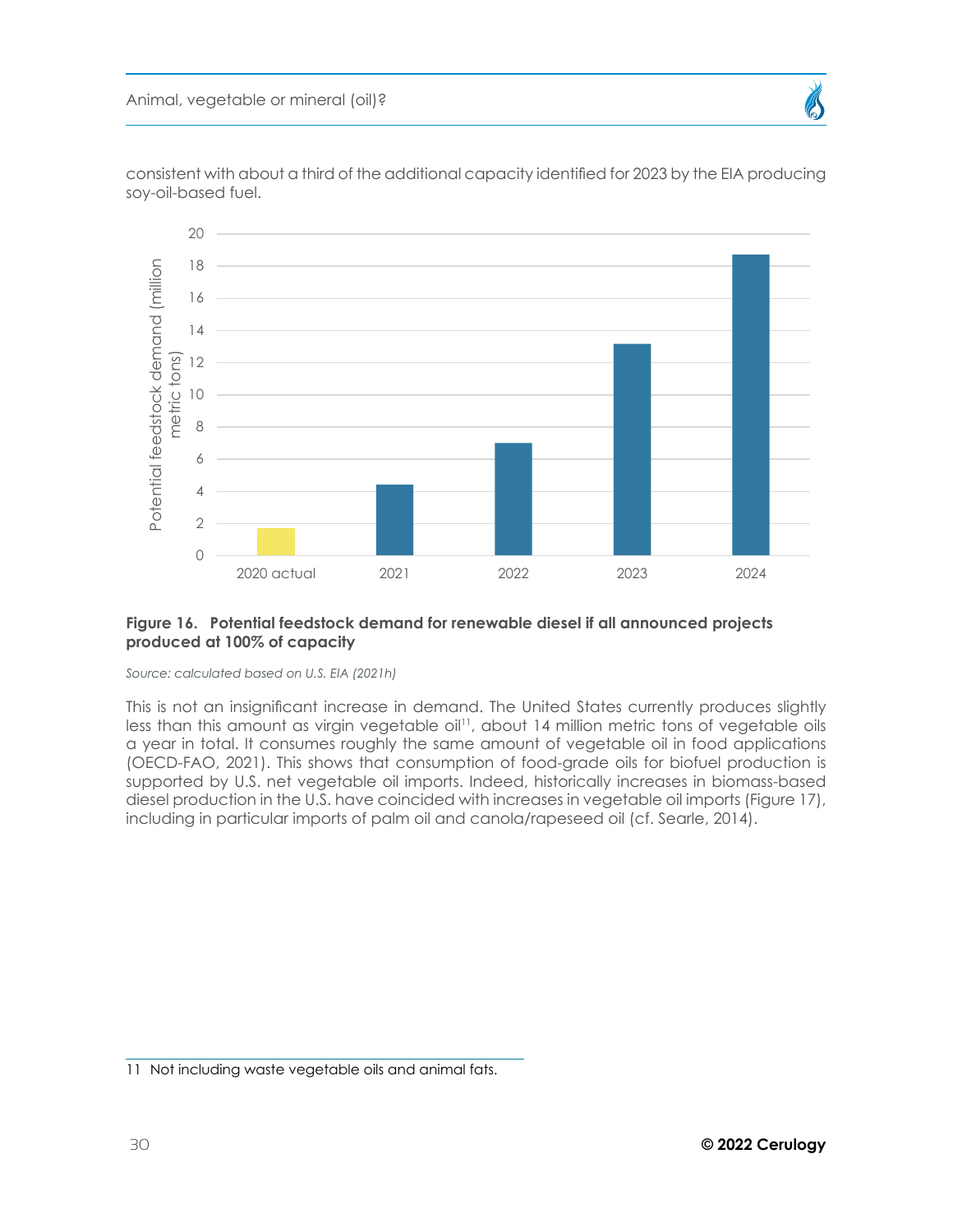

#### **Figure 17. Increases in U.S. consumption of vegetable oils for biofuel production and in net vegetable oil imports, 1990 to 2021**

*Source: OECD-FAO (2021)*

It is not realistic to expect all announced facilities to be completed on time and to achieve full utilization, but let us consider what would be needed to deliver even half of this maximum rate of expansion in the 2025 timeframe. To achieve 2.5 billion gallons of additional renewable diesel production without displacing other uses would require an increase in feedstock supply by 7.6 million metric tons.

OECD-FAO (2021) projects a 200 thousand metric ton increase in U.S. vegetable oil production from 2020 to 2025. The projection for soy oil production only from the World Agricultural Supply and Demand Estimates (WASDE) (USDA, 2021a) is more aggressive, anticipating a 1.2 million metric ton increase between the 2020/21 and 2025/26 seasons alongside a 1.4 million metric ton increase of the use of soy oil for biofuels, but this is still well short of the scale required.

There may also be some potential to increase collections of waste/residual oils and fats, but this is likely to be limited. In setting the 2021 biomass-based diesel obligation, the EPA noted that, "Most of the waste oils, fats, and greases that can be recovered economically are already being recovered and used in biodiesel and renewable diesel production or for other purposes." U.S. EPA (2021a) suggests that production of biofuels from waste and residual oils and fats may be expected to increase at about 30 million gallons a year, based on extrapolating the trend seen from 2012 to 2020. That implies an increase in supply of about 550 thousand metric tons by 2025. Zhou et al. (2020) reviews the potential for increased supply of waste oils and fats, but also for increases in demand from other markets. There is some prospect of increased generation of animal fats associated with increased livestock numbers, but Zhou et al. (2020) finds that demand for animal fats from other markets is expected to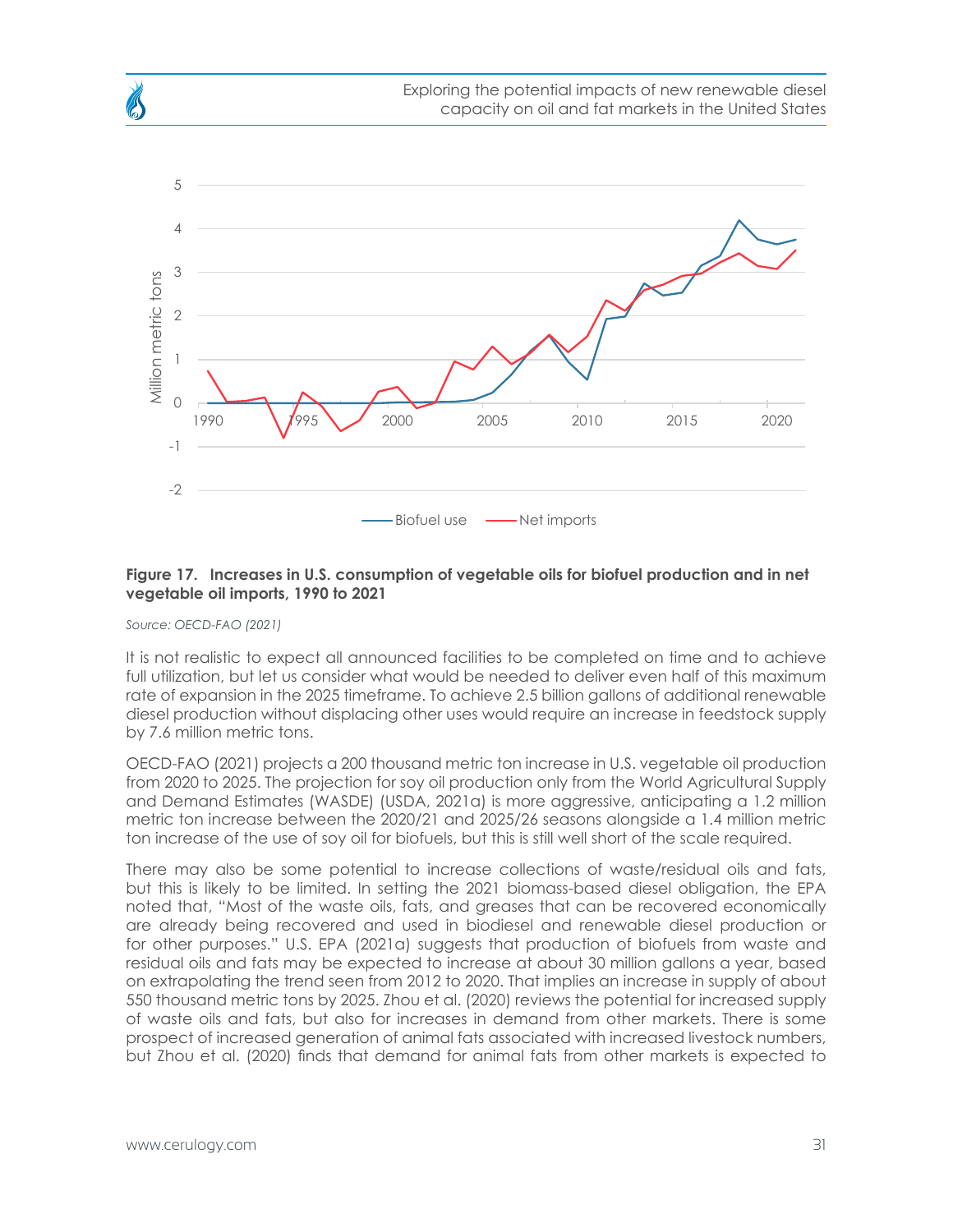<span id="page-31-0"></span>increase faster than production so that there will be no increase in availability for biofuels. (Zhou et al., 2020) finds a better outlook for UCO availability, with an increase of about 120 thousand metric tons from 2020 to 2025.

It is noted in U.S. EPA (2021a) that production of biofuels from DCO could in theory be increased by 200 million gallons per year, but that this would "require shifting distillers corn oil from other existing uses" which would then need to be met with alternative materials, and would therefore only shift rather than resolve the overall feedstock supply issue. DCO production is expected by Zhou et al. (2020) to decrease after 2020 in line with an anticipated reduction in corn ethanol supply volumes, but more recent USDA projections have ethanol consumption stable from 2020 to 2030 (Interagency Agricultural Projections Committee, 2021). U.S. EPA (2019) anticipated that increased deployment of corn oil extraction from distillers' grains would allow for modest production increases (suggesting 50 a thousand metric ton increase from 2019 to 2020), but EIA data suggest that biofuel production from DCO in fact fell slightly in 2020 (U.S. EIA, 2020a). In any case, removal of additional corn oil from distillers' grains would increase feedstock availability for renewable diesel production, but proportionately reduce the mass and calories available in distillers' grains used for animal feed. Based on the analysis in Zhou et al. (2020) it seems reasonable to conclude that the EPA's 550 thousand metric tons can be taken as a maximum on the additional supply of these resources that could be available for biofuels by 2025.

Adding the USDA forecast for increased soy oil production to the EPA forecast for increased use of waste oils and fats gives a total supply increment from 2020 to 2025 of 1.75 million metric tons – only a quarter of what would be needed to deliver 2.5 billion gallons of production per year. This implies that if renewable diesel production expands in line with current plans, then either the feedstock must be displaced from other current users or U.S. vegetable oil imports will need to increase dramatically to compensate.

## **4.2. Imports of waste oils and fats**

The U.S. is currently understood to be a net exporter of UCO. Fuels Institute (2020) identifies UCO with HS code 15 18  $00^{12}$ , and UN Comtrade (2020) data shows exports of up to 350 thousand metric tons a year<sup>13</sup>, and more limited imports (Figure 18). The destination of these exports is dominantly Singapore (likely for processing at the Neste facility) and Europe (likely for conversion to biodiesel and supply under the EU Renewable Energy Directive and UK Renewable Transport Fuel Obligation). It is likely that this HS code also includes some material that is sold into non-biofuel markets. USA Trade data also shows significant exports to Singapore of pig fat and tallow (300 thousand metric tons and 50 thousand metric tons respectively in 2020) at prices that could be consistent with biofuel feedstock use.

<sup>12</sup> Animal or vegetable fats and oils and their fractions; oxidized, boiled or otherwise chemically modified, (excluding those of heading no. 1516), inedible mixtures or preparations of fats or oils.

<sup>13</sup> This is more than reported by (Fuels Institute, 2020); we believe that they referenced USA Trade data which excluded on-road exports.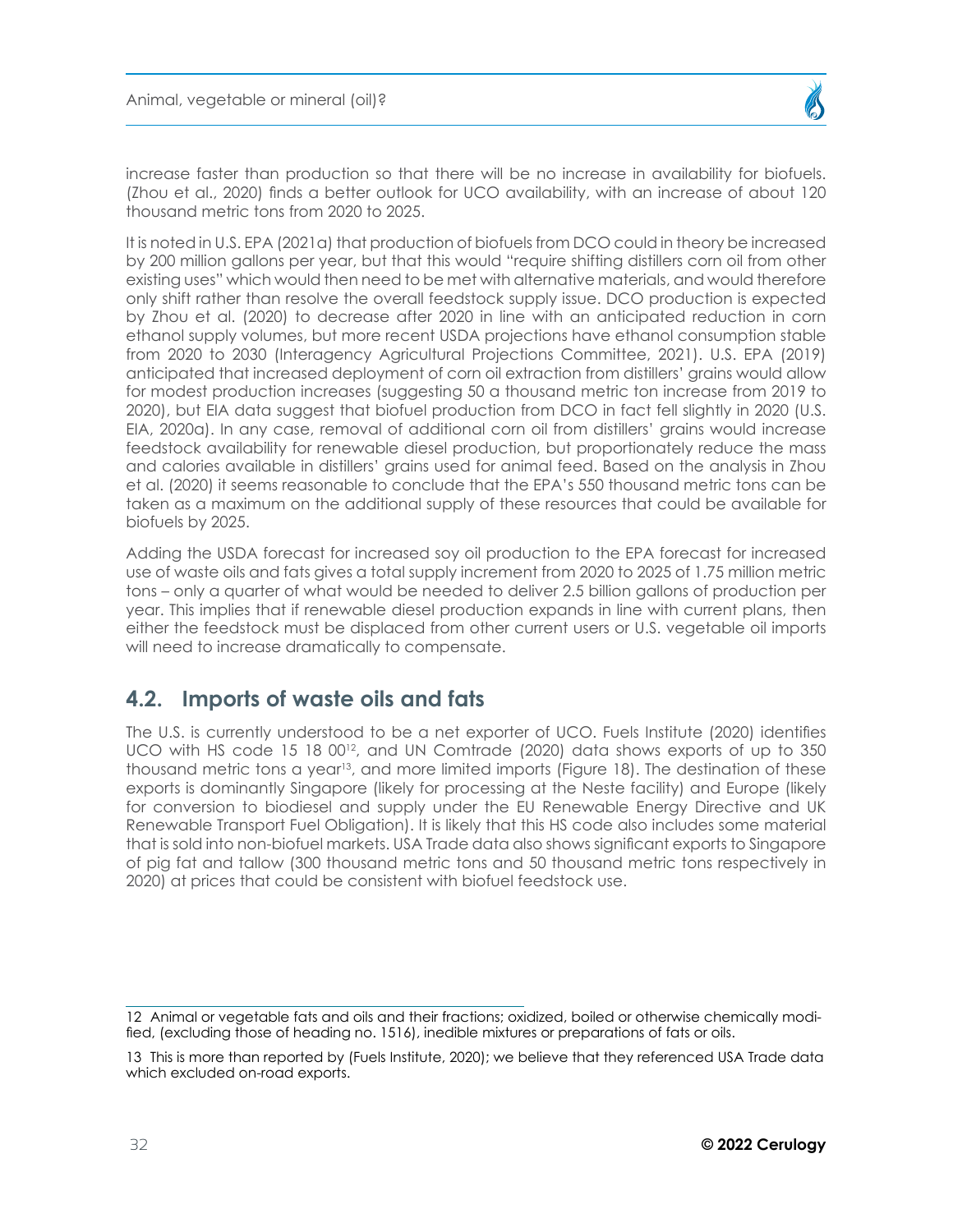

#### **Figure 18. U.S. imports and exports of inedible oils and fats under HS code 15 18 00**

#### Source: UN Comtrade (2020)

Feedstock availability for U.S. renewable diesel production could be increased by reducing U.S. exports of UCO and animal fats. To the extent that these materials are currently exported for processing by Neste in Singapore, this may result in reduced availability of wastes-based renewable diesel for import. Feedstock availability could also be increased by importing UCO or animal fats. The EU biofuel market already consumes large quantities of imported UCO (Flach et al., 2021), and the U.S. could follow this example and increase the sourcing of UCO or other waste oils from overseas.

It is difficult to assess the potential global supply of UCO, as its availability for biofuel use is dependent on building collection networks and supply chains. The growth of the biodiesel industry globally has encouraged the development of UCO collection industries in many countries, but there is undoubtedly still significant potential to increase collection rates. It should be noted that where collection systems already exist, this is generally because markets for UCO already exist as well. This may be local biodiesel production or animal feed use, and in some countries used cooking oil may be 'recycled' as so-called 'gutter oil' and sold to domestic consumers. This last practice is considered undesirable for health reasons and countries such as China are seeking to eliminate it, which could increase potential resource availability for biofuels. It is believed that at the global level there is still substantial scope to increase biofuel production from UCO, and Kristiana et al. (2022) estimates that it may be possible to increase the supply from Asia to other markets by millions of metric tons per year, although this level may not be readily achievable in practice – van Grinsven et al. (2020) suggests global potential closer to 3 million metric tons.

Increasing reliance on UCO imports does, however, create the risk of 'mislabeling fraud'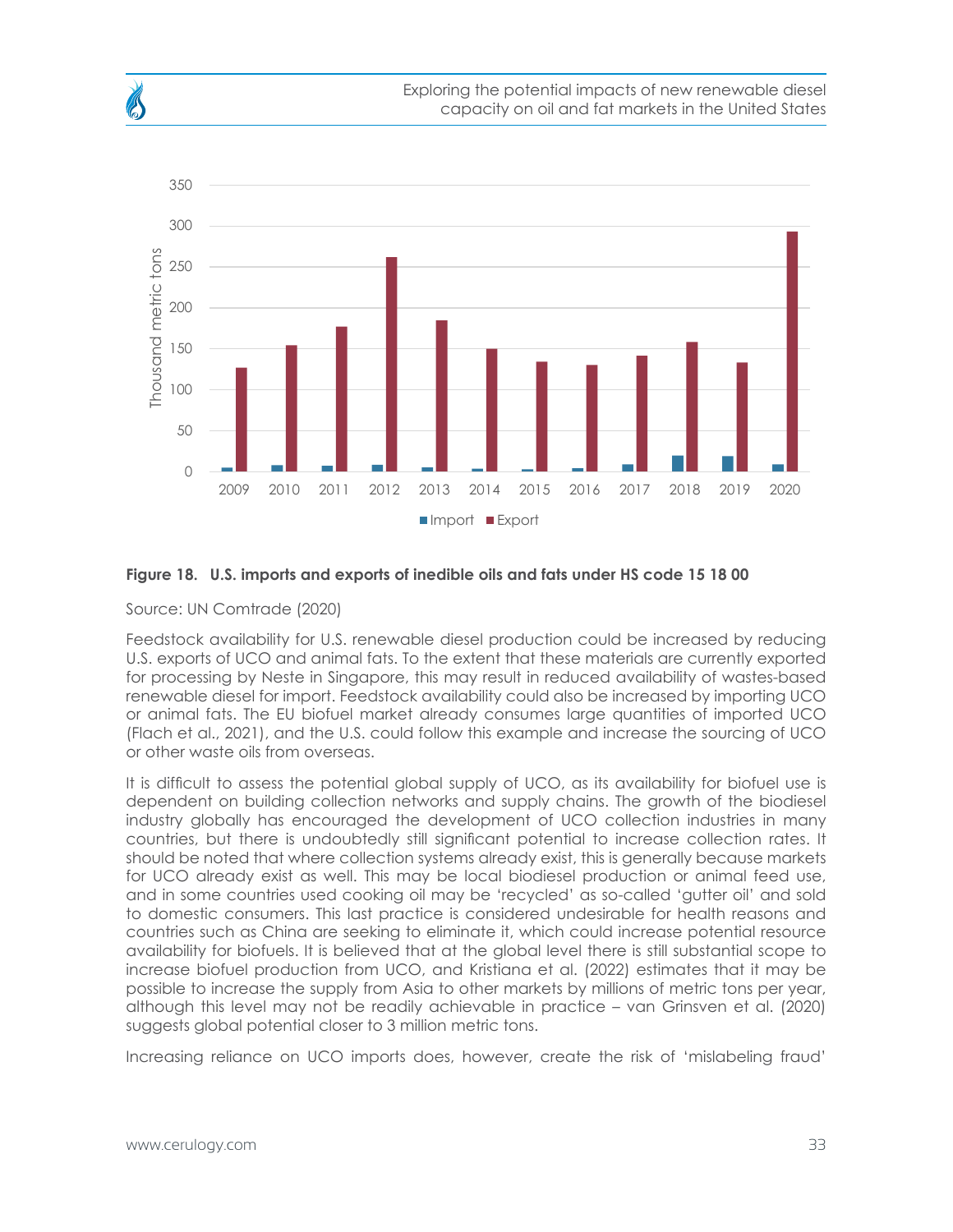<span id="page-33-0"></span>whereby virgin vegetable oils would be incorrectly labelled as used. The added value of UCO-based renewable diesel in the LCFS and CFP markets creates an incentive to misrepresent renewable diesel from palm or soy oil as being UCO based, to increase the number of credits generated (in section 3.3 we suggest that the value difference between UCO renewable diesel and soy renewable diesel in the California LCFS could be as much as a dollar a gallon). Fraud risk in the global UCO supply chain is already an issue of concern in the EU (van Grinsven et al., 2020) and should be taken seriously if the U.S. increases its use of imports.

## **4.3. Increasing vegetable oil production**

In the absence of waste or residual oils able to fill the gap in demand, increased renewable diesel production could only be delivered through increased consumption of virgin vegetable oils. For increased consumption to be possible without significant reductions in consumption for food (this possibility is further discussed in the next section, 5.4) the annual production of vegetable oils would have to increase by millions of metric tons.

In principle there is potential to increase U.S. vegetable oil production beyond the rate predicted in the WASDE by increasing the amount of land devoted to soy and canola. Even though soy oil remains the primary feedstock for biomass-based diesel production in the U.S., it is generally understood that soy oil demand (and price) is only a weak driver of soybean production levels. This is because most of the value of the soy crop resides in the meal co-product (Malins, 2020; U.S. EPA, 2019). Even with a strong demand for additional vegetable oil for renewable diesel processing it is therefore unclear whether soy production could be expected to expand significantly. The canola crop is likely to be more responsive to the oil market (as most of the value of the canola crop is in the oil), but total current canola oil production in the U.S. is only about 700 thousand metric tons (UN Food and Agriculture Organisation, 2020) and so it would seem unlikely that production increases on the level that would be required could be delivered. McCollum et al. (2021) review the extent to which U.S. farmers would be willing to expand oilseed production to meet additional demand from the renewable fuel industry, in particular by replacing a wheat crop or fallow period with a canola crop. They conclude, "that a highly favorable scenario may be needed for oilseed SAF production to be feasible in any of the study region states", i.e., that a large increase in the price of canola would be required to drive increases in production.

Soy oil production in the U.S. could also be increased without increasing total soybean production by increasing the amount of soybeans that are crushed within the U.S. rather than exported to be crushed overseas. The WASDE shows that about half of U.S. soybean production (60 million metric tons) is currently crushed domestically, and the other half exported. In 2020 about half of those exports went to China (UN Comtrade, 2020). Increasing the fraction of U.S. soybean production crushed domestically would allow increased meal exports while increasing domestic soy oil availability. It would simultaneously reduce the availability of soy oil from crushing in other countries, and this deficit would need to be covered with other vegetable oils. In China, for example, the main imported oil is palm oil (USDA FAS, 2021). Reducing soybean exports to China in favor of soy meal exports would be expected to lead to increased palm oil imports to China. While it would certainly be possible to deliver some increase in domestic soybean crush, it should not be taken for granted that markets could readily be found for a large increase in soy meal exports. The global import market for soybeans is many times larger than that for soy meal – for instance UN Comtrade (2020) reports that in 2020 China imported 100 million metric tons of soybeans but only two tonnes of soy meal.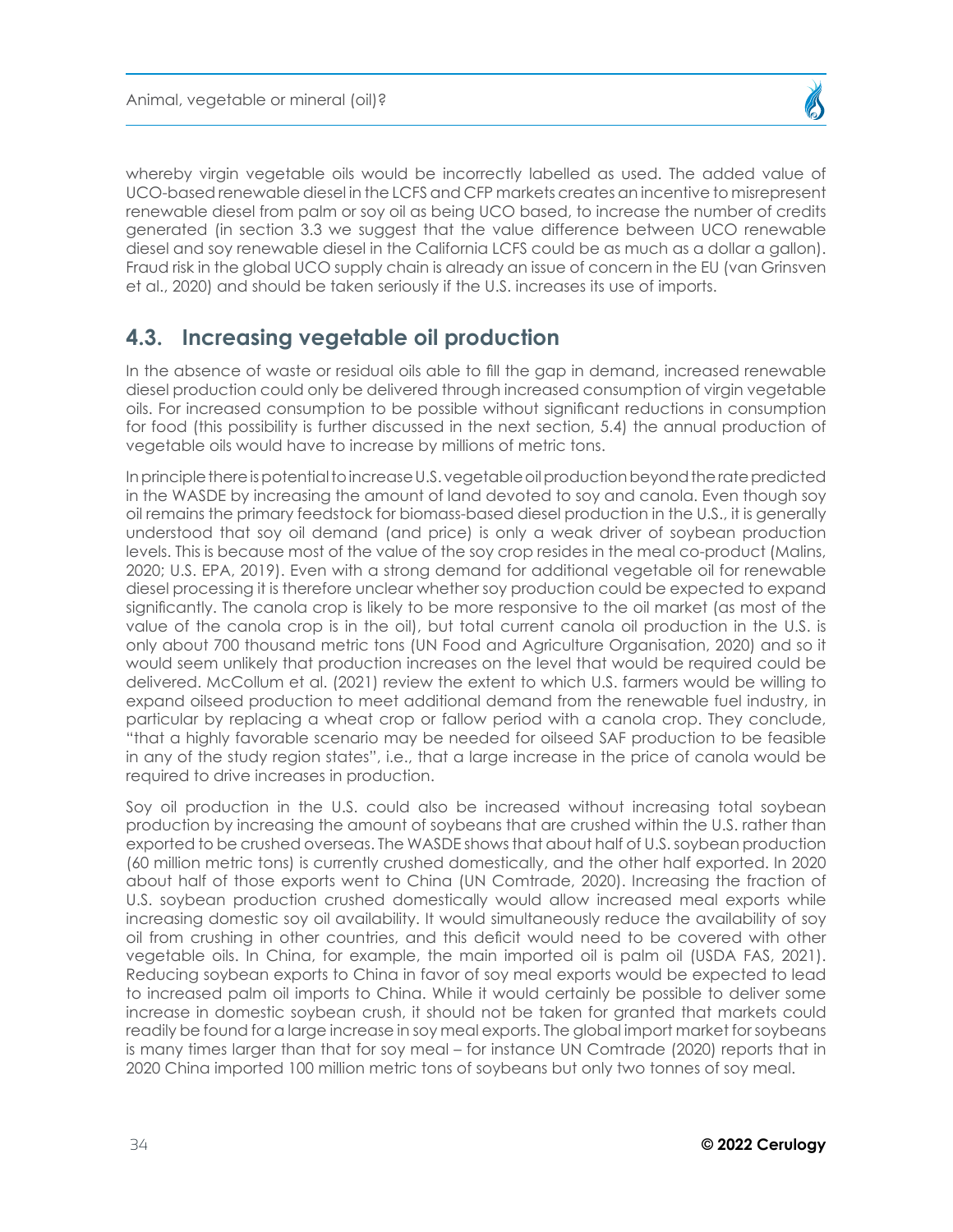If domestic vegetable oil production is not able to increase to supply the required feedstock for renewable diesel facilities, then the other alternative would be further increases in vegetable oil imports, accompanied by production increases in other countries. Figure 19 shows that since 2003 increased U.S. vegetable oil imports have been delivered by a combination of canola oil (mostly from Canada) and palm oil (mostly from Indonesia and Malaysia).



**Figure 19. Increase in imports to the U.S. of major vegetable oils since 2003**

*Source: UN Comtrade (2020)*

Increasing the global production of palm oil and/or canola oil might have other negative implications. The palm oil market is considered particularly problematic from a climate change perspective because of the link between palm oil expansion and both deforestation and peat drainage in Southeast Asia (Malins, 2018c). Indirect land use change (ILUC) estimates for the EPA and CARB suggest that increasing palm oil supply results in higher land use change emissions than for any other vegetable oil considered. As a result of these higher ILUC values renewable diesel produced from palm oil cannot generate D4 RINs or LCFS credits, but palm oil demand could still be indirectly increased.

The ILUC analyses by EPA and CARB for soy biodiesel assume that palm oil production increases will play only a limited role in meeting demand for soy oil as a biofuel feedstock. A very rapid expansion of renewable diesel production from soy oil might, however, lead to a much-increased role for palm oil palm oil as a substitute. In that case existing ILUC estimates for soy may systematically understate the link to the palm oil market (see also Santeramo & Searle, 2018).

Overall, it seems reasonable to conclude that delivering as much as 7.6 million tons of additional feedstock for renewable diesel could be expected to result in what the EPA refer to as, "market disruption, higher costs, and/or reduced GHG benefits" (U.S. EPA, 2019).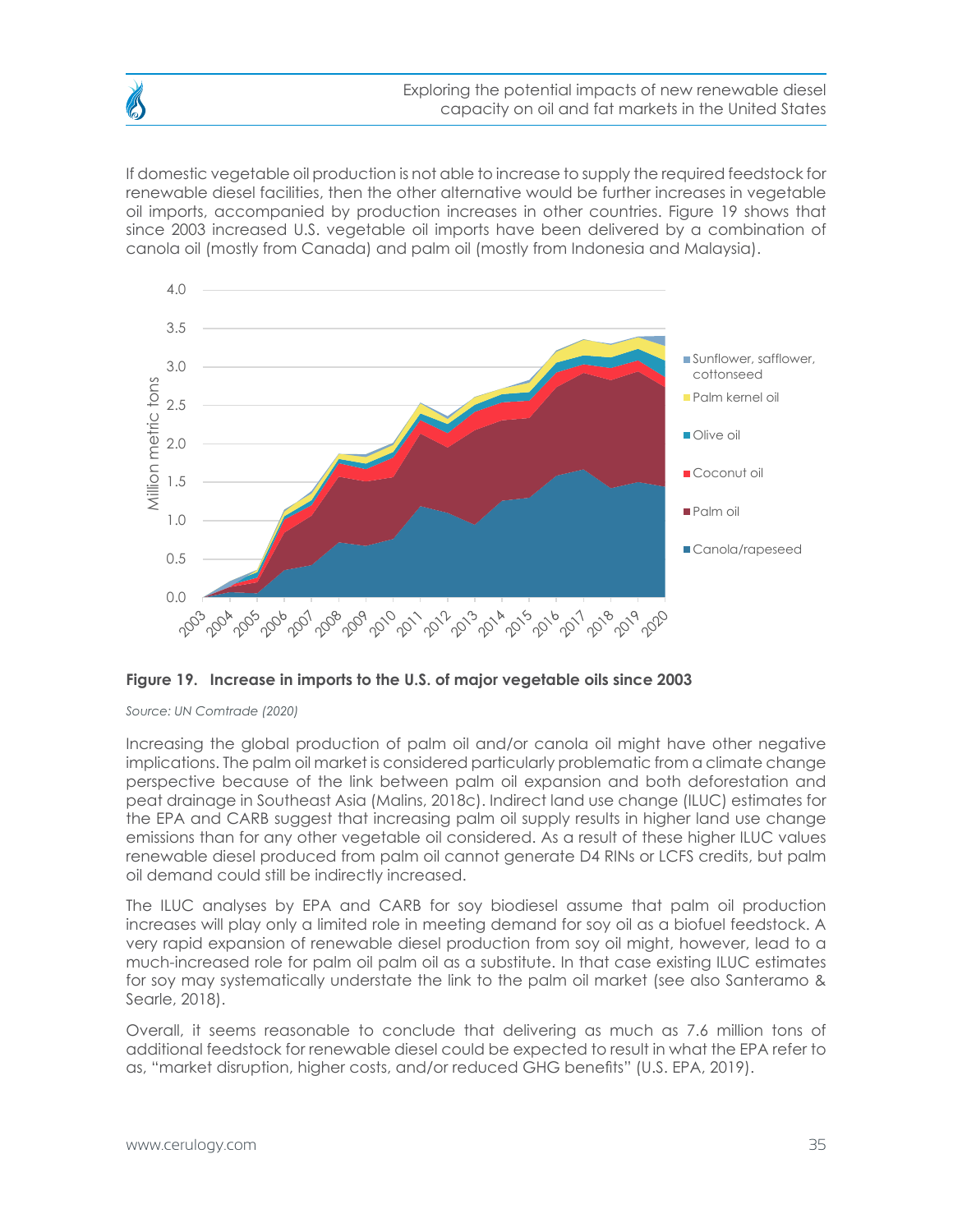## <span id="page-35-0"></span>**4.4. Impacts on vegetable oil prices**

Indirect land use change impacts are not the only potential negative externality from renewable diesel expansion. A rapid increase in vegetable oil demand would also put upward pressure on vegetable oil prices, with negative consequences for other consumers. The question of the relationship between biofuel demand and food-commodity prices remains contentious. Some analysts continue to argue that the impact of biofuel demand on prices is weak or non-existent, but the more general consensus is that higher demand from the biofuel market does lead to higher prices overall, and that price effects can be most serious if demand increases very rapidly (Malins, 2017a).

Several market analysts have identified the current boom in renewable diesel capacity as a driver of recent price increases in the vegetable oil market (e.g. Maltais, 2021; Stratas Advisors, 2020; Terazono & Jacobs, 2021; U.S. EIA, 2021g). As can be seen from Figure 20, soy oil prices have risen to record highs since the start of 2020. Food producer's organizations such as the American Bakers' Association have called on the EPA to reduce the level of mandates under the RFS in order to reduce pressure on vegetable oil prices (Eller, 2021). With capacity increases scheduled to continue coming online until at least 2025, this upwards price pressure is likely to continue for the foreseeable future.



#### **Figure 20. Soy oil price**

*Source: Hofstrand (2014)*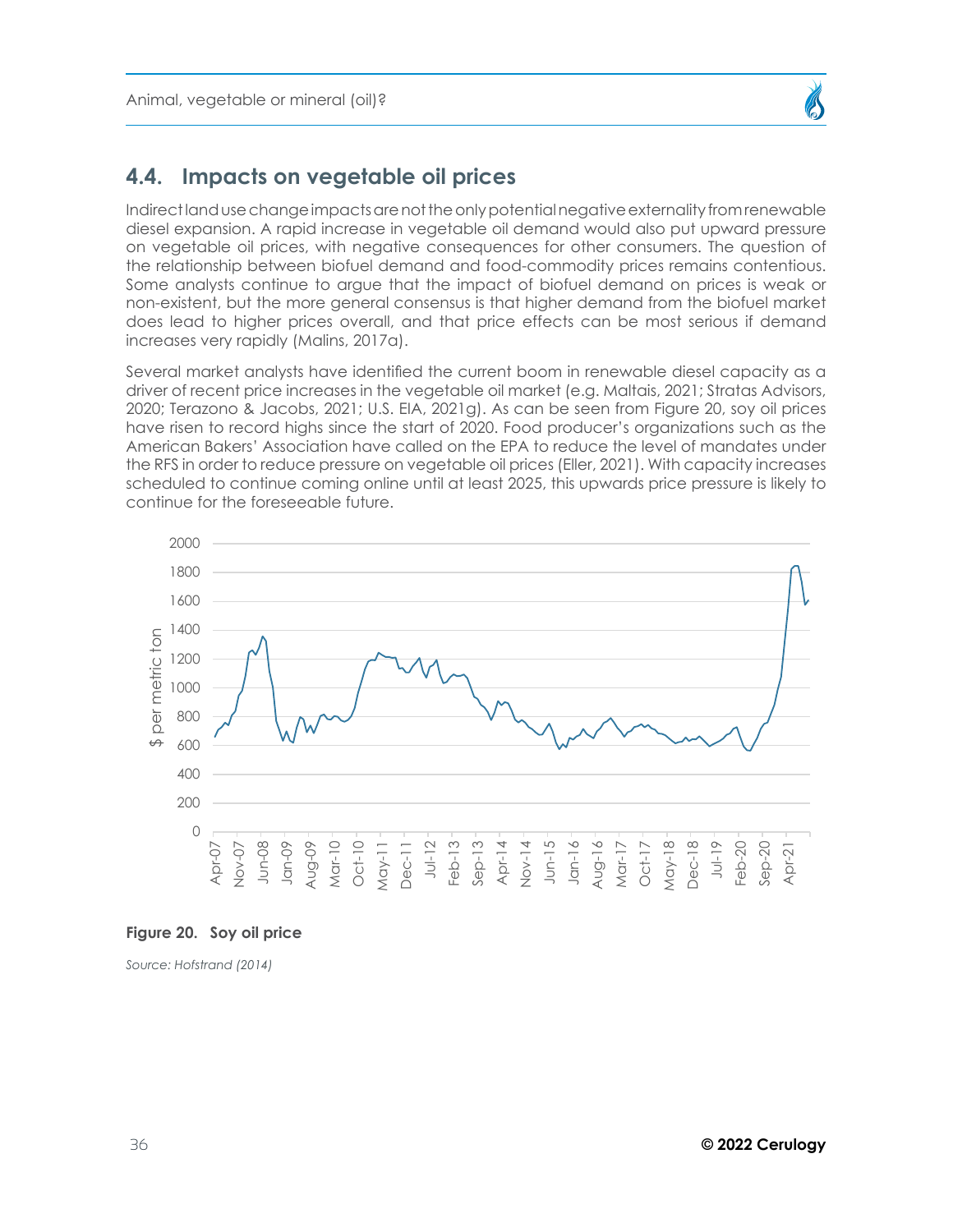# <span id="page-36-0"></span>**5. Market implications of capacity expansion**

As detailed in the previous chapters, over the next five years or so renewable diesel (and jet) production capacity in the U.S. is set to increase from 800 million gallons a year perhaps to as much as 6.4 billion gallons a year, an eight-fold increase. This rate of capacity increase (of the order of a billion gallons a year) is much faster than the rate of growth in the non-cellulosic advanced biofuel mandate under the RFS. As discussed in section 3.1, since the passage of the RFS2 the level of the non-cellulosic part of the advanced biofuel mandate has been a good predictor of the rate of biodiesel plus renewable diesel supply. Unless there is a significant shift in market dynamics, the size of the advanced mandate could therefore be considered a ceiling on potential renewable diesel supply. The non-cellulosic part of the advanced mandate will increase by 250 million gallons 2021 to 2022, and the annual increase averages 120 million gallons a year for the five years from 2017 to 2022. If renewable diesel meets the whole of that increase in the mandate with no change in biodiesel supply it would result in about 1.3 billion gallons in 2022.

There is nothing in the EPA's recent volume rules to suggest that it would consider it appropriate to propose dramatically higher advanced biofuel mandates after 2022. Indeed, the most recent volume rules have highlighted the risk of negative market and environmental impacts if the supply of biomass-based diesel is further increased (U.S. EPA, 2019, 2021a). In the absence of congressional action there is going to be an apparent inconsistency between the rate of renewable diesel capacity growth and the level of demand created by the RFS. This inconsistency would need to be resolved by some combination of the following outcomes:

- 1. Supply more U.S. produced renewable diesel to meet the RFS advanced and biomassbased diesel mandates at the expense of reduced biodiesel production;
- 2. Supply more U.S. produced renewable diesel to meet the RFS renewable fuel mandate at the expense of reduced corn ethanol production;
- 3. Supply more U.S. produced renewable diesel to meet the RFS biomass-based diesel mandate at the expense of reduced imports of renewable diesel;
- 4. Dispose of increased renewable diesel production by increasing renewable diesel exports;

5. Rationalization of capacity through capacity cancellations, delays or closures.

## In the following sections, we discuss the implications and likelihood of each of these outcomes.

## **5.1. Supply more U.S. produced renewable diesel to meet the RFS advanced and biomass-based diesel mandates at the expense of reduced biodiesel production**

As was illustrated in Figure 3 in section 3.1, even though the supply of renewable diesel has increased significantly in recent years the volume of renewable diesel supplied in the U.S. is still only about half the volume of biodiesel supplied. The volume of biodiesel supplied to the U.S. market peaked in 2016 and has been relatively stable since. One way to accommodate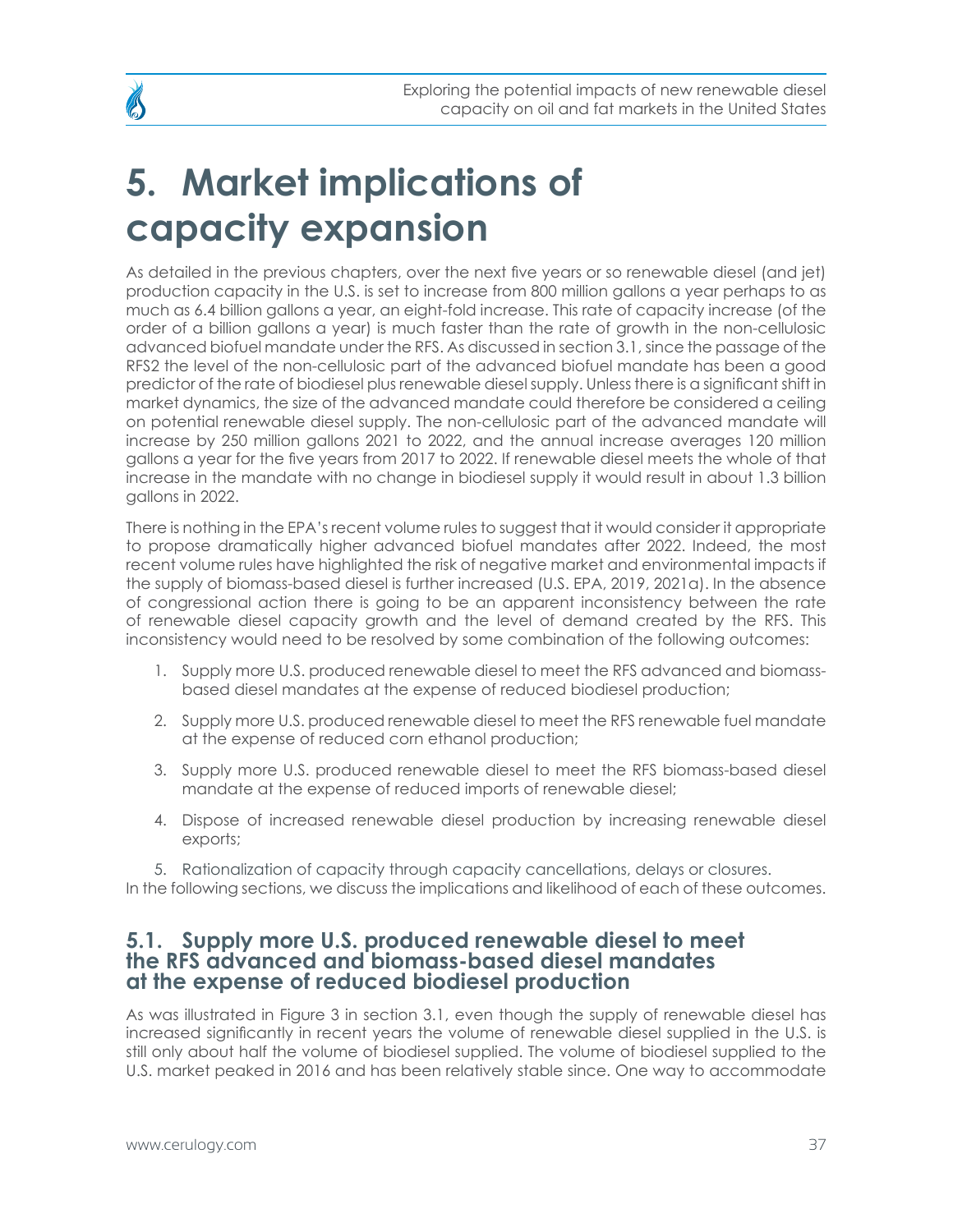<span id="page-37-0"></span>more renewable diesel within the RFS would be to deliver a corresponding reduction in the biodiesel supply, either by reducing capacity utilization or by closing some biodiesel plants. Donnell Rehagen of the National biodiesel Board has previously commented that. "There's a limited pool of feedstock used in production of biodiesel and renewable diesel, and they all rely on that same pool, which is only so big" (Kotrba, 2018).

Renewable diesel has several advantages over biodiesel as a blendstock. It is not subject to blend limitations; it performs consistently better then fossil diesel in terms of air pollution (whereas biodiesel can reduce particulate matter but increase NOx emissions, O'Malley & Searle, 2021); and it has slightly higher energy density. The production costs for the two fuels are both dominated by feedstock (about 75% of the cost for both) but are comparable overall (Brown et al., 2020; Hofstrand, 2014). Capital expenditure requirements are greater for renewable diesel, but still account for less than 10% of levelised cost (Brown et al., 2020). Recent years have seen a number of biodiesel plant closures in the U.S. (S&P Global Platts, 2021b), and EIA data already shows a slight reduction in total U.S. production capacity from a peak of just under 2.6 billion gallons per year in 2019 to 2.4 billion gallons per year in 2021 (U.S. EIA, 2020a, 2021c). Increased competition from renewable diesel production is identified as one reason for these closures (S&P Global Platts, 2021b).

Biodiesel producers whose supply chain is based on waste and residual oils and fats may be particularly vulnerable to competition from renewable diesel producers. This is because those feedstocks will be in high demand for production of renewable diesel to be sold into the California market, where the biodiesel blend wall and NOx limits constrain the potential to increase biodiesel sales. Without access to the value of LCFS or CFP credits, biodiesel producers may not be able to compete with renewable diesel producers to secure waste oil and fat supplies. More than two million metric tons of feedstock could be made available to the renewable diesel industry by reducing production of biodiesel from waste and residual oils, allowing an additional 500 million gallons of renewable diesel production.

While some further shrinkage in the biodiesel sector seems very plausible, fully replacing biodiesel in the U.S. market may be less likely. Outside of the LCFS, CFP and similar regulations, supplying biodiesel from soybean up to a B5 blend should remain a competitive way of generating D4 RINs for compliance with the biomass-based diesel and advanced mandates of the RFS. Several states (e.g., Minnesota, Iowa, New Mexico, Kentucky, North Dakota) have biodiesel blending mandates and/or tax credits that will support continued local use of biodiesel at B5 or B20 blends (AFDC, 2021b).

If national biodiesel consumption was halved over the next five years, this would create space for an additional 900 million gallons of renewable diesel supply contributing to the RFS advanced and biomass-based diesel mandates. This is a significant volume increase, but still much less than the announced capacity increases, and therefore biodiesel displacement alone would not resolve the over-capacity issue.

## **5.2. Supply more U.S. produced renewable diesel to meet the RFS renewable fuel mandate at the expense of reduced corn ethanol production**

Up until now, renewable diesel supply has been primarily supported by the market for D4 and D5 RINs to comply with the RFS advanced and biomass-based diesel mandates, but it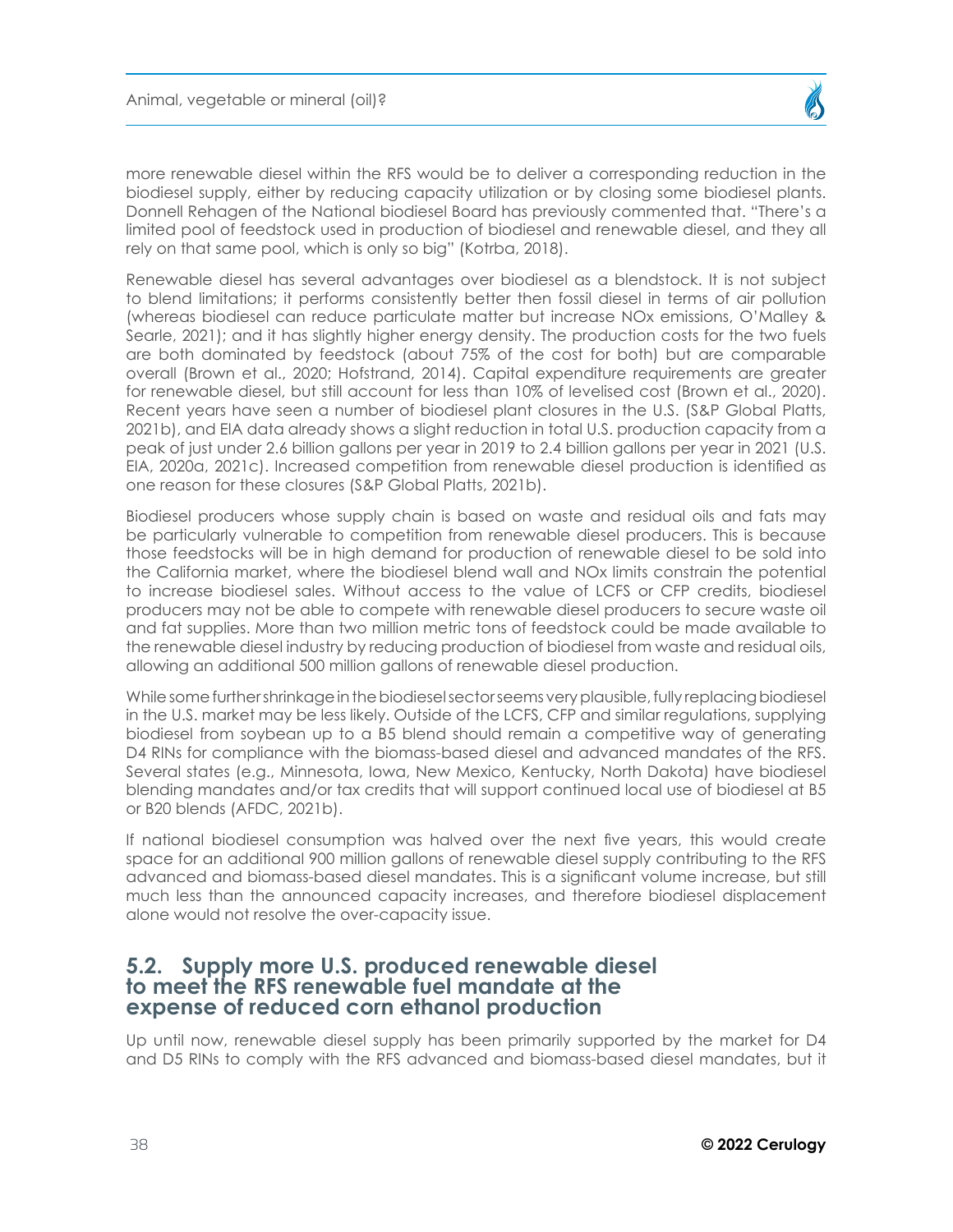Exploring the potential impacts of new renewable diesel capacity on oil and fat markets in the United States

is also eligible to contribute to compliance with the much larger renewable fuel mandate. The renewable fuel mandate is currently met primarily with corn ethanol, blended up to 10% by volume in gasoline as 'E10'. The EPA notes in the preamble on the proposed 2022 RFS volume rule that, "the use of E10 alone has not been sufficient to achieve the 15 billion gallons of ethanol use due to declining gasoline demand" and states that the stack of subsidies available to renewable diesel (in particular the blender tax credit, which is not available to ethanol producers) has been enough for it to contribute towards the renewable fuel mandate in recent years (U.S. EPA, 2021c).

If the advanced fuel mandate is more difficult for obligated suppliers to comply with than the renewable fuel mandate (for instance if there is an excess of corn ethanol generating D6 RINs), then D6 RINs trade for lower prices than D4 or D5 RINs. If, however, it is difficult for obligated suppliers to meet their renewable fuel obligations due to a shortage of D6 RINs (for example if corn ethanol supply is limited by the blend wall) then the D6 price will rise to meet the prices of other RINs. Figure 21 shows that the relationship between RIN categories has shifted between these two regimes during the past five years. It can be seen that during 2019 D6 RINs traded for on average about 35% of the value of D4 RINs, whereas during 2021 (up to October) they traded for on average 93% of the price of D4 RINs.14



#### **Figure 21. RIN prices in \$ per gallon renewable diesel equivalent**

*Source: U.S. EPA (2021b)*

If the price of the D6 RINs were to remain persistently high (above \$1 per gallon RDE for example) then this could allow renewable diesel supply to increase beyond the level of the advanced mandate. The non-advanced renewable fuel mandate is set at 8.8 billion gallons

<sup>14</sup> Averages taken by weeks, not weighted for number of RINs sold in each trade.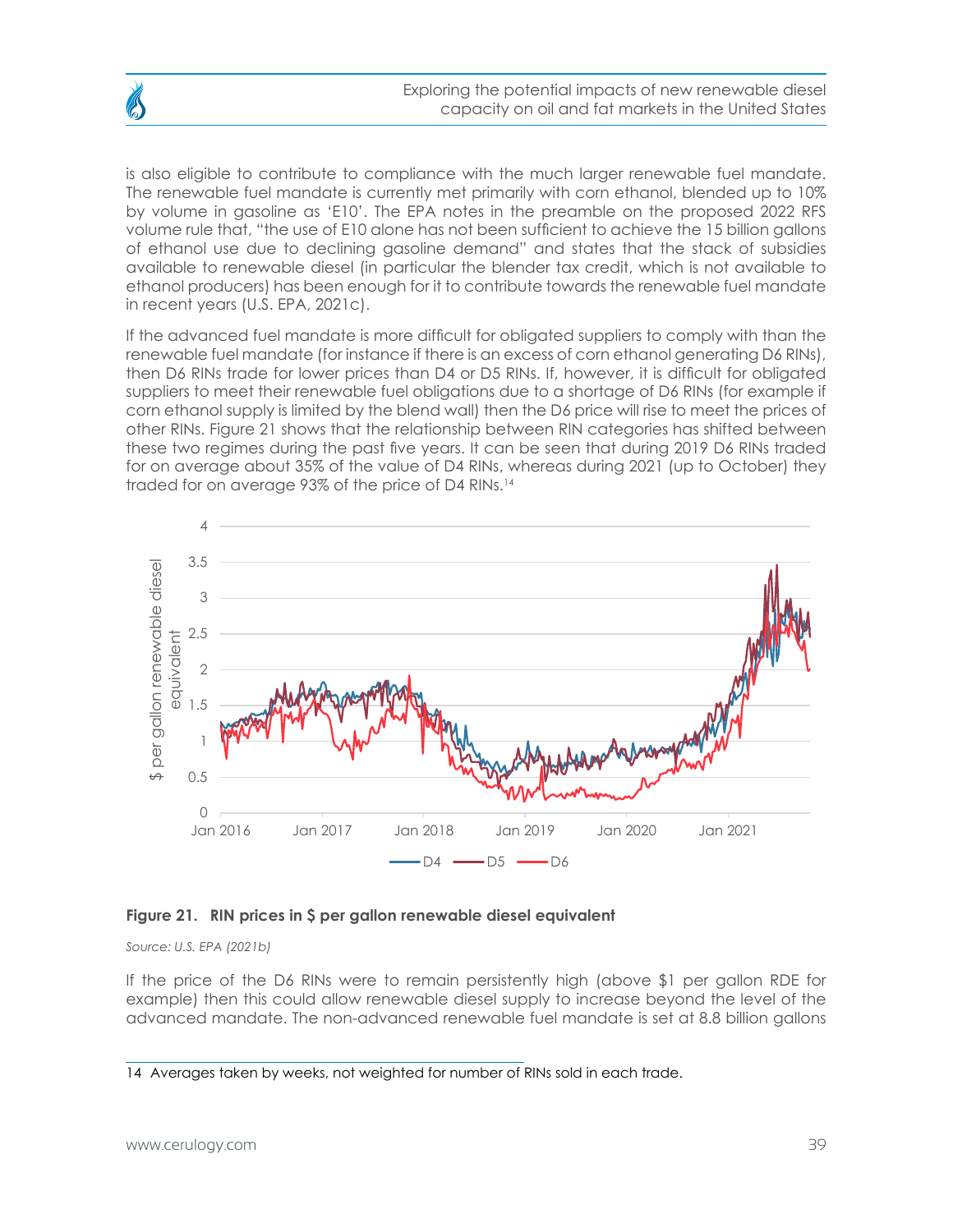<span id="page-39-0"></span>RDE<sup>15</sup> for 2022, and therefore expansion into this part of the market could support a significant fraction of new renewable diesel capacity. The draft impact analysis for the 2022 RFS volume rule (U.S. EPA, 2021a) forecasts that an additional 600 million gallons RDE of renewable diesel will be supplied to make up for a shortfall in corn ethanol supply, bringing total predicted renewable diesel supply to 1.6 billion gallons RDE in 2022 (biodiesel supply is forecast to be more or less static).<sup>16</sup>

## **5.3. Supply more U.S. produced renewable diesel to meet the RFS biomass-based diesel mandate at the expense of reduced imports of renewable diesel**

As discussed in section 4.2, the U.S. imports significant quantities of renewable diesel from the Neste facility in Singapore, most of it for supply to the California market. An increasing availability of domestically produced renewable diesel could result in reduced market space for those imports. While reducing imports would seem an obvious way to increase the scope for supply of domestically produced fuel, in practice we would expect imports to continue for as long as there is a market for them. In particular, Neste's imports rely on the value signal that the California LCFS provides for renewable diesel from waste oils and fats, and this signal should remain strong. As we will discuss in chapter 5, U.S. producers of renewable diesel and biodiesel are likely to end up in intense competition for waste oil and fat resources. The Neste facility in Singapore will be somewhat protected from this increased competition because of its more diversified supply chains (Neste's LCFS pathways suggest that they source material from Asia and Australasia, although some feedstock is also shipped from the U.S. to Singapore for processing, cf. Fuels Institute, 2020). There is plenty of opportunity to supply additional renewable diesel in the California market (about 2.5 billion gallons of liquid fossil diesel that could still be displaced according to CARB, 2018), and so as long as the LCFS credit price remains somewhat robust we would expect that imported renewable diesel from waste oils would be competitive in the U.S. market.

If, however, the value signal in California weakens (as has been predicted by CaliforniaCarbon. info, 2021, for example) then domestically produced soy-oil-based renewable diesel may become more competitive than imports. Displacing imports would make up to 300 million gallons of market space available.

# **5.4. Dispose of increased renewable diesel production by increasing renewable diesel exports**

An alternative (or complement) to reducing imports would be to find new export markets for U.S. produced renewable diesel. The European Union and UK have strong renewable fuel markets under the Renewable Energy Directive and Renewable Transport Fuel Obligation respectively, and in the past the U.S. has at times been successful in exporting corn ethanol and soy biodiesel into the EU market. Increasing interest in renewable jet fuel as an aviation decarbonization option may also create new export opportunities. While European markets

<sup>15 15</sup> billion gallons ethanol equivalent.

<sup>16</sup> Note however that the EPA state that, "this [extra] volume is assumed to be supplied as imported conventional renewable diesel" rather than domestically produced renewable diesel.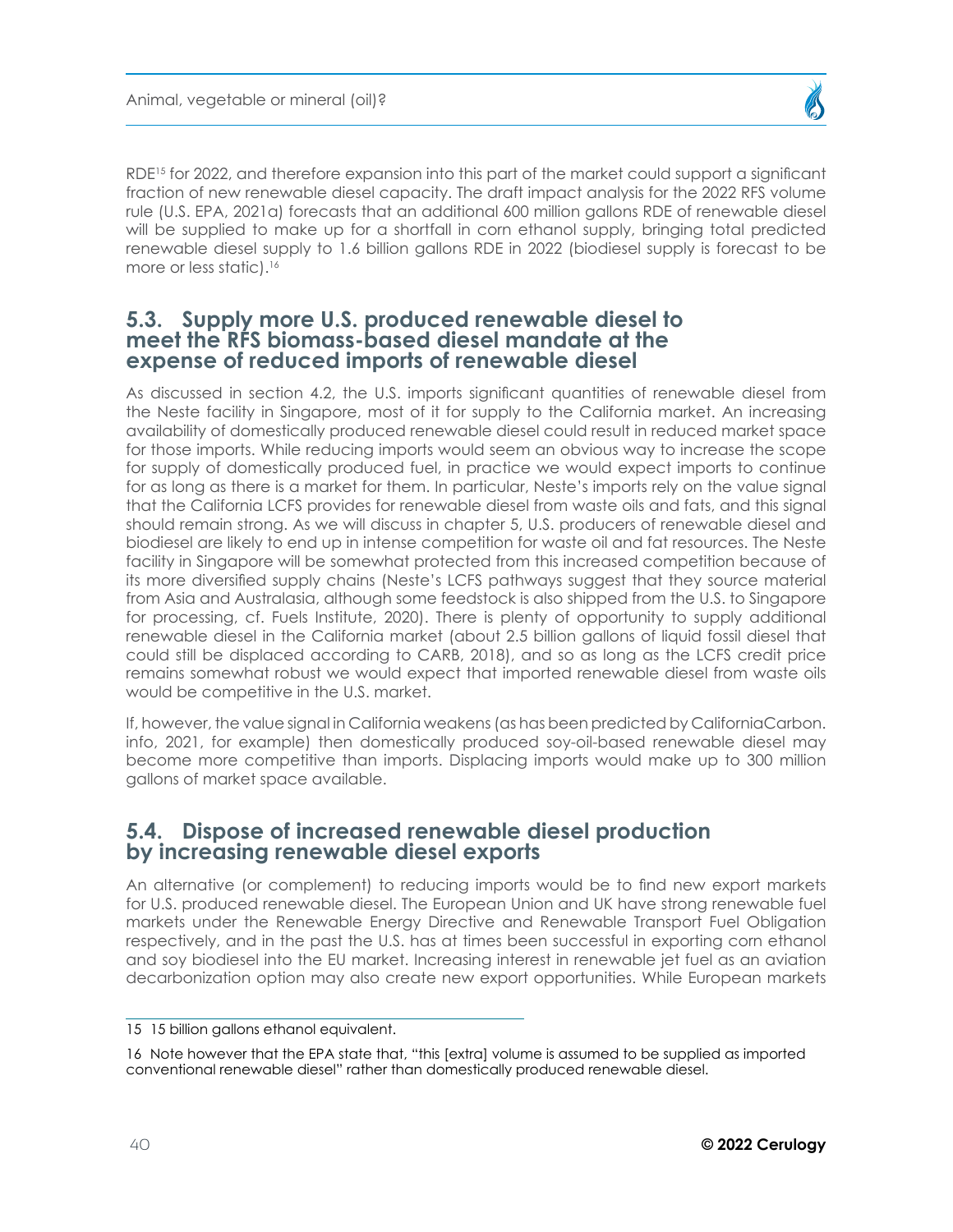<span id="page-40-0"></span>are the most promising destination for exports on face value, European legislation includes limits on the use of food-based biofuels for road transport, and food-based biofuels are set to be excluded entirely from meeting EU aviation fuel mandates (European Commission, 2021). This may limit the appetite for soy-based fuels in Europe, while for producers of waste-based fuels the combined value of the California LCFS, RFS and tax credit is likely to remain as appealing a market as Europe. Exporters would also face competition from producers in the EU itself, where the refiners Eni, Total, Neste and Repsol all have significant existing hydrotreating capacity. It is therefore not at all certain that the EU and UK would represent a viable market for U.S. exports.

Elsewhere in the world there is potential in principle for markets to open up, but in the past most countries outside Europe and North America have been reluctant to impose biofuel mandates where they cannot be supplied with locally produced fuels. Other regions such as China may be as likely to become competitors as markets (S&P Global Platts, 2021a).

Canada also has some potential as an export market (and as discussed in section 4.3 may

# **5.5. Rationalization of capacity through capacity cancellations, delays or closures**

already be taking significant volumes of exported material).

As noted in section 4.7, it is not inevitable that the full number of capacity additions to the renewable diesel market that have now been announced will actually be built. For example, Stratas Advisors (2020) suggests that a 400-million-gallon investment by Valero in Port Arthur may be reconsidered given potential for overcapacity, while S&P Global Platts (2021b) report that CVR Energy are delaying a planned hydrocracker conversion due to high feedstock costs. Given the tension in the feedstock market, the lack of certainty about the direction of the RFS mandate beyond 2022 and the limited number of export options for U.S. producers, it is possible to be quite confident that more of the announced capacity additions will be delayed or cancelled. It is rather more difficult, however, to predict exactly how much capacity will be realized.

Above, we noted that delivering production of 2.5 billion gallons of fuel, half of the potential capacity identified for 2024 by the EIA, would require 7.6 million tonnes of feedstock. In Chapter 5 we reviewed options for making feedstock available and found that achieving such additional volumes would be exceedingly difficult, and would probably require relying very heavily on imports and a very significant reduction in biodiesel production. To summarize the discussion in Chapter 5 and the rest of Chapter 6, by 2025 it might be possible to deliver up to the following increases in renewable diesel production (assuming that adequate) policy support is available):

- 150 million gallons from additional processing of waste and residual oils and fats;
- 300 million gallons from additional soy oil production in the U.S.;
- 100 million gallons of additional fuel from waste oils and fats by reducing exports and a further 100 million gallons by increasing imports;
- 500 million gallons by eliminating the production of biodiesel from waste oils and fats;
- 250 million gallons by increasing net U.S. vegetable oil imports by 900 thousand metric tons.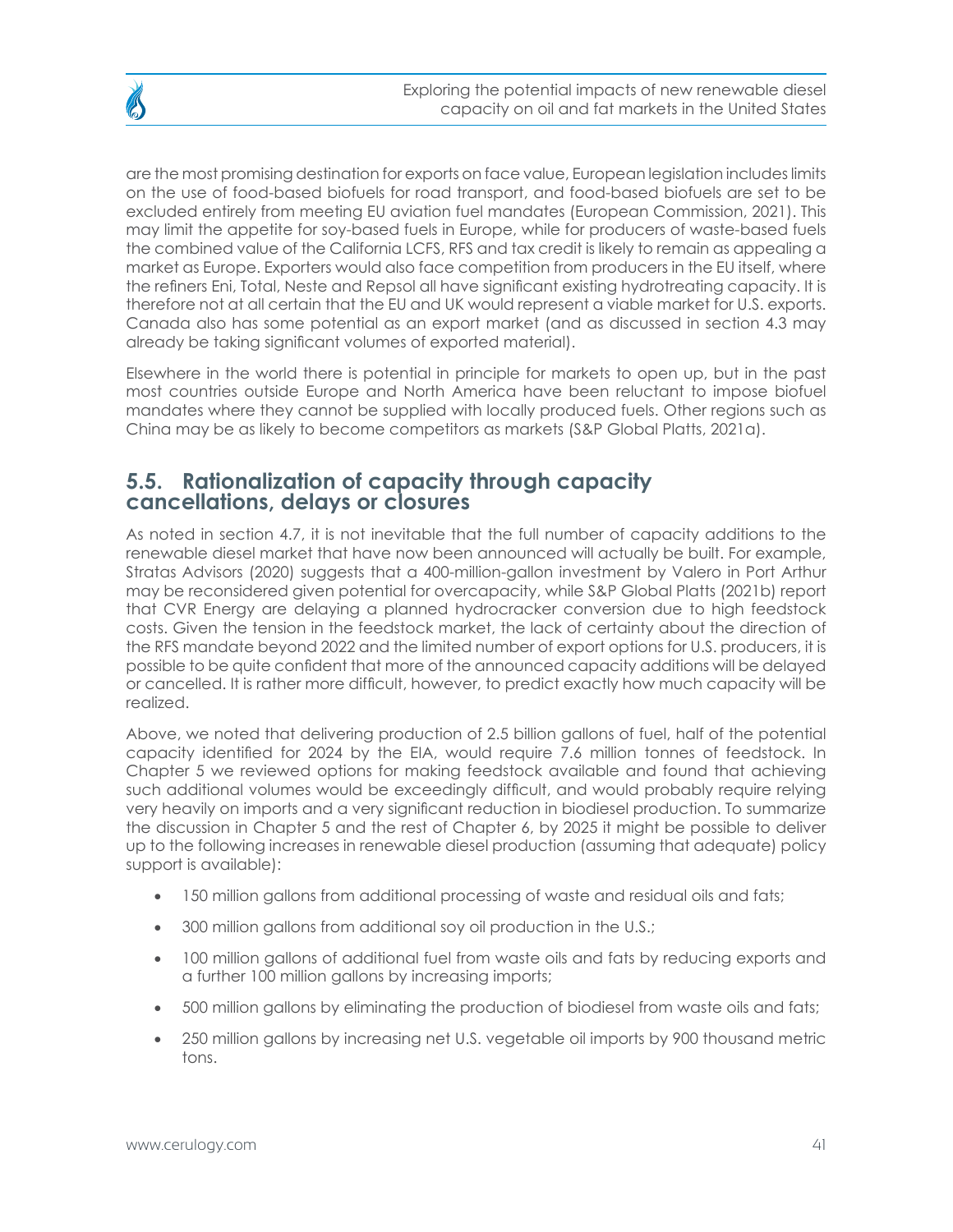Animal, vegetable or mineral (oil)?

This would bring total U.S. production of renewable diesel to about 2 billion gallons a year, and we would consider this a high-end estimate for what might be delivered in reality without causing very strong market distortions<sup>17</sup>. It would imply an increase by 3.3 million metric tons in the consumption of oils and fats for biomass-based diesel production. Assuming an average two thirds capacity utilization (similar to the current capacity utilization rate estimated in section 4.5.8), this would be consistent with 3 billion gallons of total renewable diesel production capacity in 2025, which is close to the projection by Singh & Turaga (2021) that we discussed in section 4.7. That would mean 2 billion gallons of already announced capacity additions being delayed, cancelled or downsized.

<sup>17</sup> Recognizing that each of the outcomes listed would still have some distortive effect on other markets.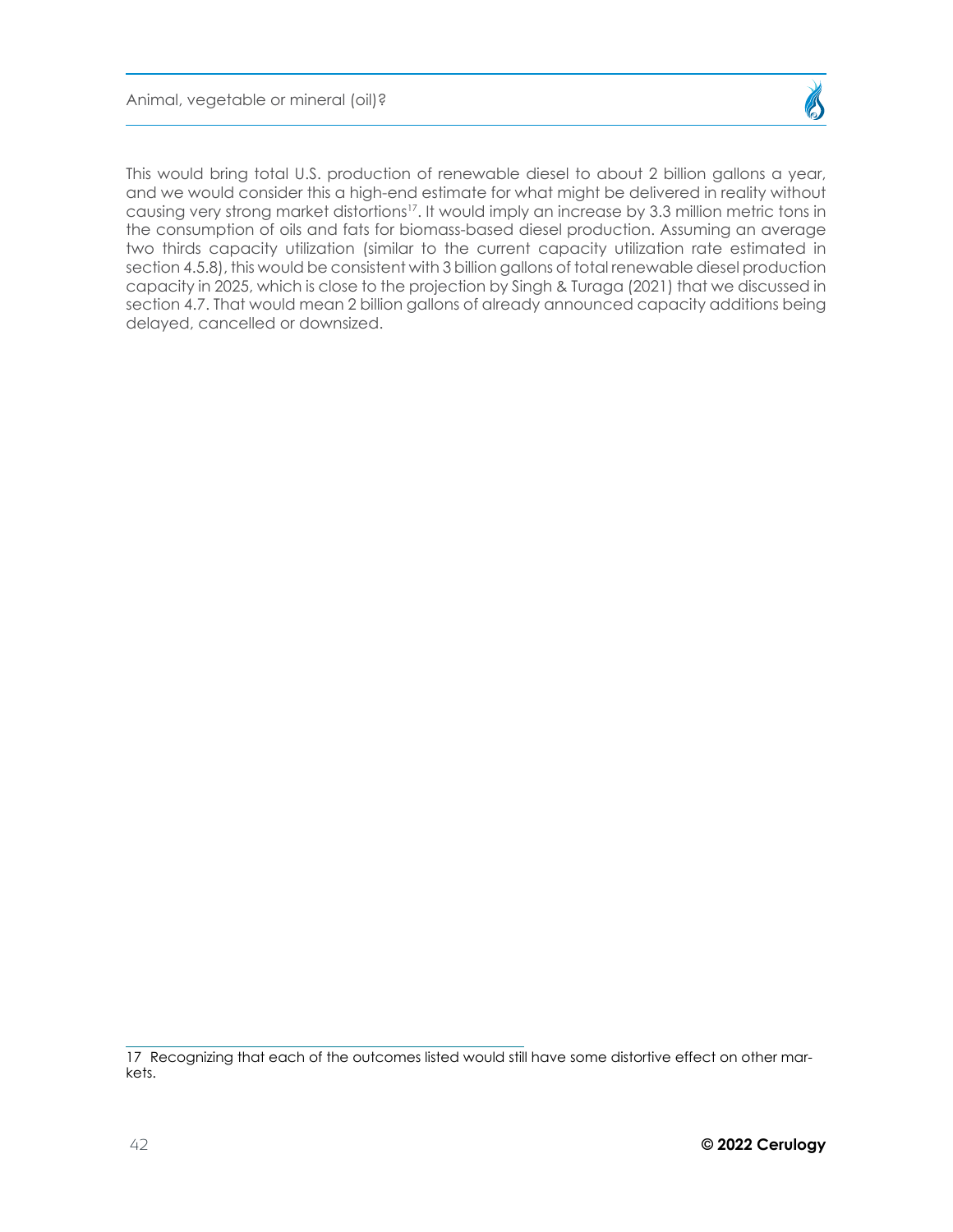# <span id="page-42-0"></span>**6. Environmental and climate impacts of HVO production**

While renewable fuel policies such as the RFS, LCFS and CFP are intended to contribute to climate change mitigation, there is uncertainty and therefore controversy about whether renewable diesel makes a significant contribution to reducing net emissions when indirect emissions effects are considered. This is especially true for renewable diesel from virgin vegetable oils, but the true net climate benefit is also a concern even for waste and residual oils and fats, when using them for renewable diesel displaces them from other markets. These concerns are well recognized by the EPA and have formed an important part of the context discussed for not increasing advanced biofuel mandates under the RFS above statutory levels in recent volume rules (U.S. EPA, 2019, 2021a). Figure 22 shows ILUC emissions estimated by U.S. regulators for renewable diesel produced from vegetable oils.



### **Figure 22. Estimated ILUC emissions from vegetable oil-based fuels**

Source: CARB (2014); U.S. EPA (2010, 2011). Note: EPA palm oil ILUC estimate comes from a proposed rule that has not *been finalized.*

Palm oil expansion, especially in Indonesia and Malaysia, is associated with deforestation in tropical forests and the drainage of peat soils, both of which can result in the loss of large carbon stocks. Analysis for the European Commission suggests that 45% of new oil palm area globally is associated with deforestation, and a further 23% with peat drainage (European Union, 2019). As was shown in Figure 17, increased vegetable oil imports may have played a significant role in supporting the development of the U.S. biodiesel industry, and these increased imports have been split roughly 50:50 between canola oil and palm oil (see Figure 19).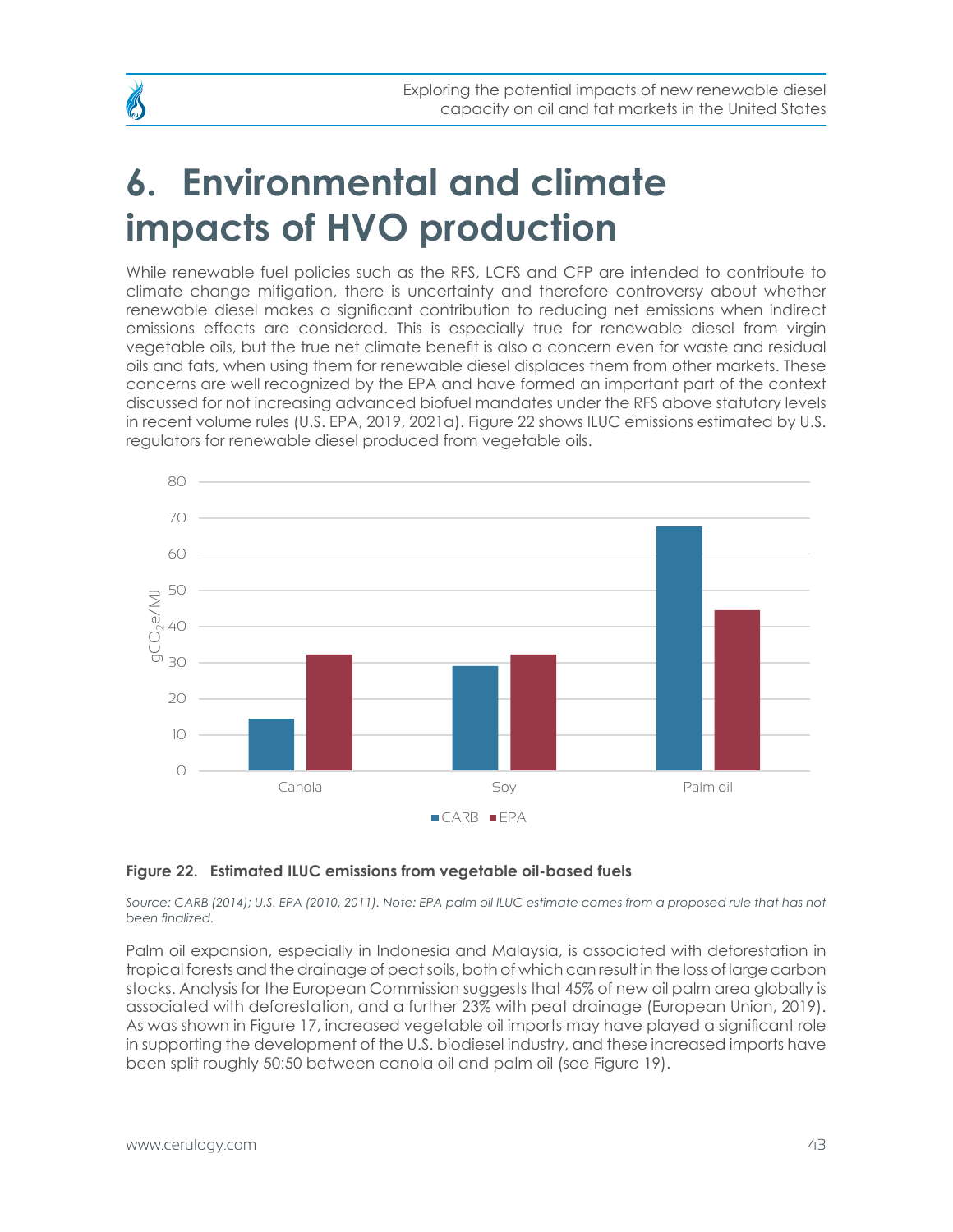In the 'supply sketch' that we provided at the end of the previous chapter, we suggested that U.S. vegetable oil imports might increase by 900 thousand metric tons to support increased renewable diesel production. If half of this increase in imports (450 thousand metric tons) came from palm oil producers then that would require 125 thousand hectares of oil palm plantations, at a typical palm oil yield of 3.6 metric ton per hectare. If the area of oil palm were to expand by 125 thousand hectares to supply this palm oil, then based on the European Commission analysis mentioned above one might expect this to be associated with 56 thousand hectares of deforestation and 29 thousand hectares of peat loss.

In practice, we would not expect this amount of deforestation to be caused. As has been discussed extensively in the literature on ILUC, one would expect part of the palm oil supply response to be delivered by increasing yields, and expect the supply response to be muted by a reduction in consumption of palm oil for food. Nevertheless, even if half or less of this amount of palm oil were to be delivered by area expansion, it could still be associated with tens of thousands of hectares of forest loss, with accompanying carbon emissions and biodiversity impacts.

Looked at globally, the soybean crop is also associated with tropical deforestation, especially in South America (Malins, 2020). There is no evidence of a strong link between soy expansion and deforestation in the United States, but if exports of soy oil from the U.S. were reduced this could indirectly drive increased supply in other regions.

Currently, the RFS, LCFS and CFP assume that there are no ILUC emissions associated with the use of waste or residual oils (UCO, DCO, animal fats). Not being attributed any indirect emissions is one of the reasons why these fuels achieve lower carbon intensities and higher value in the California and Oregon markets. When these materials have existing productive uses, however, displacing them can be expected to cause indirect demand increases. For example, O'Malley et al. (2021) argues that additional extraction of DCO from distillers' grains is likely to lead to increased demand for cereal feeds while displacing DCO from existing swine and poultry feed markets is likely to lead to increased demand for virgin vegetable oils. Given that such displacement emissions are likely for many of these lower value oils, the overall environmental impact of targeting these resources may be understated in current regulations (Malins, 2017b). The fundamental issue for all renewable diesel production pathways is that oils and fats are valuable resources – even the inedible ones – and that the global supply is limited. There is a very real risk that adding excess pressure to the vegetable oil market in the name of renewable energy policy will drive agricultural expansion that causes significant land use change carbon emissions.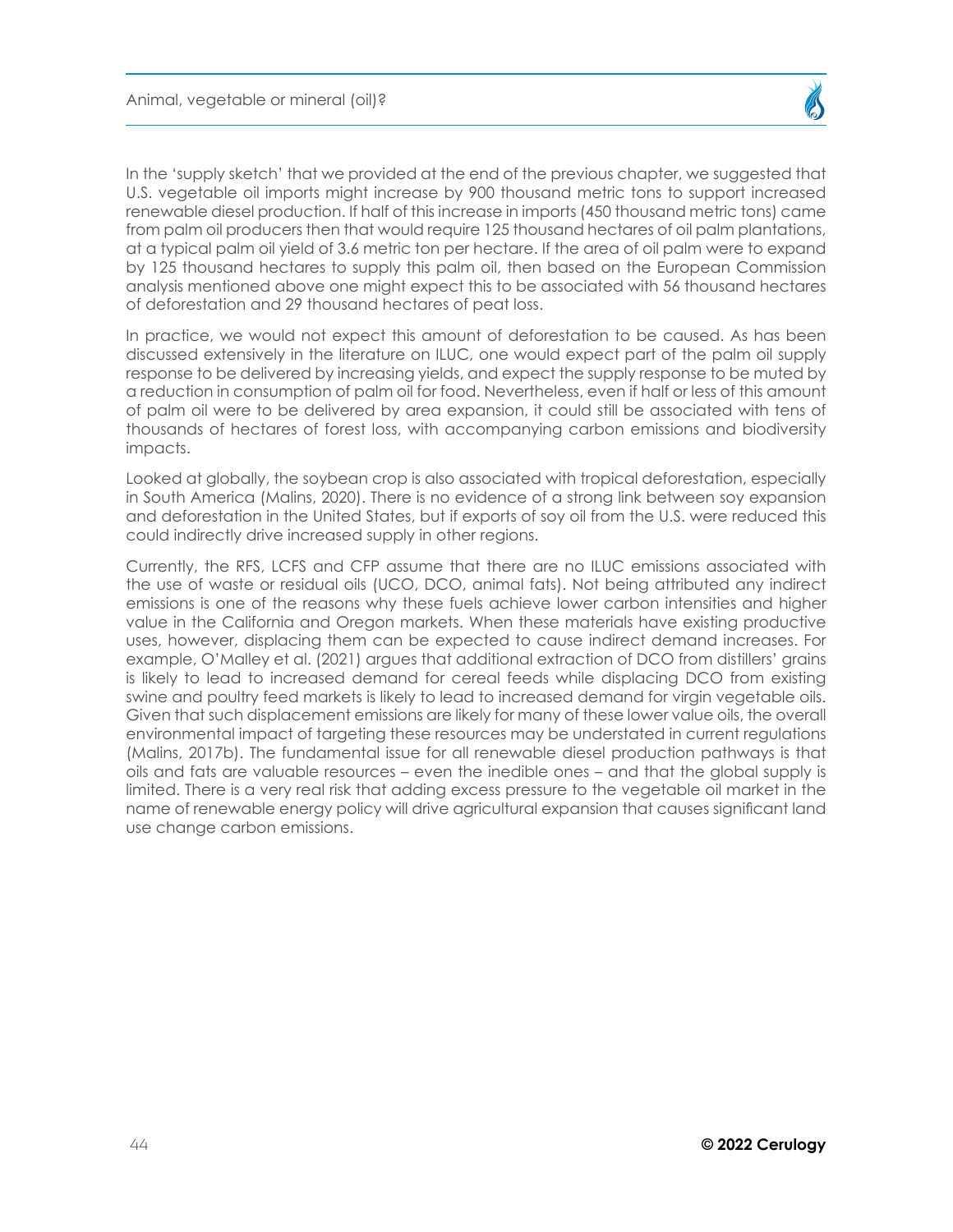## <span id="page-44-0"></span>**7. Discussion**

The biofuel industry in the U.S. and globally is again at a point of transition. Despite concerns about the environmental sustainability and scalability of converting large volumes of oils and fats into fuel, production capacity for hydrotreated renewable diesel and jet fuel is rapidly expanding not only in the U.S. but globally. Achieving the 5 billion gallons of renewable diesel production that have been announced for completion by 2024, without closing down biodiesel plants, would require an increase of 7.6 million metric tons in the commitment of oils and fats to biofuel use. That is equivalent to more than half of the vegetable oil currently consumed for food in the U.S. and would be unachievable without major market distortions and large increases in vegetable oil imports.

We have argued in this report that it is not realistic to believe that the announced rate of expansion of renewable diesel capacity will be delivered – it seems inevitable that some of the announced expansions will be delayed or cancelled. It also unrealistic to believe that even a reduced rate of expansion will be delivered without impacting the biodiesel industry. So long as state programs like the California LCFS and the Oregon CFP make it significantly more profitable to supply waste-oil-based renewable diesel in these states (above the biodiesel blend wall) than to supply waste-oil-based biodiesel in other states, biodiesel producers will struggle to compete for these feedstocks with an expanding renewable diesel industry. We have discussed the possibility that waste-oil-based biodiesel may be more or less eliminated over the next four years if the economics remain as they currently are.

The potential for state low carbon fuel standards to drive feedstock displacement out of other state markets in this way raises important questions for these programs. There is little if any net climate benefit for pulling waste oils out of existing markets and into the West Coast. If the primary impact of this is to result in the closure of an existing industry to allow the creation of a new one, it is not clear that this truly contributes to higher level climate objectives. It may be appropriate for the states with low carbon fuel standards to consider whether the contribution of renewable diesel should be capped to manage the potential for market distortion.

There are also broader unresolved questions about whether increasing the use of oils and fats for fuel is really sustainable in terms of its impact on food markets and the potential to drive further deforestation. We have discussed in this report that there is a risk that expanding renewable diesel production in North America could drive expansion of palm oil in Southeast Asia, and that without dealing with ongoing deforestation in that region there is a risk that this could cause net carbon emissions rather than savings. With a long-term view, considering the need to develop sustainable fuels for aviation as well as for on-road use, we could ask whether the current boom in vegetable oil hydrotreating has become a distraction from the commercialization of the cellulosic biofuel pathways that the RFS was originally intended to support.

Cellulosic drop-in biofuels have greater long-term scalability and GHG reduction potential, and as they rely on lower value resources they have the potential to be a cheaper solution if operating costs can be brought down over time.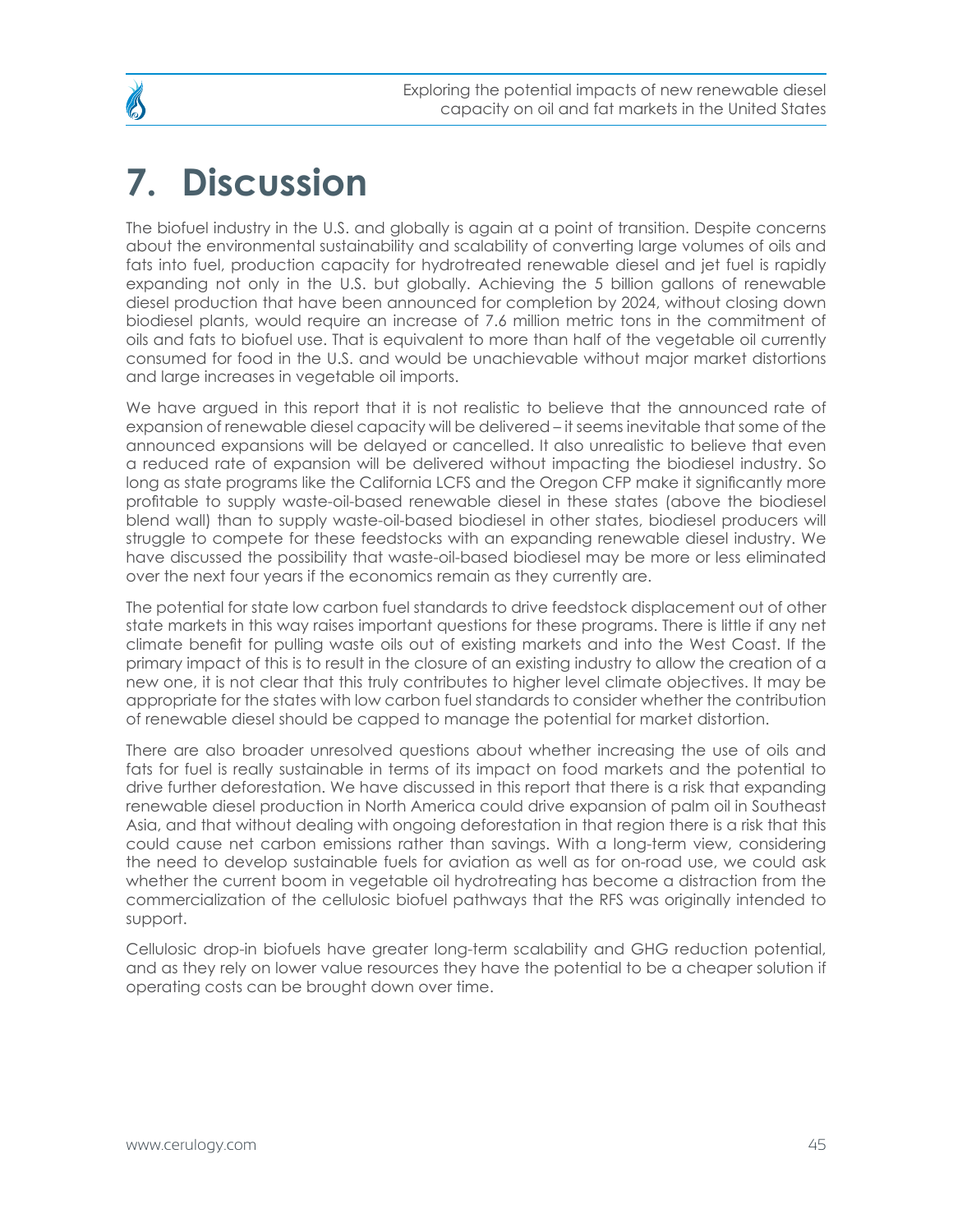

## <span id="page-45-0"></span>**8. References**

Alternative Fuels Data Center (AFDC). (2020). *Renewable Hydrocarbon Biofuels*. [https://afdc.](https://afdc.energy.gov/fuels/emerging_hydrocarbon.html) [energy.gov/fuels/emerging\\_hydrocarbon.html](https://afdc.energy.gov/fuels/emerging_hydrocarbon.html)

Alternative Fuels Data Center (AFDC). (2021a). *Biodiesel Mixture Excise Tax Credit*. [https://](https://afdc.energy.gov/laws/395) [afdc.energy.gov/laws/395](https://afdc.energy.gov/laws/395)

Alternative Fuels Data Center (AFDC).. (2021b). *State Laws and Incentives*. [https://afdc.](https://afdc.energy.gov/laws/state) [energy.gov/laws/state](https://afdc.energy.gov/laws/state)

Barber, J., & Godwin, J. (2021, June 1). *Renewable diesel gaining traction in US, Canada*. IHS Markit Net-Zero Business Daily News Research & Analysis. [https://ihsmarkit.com/research](https://ihsmarkit.com/research-analysis/renewable-diesel-gaining-traction-in-us-canada.html)[analysis/renewable-diesel-gaining-traction-in-us-canada.html](https://ihsmarkit.com/research-analysis/renewable-diesel-gaining-traction-in-us-canada.html)

Bomgardner, M. M. (2020). California refiners shift production to renewable diesel. *C&EN Chemical and Engineering News*, *98*(32). <https://doi.org/10.1021/CEN-09832-BUSCON1>

Bradford, H., & Hayes, P. (2019). *Canada Biofuels Annual 2019* (Issue April). [https://apps.fas.](https://apps.fas.usda.gov/newgainapi/api/report/downloadreportbyfilename?filename=Biofuels) [usda.gov/newgainapi/api/report/downloadreportbyfilename?filename=Biofuels](https://apps.fas.usda.gov/newgainapi/api/report/downloadreportbyfilename?filename=Biofuels) Annual\_ Ottawa\_Canada\_8-9-2019.pdf

Brown, A., Waldheim, L., Landälv, I., Saddler, J., Ebadian, M., McMillan, James, D., Bonomi, A., & Klein, B. (2020). Advanced Biofuels – Potential for Cost Reduction, IEA Bioenergy: Task 41: 2020:01. *IEA Bionenergy*, 1–88. [https://www.ieabioenergy.com/wp-content/uploads/2020/02/](https://www.ieabioenergy.com/wp-content/uploads/2020/02/T41_CostReductionBiofuels-11_02_19-final.pdf) [T41\\_CostReductionBiofuels-11\\_02\\_19-final.pdf](https://www.ieabioenergy.com/wp-content/uploads/2020/02/T41_CostReductionBiofuels-11_02_19-final.pdf)

California Advanced Biofuel Alliance. (2019). *A Roadmap for Eliminating Petroleum Diesel in California by 2030*. *January*, 1–8.

CaliforniaCarbon.info. (2021). *California's Low Carbon Fuel Standards: 2030 & Beyond*. <https://www.californiacarbon.info/past-webinar-downloads/#>

CARB. (2014). *Appendix I - Detailed analysis for indirect land use change*. [https://www.arb.](https://www.arb.ca.gov/regact/2015/lcfs2015/lcfs15appi.pdf) [ca.gov/regact/2015/lcfs2015/lcfs15appi.pdf](https://www.arb.ca.gov/regact/2015/lcfs2015/lcfs15appi.pdf)

CARB. (2018). *LCFS Illustrative Compliance Scenario Calculator*. [https://ww3.arb.ca.gov/](https://ww3.arb.ca.gov/fuels/lcfs/rulemakingdocs.htm) [fuels/lcfs/rulemakingdocs.htm](https://ww3.arb.ca.gov/fuels/lcfs/rulemakingdocs.htm)

CARB. (2021a). *LCFS data dashboard*. [https://ww3.arb.ca.gov/fuels/lcfs/dashboard/](https://ww3.arb.ca.gov/fuels/lcfs/dashboard/dashboard.htm) [dashboard.htm](https://ww3.arb.ca.gov/fuels/lcfs/dashboard/dashboard.htm)

CARB. (2021b). *LCFS Pathway Certified Carbon Intensities*. [https://ww2.arb.ca.gov/resources/](https://ww2.arb.ca.gov/resources/documents/lcfs-pathway-certified-carbon-intensities) [documents/lcfs-pathway-certified-carbon-intensities](https://ww2.arb.ca.gov/resources/documents/lcfs-pathway-certified-carbon-intensities)

CARB. (2021c). *Weekly LCFS Credit Trading Activity Reports*. [https://www.arb.ca.gov/fuels/](https://www.arb.ca.gov/fuels/lcfs/credit/lrtweeklycreditreports.htm) [lcfs/credit/lrtweeklycreditreports.htm](https://www.arb.ca.gov/fuels/lcfs/credit/lrtweeklycreditreports.htm)

Cardno. (2021). *Rodeo Renewed Project* (Issue 2020120330). Contra Costa County Department of Conservation and Development. [https://www.contracosta.ca.gov/](https://www.contracosta.ca.gov/DocumentCenter/View/72880/Rodeo-Renewed-Project-DEIR-October-2021-PDF) [DocumentCenter/View/72880/Rodeo-Renewed-Project-DEIR-October-2021-PDF](https://www.contracosta.ca.gov/DocumentCenter/View/72880/Rodeo-Renewed-Project-DEIR-October-2021-PDF)

Diamond Green Diesel. (2021). *Renewable Fuel for a Low-Carbon World*. [https://www.](https://www.diamondgreendiesel.com/)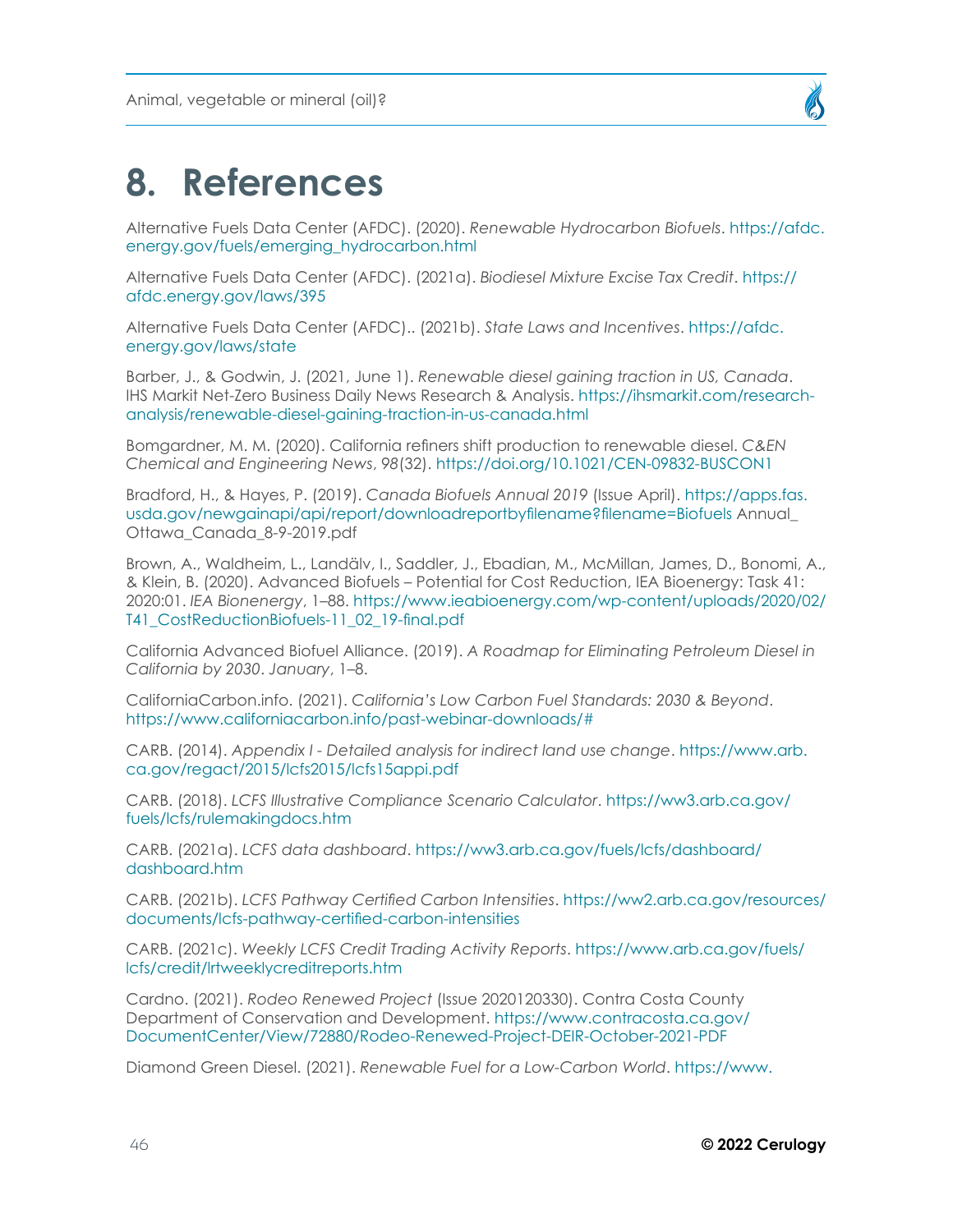

#### [diamondgreendiesel.com/](https://www.diamondgreendiesel.com/)

East Kansas Agri-Energy. (2015). *Renewable Diesel*. <https://ekaellc.com/renewable-diesel/>

Eller, D. (2021). *Bakers say Iowa is using up soy oil for biodiesel, driving up prices*. Des Moines Register. [https://eu.desmoinesregister.com/story/money/agriculture/2021/11/29/](https://eu.desmoinesregister.com/story/money/agriculture/2021/11/29/iowa-bakers-blame-biodiesel-using-up-soybeans-causing-soy-oil-shortage/6395703001/) [iowa-bakers-blame-biodiesel-using-up-soybeans-causing-soy-oil-shortage/6395703001/](https://eu.desmoinesregister.com/story/money/agriculture/2021/11/29/iowa-bakers-blame-biodiesel-using-up-soybeans-causing-soy-oil-shortage/6395703001/)

European Commission. (2021). *Proposal for a Regulation of the European Parliament and of the Council on ensuring a level playing field for sustainable air transport* (2021/0205 (COD)). [https://ec.europa.eu/info/law/better-regulation/have-your-say/](https://ec.europa.eu/info/law/better-regulation/have-your-say/initiatives/12303-Sustainable-aviation-fuels-ReFuelEU-Aviation_en) [initiatives/12303-Sustainable-aviation-fuels-ReFuelEU-Aviation\\_en](https://ec.europa.eu/info/law/better-regulation/have-your-say/initiatives/12303-Sustainable-aviation-fuels-ReFuelEU-Aviation_en)

European Union. (2019). *Commission Delegated Regulation (EU) 2019/807 of 13 March 2019 supplementing Directive (EU) 2018/2001 of the European Parliament and of the Council as regards the determination of high indirect land-use change-risk feedstock for which a significant expans* (No. L133).

Flach, B., Lieberz, S., & Bolla, S. (2021). *EU-27 Biofuels Annual 2021*. 1–45.

Fuels Institute. (2020). *Biomass-Based Diesel*. *March*. [https://www.fuelsinstitute.org/getattach](https://www.fuelsinstitute.org/getattachment/ed72f475-8038-415c-b1fd-591b213d4815/Biomass-Based-Diesel_Report.pdf)[ment/ed72f475-8038-415c-b1fd-591b213d4815/Biomass-Based-Diesel\\_Report.pdf](https://www.fuelsinstitute.org/getattachment/ed72f475-8038-415c-b1fd-591b213d4815/Biomass-Based-Diesel_Report.pdf)

Hofstrand, D. (2014). *Tracking Biodiesel Profitability*. Iowa State University EXtension and Outreach. <https://www.extension.iastate.edu/agdm/energy/html/d1-15.html>

ICCT. (2017). International Civil Aviation Organization's Carbon Offset and Reduction Scheme for International Aviation (CORSIA). In *Policy Update* (Issue February). [http://www.](http://www.theicct.org/sites/default/files/publications/ICAO) [theicct.org/sites/default/files/publications/ICAO](http://www.theicct.org/sites/default/files/publications/ICAO) MBM\_Policy-Update\_13022017\_vF.pdf

ICF Canada. (2020). *Clean Fuel Standard Supply-and Demand Implications*. [https://](https://www.capp.ca/wp-content/uploads/2020/08/Clean-Fuel-Standard-Supply-and-Demand-Implications-374344.pdf) [www.capp.ca/wp-content/uploads/2020/08/Clean-Fuel-Standard-Supply-and-Demand-](https://www.capp.ca/wp-content/uploads/2020/08/Clean-Fuel-Standard-Supply-and-Demand-Implications-374344.pdf)[Implications-374344.pdf](https://www.capp.ca/wp-content/uploads/2020/08/Clean-Fuel-Standard-Supply-and-Demand-Implications-374344.pdf)

Interagency Agricultural Projections Committee. (2021). *USDA Agricultural Projections to 2030*. [https://www.usda.gov/sites/default/files/documents/USDA-Agricultural-Projections-to-2030.](https://www.usda.gov/sites/default/files/documents/USDA-Agricultural-Projections-to-2030.pdf) [pdf](https://www.usda.gov/sites/default/files/documents/USDA-Agricultural-Projections-to-2030.pdf)

Johnson, E. (2019). Process technologies and projects for BiOLPG. *Energies*, *12*(2). [https://doi.](https://doi.org/10.3390/en12020250) [org/10.3390/en12020250](https://doi.org/10.3390/en12020250)

Kern Oil & Refining Co. (2020). *Cleaner Fuels*. [https://www.kernoil.com/california-clean/](https://www.kernoil.com/california-clean/cleaner-fuels/) [cleaner-fuels/](https://www.kernoil.com/california-clean/cleaner-fuels/)

Kotrba, R. (2018). *The Complex Dynamics of Coprocessing* . BiodieselMagazine.Com. [http://](http://www.biodieselmagazine.com/articles/2516478/the-complex-dynamics-of-coprocessing) [www.biodieselmagazine.com/articles/2516478/the-complex-dynamics-of-coprocessing](http://www.biodieselmagazine.com/articles/2516478/the-complex-dynamics-of-coprocessing)

Kristiana, T., Baldino, C., & Searle, S. Y. (2022). *Current Collection and Potential for Used Cooking Oil from Major Asian Exporting Countries*. [www.theicct.org](http://www.theicct.org)

Lane, J. (2021, February 8). *50 Renewable Diesel Projects and the Technologies Behind Them*. [https://www.biofuelsdigest.com/](https://www.biofuelsdigest.com/bdigest/2021/02/08/50-renewable-diesel-projects-and-the-technologies-behind-them/) [bdigest/2021/02/08/50-renewable-diesel-projects-and-the-technologies-behind-them/](https://www.biofuelsdigest.com/bdigest/2021/02/08/50-renewable-diesel-projects-and-the-technologies-behind-them/)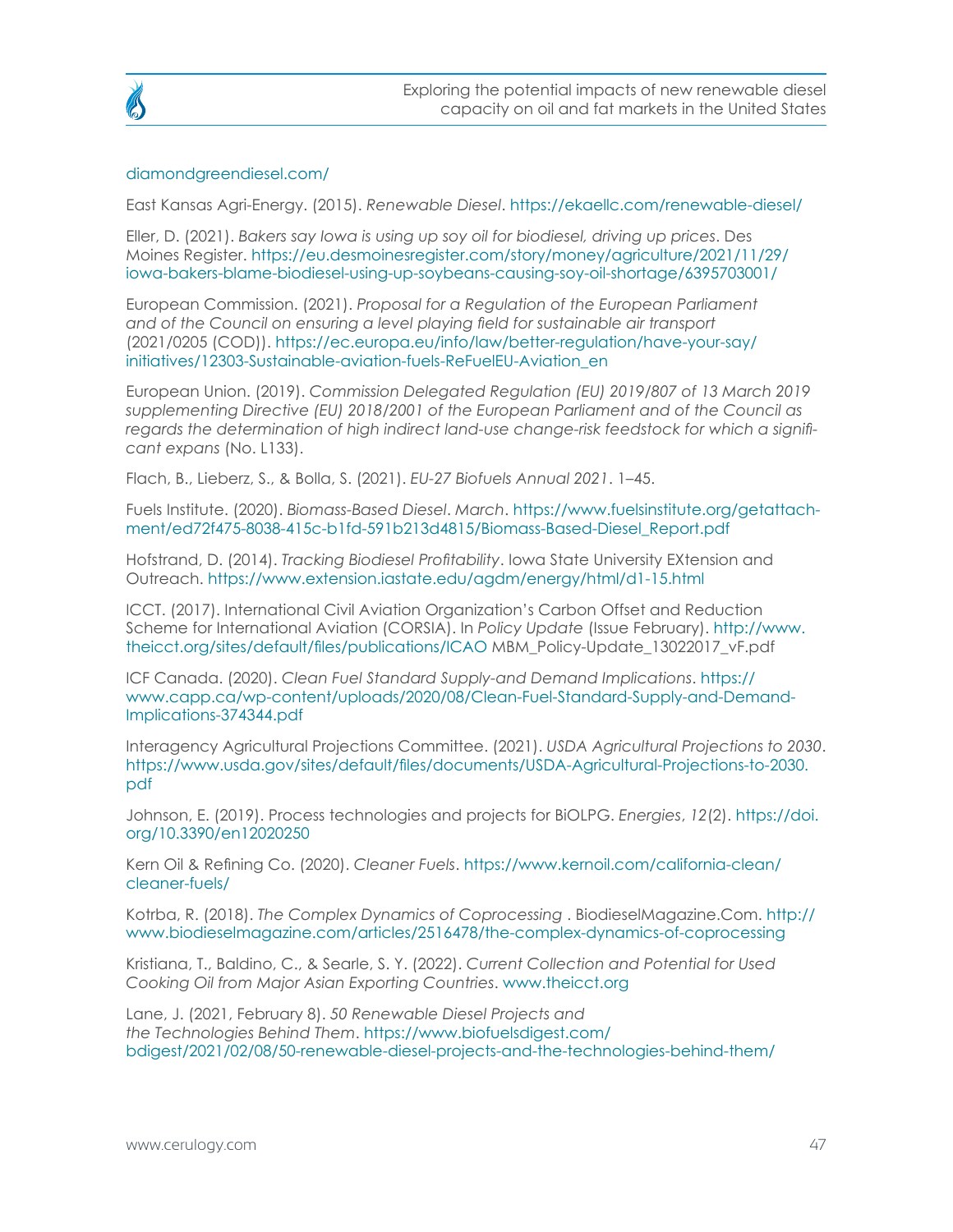Malins, C. (2017a). *Thought for Food - A review of the interaction between biofuel consumption and food markets*. Cerulogy. <http://www.cerulogy.com/food-and-fuel/thought-for-food/>

Malins, C. (2017b). *Waste Not, Want Not: Understanding the greenhouse gas implications of diverting waste and residual materials to biofuel production*. Cerulogy. [http://www.cerulogy.](http://www.cerulogy.com/wastes-and-residues/waste-not-want-not/) [com/wastes-and-residues/waste-not-want-not/](http://www.cerulogy.com/wastes-and-residues/waste-not-want-not/)

Malins, C. (2018a). *California's Clean Fuel Future: Update*. [https://www.cerulogy.com/](https://www.cerulogy.com/wp-content/uploads/2019/01/Cerulogy_Californias-clean-fuel-future_Update_April2018.pdf) [wp-content/uploads/2019/01/Cerulogy\\_Californias-clean-fuel-future\\_Update\\_April2018.pdf](https://www.cerulogy.com/wp-content/uploads/2019/01/Cerulogy_Californias-clean-fuel-future_Update_April2018.pdf)

Malins, C. (2018b). *California's Clean Fuel Future* (Issue March). [http://www.cerulogy.com/](http://www.cerulogy.com/uncategorized/californias-clean-fuel-future/) [uncategorized/californias-clean-fuel-future/](http://www.cerulogy.com/uncategorized/californias-clean-fuel-future/)

Malins, C. (2018c). *Driving deforestation: the impact of expanding palm oil demand through biofuel policy*. <http://www.cerulogy.com/palm-oil/driving-deforestation/>

Malins, C. (2020). *Soy, land use change and ILUC-risk* (Issue November). [https://www.](https://www.transportenvironment.org/sites/te/files/publications/2020_11_Study_Cerulogy_soy_and_deforestation.pdf) [transportenvironment.org/sites/te/files/publications/2020\\_11\\_Study\\_Cerulogy\\_soy\\_and\\_defor](https://www.transportenvironment.org/sites/te/files/publications/2020_11_Study_Cerulogy_soy_and_deforestation.pdf)[estation.pdf](https://www.transportenvironment.org/sites/te/files/publications/2020_11_Study_Cerulogy_soy_and_deforestation.pdf)

Malins, C., Searle, S. Y., & Baral, A. (2014). *A Guide for the Perplexed to the Indirect Effects of Biofuels Production* (Issue September). International Council on Clean Transportation. [http://](http://www.theicct.org/guide-perplexed-indirect-effects-biofuels-production) [www.theicct.org/guide-perplexed-indirect-effects-biofuels-production](http://www.theicct.org/guide-perplexed-indirect-effects-biofuels-production)

Maltais, K. (2021). *Renewable-Fuel Push Drives Soyoil Prices to Record High - WSJ*. Wall Street Journal. [https://www.wsj.com/articles/](https://www.wsj.com/articles/renewable-fuel-push-drives-soyoil-prices-to-record-high-11622980800) [renewable-fuel-push-drives-soyoil-prices-to-record-high-11622980800](https://www.wsj.com/articles/renewable-fuel-push-drives-soyoil-prices-to-record-high-11622980800)

Marathon. (2021). *Renewable Fuels Portfolio*. [https://www.marathonpetroleum.com/](https://www.marathonpetroleum.com/Operations/Renewable-Fuels/) [Operations/Renewable-Fuels/](https://www.marathonpetroleum.com/Operations/Renewable-Fuels/)

McCollum, C. J., Ramsey, S. M., Bergtold, J. S., & Andrango, G. (2021). Estimating the supply of oilseed acreage for sustainable aviation fuel production: taking account of farmers' willingness to adopt. *Energy, Sustainability and Society 2021 11:1*, *11*(1), 1–22. [https://doi.](https://doi.org/10.1186/S13705-021-00308-2) [org/10.1186/S13705-021-00308-2](https://doi.org/10.1186/S13705-021-00308-2)

Neste. (2021). *Singapore refinery*. [https://www.neste.com/about-neste/who-we-are/](https://www.neste.com/about-neste/who-we-are/production/singapore#a5c442c1) [production/singapore#a5c442c1](https://www.neste.com/about-neste/who-we-are/production/singapore#a5c442c1)

Next Renewable Fuels. (2021). *NEXT Renewable Fuels is building an advanced biofuels facility capable of creating emissions savings equivalent to taking 1 million automobiles off the road . N EXT for Oregon Life-cycle savings Advanced Green Diese l Fueling the future*. [https://](https://nextrenewables.com/wp-content/uploads/2021/05/next-fact-sheet-2021.pdf) [nextrenewables.com/wp-content/uploads/2021/05/next-fact-sheet-2021.pdf](https://nextrenewables.com/wp-content/uploads/2021/05/next-fact-sheet-2021.pdf)

O'Malley, J., & Searle, S. Y. (2021). *Air quality impacts of biodiesel in the United States* (Vol. 1, Issue March). [https://theicct.org/sites/default/files/publications/US-biodiesel-impacts](https://theicct.org/sites/default/files/publications/US-biodiesel-impacts-mar2021.pdf)[mar2021.pdf](https://theicct.org/sites/default/files/publications/US-biodiesel-impacts-mar2021.pdf)

O'Malley, J., Searle, S. Y., & Pavlenko, N. (2021). *Indirect emissions from waste and residue feedstocks: 10 case studies from the United States* (Issue December). [https://theicct.org/](https://theicct.org/sites/default/files/publications/indirect-emissions-waste-feedstocks-US-white-paper-v4.pdf) [sites/default/files/publications/indirect-emissions-waste-feedstocks-US-white-paper-v4.pdf](https://theicct.org/sites/default/files/publications/indirect-emissions-waste-feedstocks-US-white-paper-v4.pdf)

OECD-FAO. (2021). *OECD-FAO Agricultural Outlook 2021-2030*. [https://stats.oecd.org/Index.](https://stats.oecd.org/Index.aspx?DataSetCode=HIGH_AGLINK_2021#)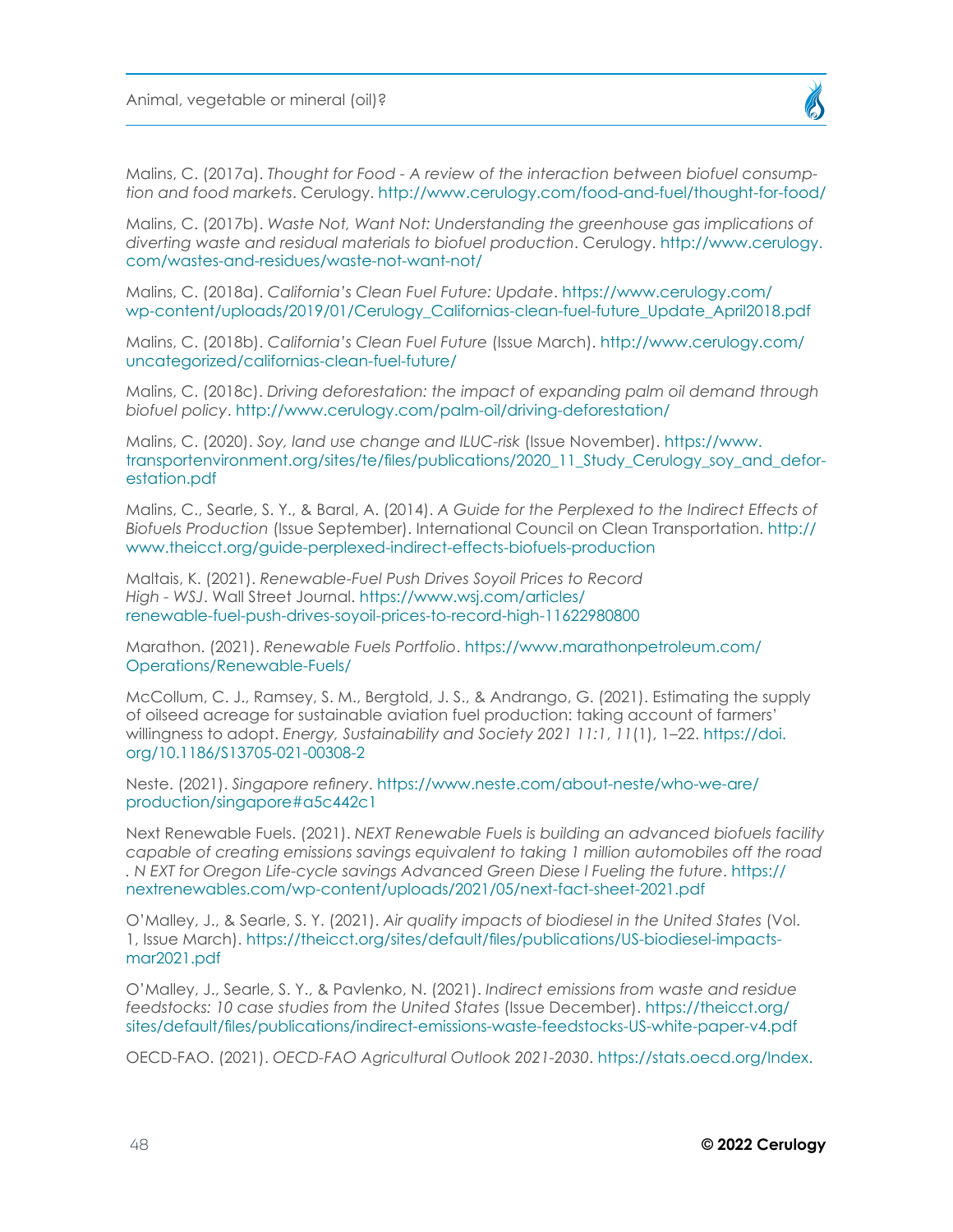#### [aspx?DataSetCode=HIGH\\_AGLINK\\_2021#](https://stats.oecd.org/Index.aspx?DataSetCode=HIGH_AGLINK_2021#)

Office of Governor John Bel Edwards. (2020). *Grön Fuels Announces Potential \$9.2 Billion Renewable Fuel Complex in Louisiana*. [https://gov.louisiana.gov/index.cfm/newsroom/](https://gov.louisiana.gov/index.cfm/newsroom/detail/2793) [detail/2793](https://gov.louisiana.gov/index.cfm/newsroom/detail/2793)

Oregon DEQ. (2021a). *Monthly Credit Transaction Report*. [https://www.oregon.gov/deq/](https://www.oregon.gov/deq/ghgp/cfp/Pages/Monthly-Data.aspx) [ghgp/cfp/Pages/Monthly-Data.aspx](https://www.oregon.gov/deq/ghgp/cfp/Pages/Monthly-Data.aspx)

Oregon DEQ. (2021b). *State of Oregon: Oregon Clean Fuels Program - Quarterly Data Summaries*. <https://www.oregon.gov/deq/ghgp/cfp/Pages/Quarterly-Data-Summaries.aspx>

REG. (2019). *Annual report pursuant to section 13 or 15(d) of the Securities Exchange Act of 1934 For the fiscal year ended December 31, 2018*. [https://doi.org/10.4135/9781608712380.](https://doi.org/10.4135/9781608712380.n519) [n519](https://doi.org/10.4135/9781608712380.n519)

REG. (2021). *Biorefinery Geismar LA* . [https://www.regi.com/find-fuel/production-facilities/](https://www.regi.com/find-fuel/production-facilities/geismar) [geismar](https://www.regi.com/find-fuel/production-facilities/geismar)

REN 21. (2021). Renewables 2021 Global Status Report. In *Global Status Report for Buildings and Construction: Towards a Zero-emission, Efficient and Resilient Buildings and Construction Sector*. [https://www.ren21.net/wp-content/uploads/2019/05/gsr\\_2020\\_full\\_report\\_](https://www.ren21.net/wp-content/uploads/2019/05/gsr_2020_full_report_en.pdf%0Ahttp) [en.pdf%0Ahttp:](https://www.ren21.net/wp-content/uploads/2019/05/gsr_2020_full_report_en.pdf%0Ahttp)/[/www.ren21.net/resources/publications/](http://www.ren21.net/resources/publications/)

S&P Global Platts. (2021a). *Spotlight: China reinforces position in HVO market with launch of new 400,000 mt/year plant* . S&P Global Platts. [https://www.spglobal.com/platts/en/](https://www.spglobal.com/platts/en/market-insights/latest-news/agriculture/033121-spotlight-china-reinforces-position-in-hvo-market-with-launch-of-new-400000-mtyear-plant) [market-insights/latest-news/agriculture/033121-spotlight-china-reinforces-position-in](https://www.spglobal.com/platts/en/market-insights/latest-news/agriculture/033121-spotlight-china-reinforces-position-in-hvo-market-with-launch-of-new-400000-mtyear-plant)[hvo-market-with-launch-of-new-400000-mtyear-plant](https://www.spglobal.com/platts/en/market-insights/latest-news/agriculture/033121-spotlight-china-reinforces-position-in-hvo-market-with-launch-of-new-400000-mtyear-plant)

S&P Global Platts. (2021b, August). *US renewable diesel production faces headwinds from high feedstock costs*. [https://www.spglobal.com/platts/en/market-insights/latest-news/](https://www.spglobal.com/platts/en/market-insights/latest-news/agriculture/081121-us-renewable-diesel-production-faces-headwinds-from-high-feedstock-costs) [agriculture/081121-us-renewable-diesel-production-faces-headwinds-from-high-feedstock](https://www.spglobal.com/platts/en/market-insights/latest-news/agriculture/081121-us-renewable-diesel-production-faces-headwinds-from-high-feedstock-costs)[costs](https://www.spglobal.com/platts/en/market-insights/latest-news/agriculture/081121-us-renewable-diesel-production-faces-headwinds-from-high-feedstock-costs)

Santeramo, F. G., & Searle, S. Y. (2018). Linking soy oil demand from the US Renewable Fuel Standard to palm oil expansion through an analysis on vegetable oil price elasticities. *Energy Policy*, *127*, 19–23. <https://doi.org/10.1016/j.enpol.2018.11.054>

Searle, S. Y. (2014, September 2). *Is the Renewable Fuel Standard inadvertently driving up U.S. palm oil imports?* . International Council on Clean Transportation. [https://theicct.org/blogs/](https://theicct.org/blogs/staff/renewable-fuel-standard-inadvertently-driving-us-palm-oil-imports) [staff/renewable-fuel-standard-inadvertently-driving-us-palm-oil-imports](https://theicct.org/blogs/staff/renewable-fuel-standard-inadvertently-driving-us-palm-oil-imports)

Singh, S., & Turaga, U. (2021). *Regulations to drive U.S renewable diesel capacity growth through 2025*. ADI Analytics. [https://adi-analytics.com/2020/02/10/](https://adi-analytics.com/2020/02/10/regulations-to-drive-u-s-renewable-diesel-capacity-growth-through-2025/) [regulations-to-drive-u-s-renewable-diesel-capacity-growth-through-2025/](https://adi-analytics.com/2020/02/10/regulations-to-drive-u-s-renewable-diesel-capacity-growth-through-2025/)

Smith, A. (2020). *Low Carbon Fuel Standard* . <https://asmith.ucdavis.edu/data/LCFS>

Stratas Advisors. (2020). *Overcapacity Looms as More and More US Refiners Enter Renewable Diesel Market*. <https://stratasadvisors.com/Insights/2020/06112020LCFS-RD-Investment>

Terazono, E., & Jacobs, J. (2021). *'Diesel vs doughnuts': new biofuel refineries squeeze US food industry | Financial Times*. Financial Times. [https://www.ft.com/content/](https://www.ft.com/content/b5839a04-a06a-49c1-8622-2974cbb9a84a)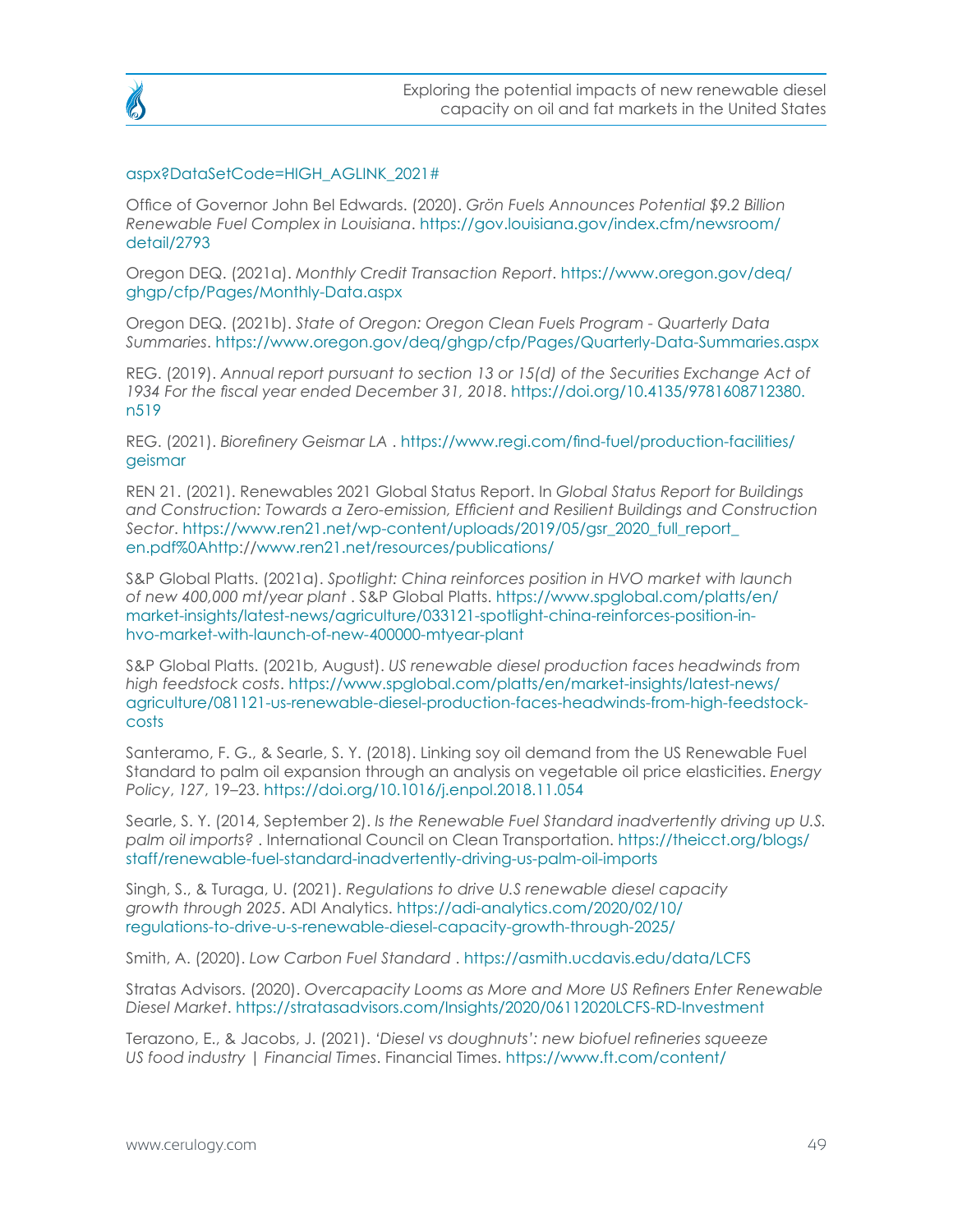

#### [b5839a04-a06a-49c1-8622-2974cbb9a84a](https://www.ft.com/content/b5839a04-a06a-49c1-8622-2974cbb9a84a)

The White House. (2021). *FACT SHEET: Biden Administration Advances the Future of Sustainable Fuels in American Aviation*. [https://www.whitehouse.gov/briefing-room/](https://www.whitehouse.gov/briefing-room/statements-releases/2021/09/09/fact-sheet-biden-administration-advances-the-future-of-sustainable-fuels-in-american-aviation/) [statements-releases/2021/09/09/fact-sheet-biden-administration-advances-the-future-of](https://www.whitehouse.gov/briefing-room/statements-releases/2021/09/09/fact-sheet-biden-administration-advances-the-future-of-sustainable-fuels-in-american-aviation/)[sustainable-fuels-in-american-aviation/](https://www.whitehouse.gov/briefing-room/statements-releases/2021/09/09/fact-sheet-biden-administration-advances-the-future-of-sustainable-fuels-in-american-aviation/)

TRC Solutions. (2021). *Martinez Refinery Renewable Fuels Project: Vol. I*. Contra Costa County Department of Conservation and Development. [https://www.contracosta.ca.gov/](https://www.contracosta.ca.gov/DocumentCenter/View/72957/Martinez-Refinery-Renewable-Fuels-DEIR-Vol-1-Complete-DEIR) [DocumentCenter/View/72957/Martinez-Refinery-Renewable-Fuels-DEIR-Vol-1-Complete-DEIR](https://www.contracosta.ca.gov/DocumentCenter/View/72957/Martinez-Refinery-Renewable-Fuels-DEIR-Vol-1-Complete-DEIR)

U.S. EIA. (2019a). *Monthly Biodiesel Production Report*. [https://www.eia.gov/biofuels/](https://www.eia.gov/biofuels/biodiesel/production/) [biodiesel/production/](https://www.eia.gov/biofuels/biodiesel/production/)

U.S. EIA. (2019b). *U.S. Biodiesel (Renewable) Imports*. [https://www.eia.gov/dnav/pet/](https://www.eia.gov/dnav/pet/pet_move_impcus_a2_nus_EPOORDB_im0_mbbl_a.htm) [pet\\_move\\_impcus\\_a2\\_nus\\_EPOORDB\\_im0\\_mbbl\\_a.htm](https://www.eia.gov/dnav/pet/pet_move_impcus_a2_nus_EPOORDB_im0_mbbl_a.htm)

U.S. EIA. (2020a). *Monthly Biodiesel Production Report Archives*. [https://www.eia.gov/](https://www.eia.gov/biofuels/biodiesel/production/archive/2020/2020_12/biodiesel.php) [biofuels/biodiesel/production/archive/2020/2020\\_12/biodiesel.php](https://www.eia.gov/biofuels/biodiesel/production/archive/2020/2020_12/biodiesel.php)

U.S. EIA. (2020b). *U.S. biomass-based diesel tax credit renewed through 2022 in government spending bill*. <https://www.eia.gov/todayinenergy/detail.php?id=42616>

U.S. EIA. (2021a). *Company Level Imports Archives*. [https://www.eia.gov/petroleum/imports/](https://www.eia.gov/petroleum/imports/companylevel/archive/) [companylevel/archive/](https://www.eia.gov/petroleum/imports/companylevel/archive/)

U.S. EIA. (2021b). *Monthly Biofuels Capacity and Feedstocks Update*. [https://www.eia.gov/](https://www.eia.gov/biofuels/update/) [biofuels/update/](https://www.eia.gov/biofuels/update/)

U.S. EIA. (2021c). *U.S. Biodiesel Plant Production Capacity*. [https://www.eia.gov/biofuels/](https://www.eia.gov/biofuels/biodiesel/capacity/) [biodiesel/capacity/](https://www.eia.gov/biofuels/biodiesel/capacity/)

U.S. EIA. (2021d). *U.S. Biofuels Operable Production Capacity*. [https://www.eia.gov/dnav/](https://www.eia.gov/dnav/pet/pet_pnp_capbio_dcu_nus_m.htm) [pet/pet\\_pnp\\_capbio\\_dcu\\_nus\\_m.htm](https://www.eia.gov/dnav/pet/pet_pnp_capbio_dcu_nus_m.htm)

U.S. EIA. (2021e). *U.S. Exports of Crude Oil and Petroleum Products*. [https://www.eia.gov/](https://www.eia.gov/dnav/pet/pet_move_exp_dc_NUS-Z00_mbbl_m.htm) [dnav/pet/pet\\_move\\_exp\\_dc\\_NUS-Z00\\_mbbl\\_m.htm](https://www.eia.gov/dnav/pet/pet_move_exp_dc_NUS-Z00_mbbl_m.htm)

U.S. EIA. (2021f, May 4). *U.S. imports of biomass-based diesel increased 12% in 2020*. [https://](https://www.eia.gov/todayinenergy/detail.php?id=47816) [www.eia.gov/todayinenergy/detail.php?id=47816](https://www.eia.gov/todayinenergy/detail.php?id=47816)

U.S. EIA. (2021g, July 21). *This Week In Petroleum, 21 July 2021*. [https://www.eia.gov/](https://www.eia.gov/petroleum/weekly/archive/2021/210721/includes/analysis_print.php) [petroleum/weekly/archive/2021/210721/includes/analysis\\_print.php](https://www.eia.gov/petroleum/weekly/archive/2021/210721/includes/analysis_print.php)

U.S. EIA. (2021h, July 29). *U.S. renewable diesel capacity could increase due to announced and developing projects*. Today in Energy. [https://www.eia.gov/todayinenergy/detail.](https://www.eia.gov/todayinenergy/detail.php?id=48916) [php?id=48916](https://www.eia.gov/todayinenergy/detail.php?id=48916)

U.S. EIA. (2021i, September 3). *U.S. Renewable Diesel Fuel and Other Biofuels Plant Production Capacity*. <https://www.eia.gov/biofuels/renewable/capacity/>

U.S. EPA. (2010). *Renewable Fuel Standard Program (RFS2) Regulatory Impact Analysis*. <https://doi.org/EPA-420-R-10-006>., February 2010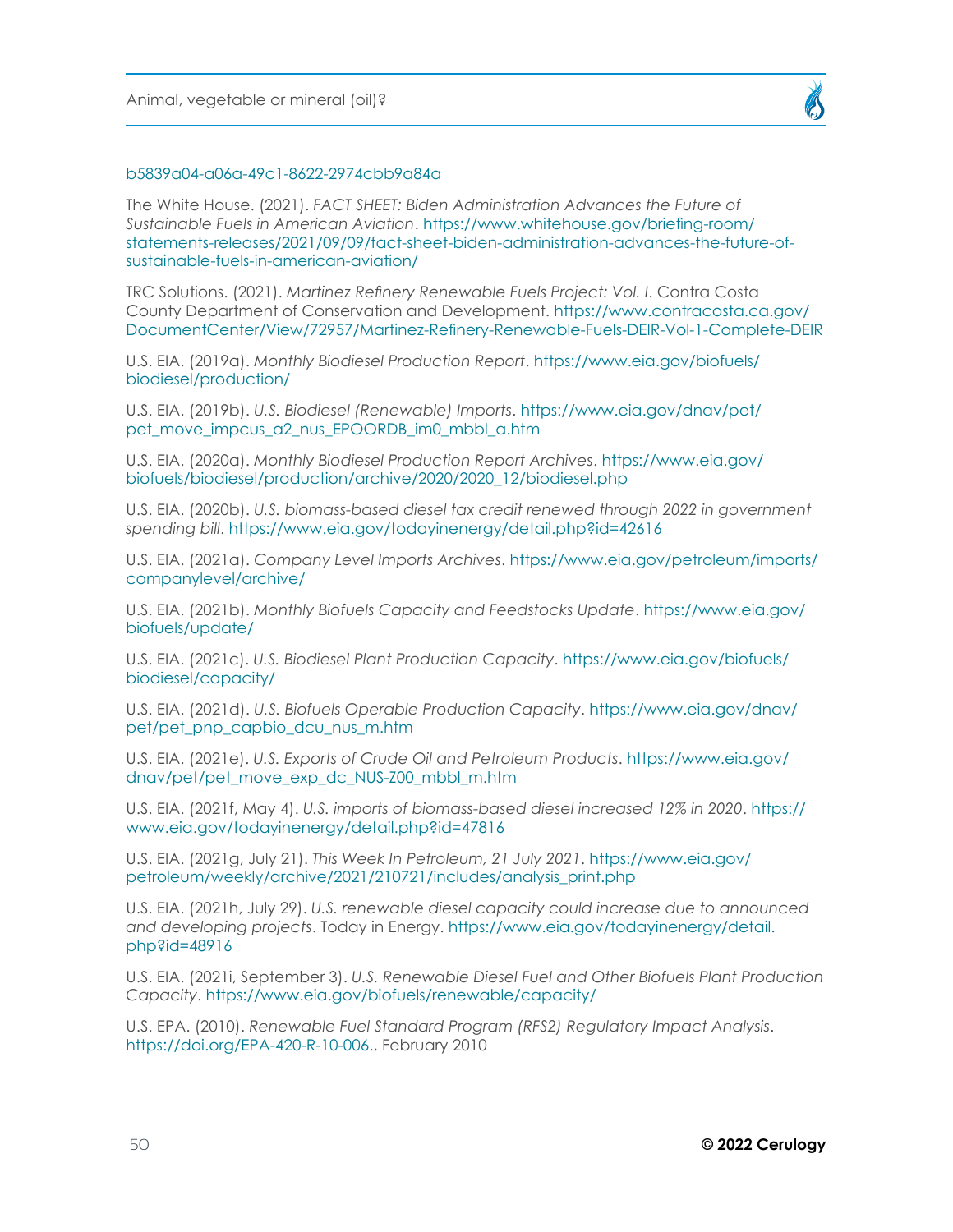

U.S. EPA. (2011). *Notice of Data Availability Concerning Renewable Fuels Produced from Palm Oil under the RFS Program* (EPA-HQ-OAR-2011-0542).

U.S. EPA. (2019). *Final Renewable Fuel Standards for 2020, and the Biomass-Based Diesel Volume for 2021*. [https://www.epa.gov/renewable-fuel-standard-program/](https://www.epa.gov/renewable-fuel-standard-program/final-renewable-fuel-standards-2020-and-biomass-based-diesel-volume) [final-renewable-fuel-standards-2020-and-biomass-based-diesel-volume](https://www.epa.gov/renewable-fuel-standard-program/final-renewable-fuel-standards-2020-and-biomass-based-diesel-volume)

U.S. EPA. (2021a). *Draft Regulatory Impact Analysis: RFS Annual Rules*. U.S. Environmental Protection Agency. [https://www.epa.gov/sites/default/files/2021-12/documents/420d21002.](https://www.epa.gov/sites/default/files/2021-12/documents/420d21002.pdf) [pdf](https://www.epa.gov/sites/default/files/2021-12/documents/420d21002.pdf)

U.S. EPA. (2021b). *Public Data for the Renewable Fuel Standard*. [https://www.epa.gov/](https://www.epa.gov/fuels-registration-reporting-and-compliance-help/public-data-renewable-fuel-standard) [fuels-registration-reporting-and-compliance-help/public-data-renewable-fuel-standard](https://www.epa.gov/fuels-registration-reporting-and-compliance-help/public-data-renewable-fuel-standard)

U.S. EPA. (2021c). *Renewable Fuel Standard (RFS) Program: RFS Annual Rules – Notice of Proposed Rule Making (December 7, 2021)*.

U.S. EPA. (2021d). *RIN Trades and Price Information*. [https://www.epa.gov/](https://www.epa.gov/fuels-registration-reporting-and-compliance-help/rin-trades-and-price-information) [fuels-registration-reporting-and-compliance-help/rin-trades-and-price-information](https://www.epa.gov/fuels-registration-reporting-and-compliance-help/rin-trades-and-price-information)

UN Comtrade. (2020). *UN Comtrade: International Trade Statistics*. [https://comtrade.un.org/](https://comtrade.un.org/data/) [data/](https://comtrade.un.org/data/)

UN Food and Agriculture Organisation. (2020). *FAOstat*. FAOstat. [http://www.fao.org/faostat/](http://www.fao.org/faostat/en/#data/QC) [en/#data/QC](http://www.fao.org/faostat/en/#data/QC)

USDA. (2021a). *Baseline Projections* . [https://www.usda.gov/oce/commodity-markets/](https://www.usda.gov/oce/commodity-markets/baseline) [baseline](https://www.usda.gov/oce/commodity-markets/baseline)

USDA. (2021b). *World Agricultural Supply and Demand Estimates (WASDE Report)* . [https://](https://www.usda.gov/oce/commodity/wasde) [www.usda.gov/oce/commodity/wasde](https://www.usda.gov/oce/commodity/wasde)

USDA ERS. (2021). *U.S. Bioenergy Statistics*. [https://www.ers.usda.gov/data-products/](https://www.ers.usda.gov/data-products/us-bioenergy-statistics/) [us-bioenergy-statistics/](https://www.ers.usda.gov/data-products/us-bioenergy-statistics/)

USDA FAS. (2021). China Oilseeds and Products Annual. In *United States Department of Agriculture - Foreign Agricultural Service Global Agricultural Information Network*. [https://](https://apps.fas.usda.gov/newgainapi/api/Report/DownloadReportByFileName?fileName=Oilseeds) [apps.fas.usda.gov/newgainapi/api/Report/DownloadReportByFileName?fileName=Oilseeds](https://apps.fas.usda.gov/newgainapi/api/Report/DownloadReportByFileName?fileName=Oilseeds) and Products Annual\_Beijing\_China - People%27s Republic of\_03-15-2021

van Grinsven, A., van den Toorn, E., van der Veen, R., & Kampman, B. (2020). *Used Cooking Oil (UCO) as biofuel feedstock in the EU*. [https://www.transportenvironment.org/discover/](https://www.transportenvironment.org/discover/europes-surging-demand-used-cooking-oil-could-fuel-deforestation/) [europes-surging-demand-used-cooking-oil-could-fuel-deforestation/](https://www.transportenvironment.org/discover/europes-surging-demand-used-cooking-oil-could-fuel-deforestation/)

Washington State Department of Ecology. (2021). *Clean Fuel Standard*. [https://ecology.](https://ecology.wa.gov/Air-Climate/Climate-change/Reducing-greenhouse-gases/Clean-Fuel-Standard) [wa.gov/Air-Climate/Climate-change/Reducing-greenhouse-gases/Clean-Fuel-Standard](https://ecology.wa.gov/Air-Climate/Climate-change/Reducing-greenhouse-gases/Clean-Fuel-Standard)

Zhou, Y., Baldino, C., & Searle, S. Y. (2020). *Potential biomass-based diesel production in the United States by 2032*. *February*.